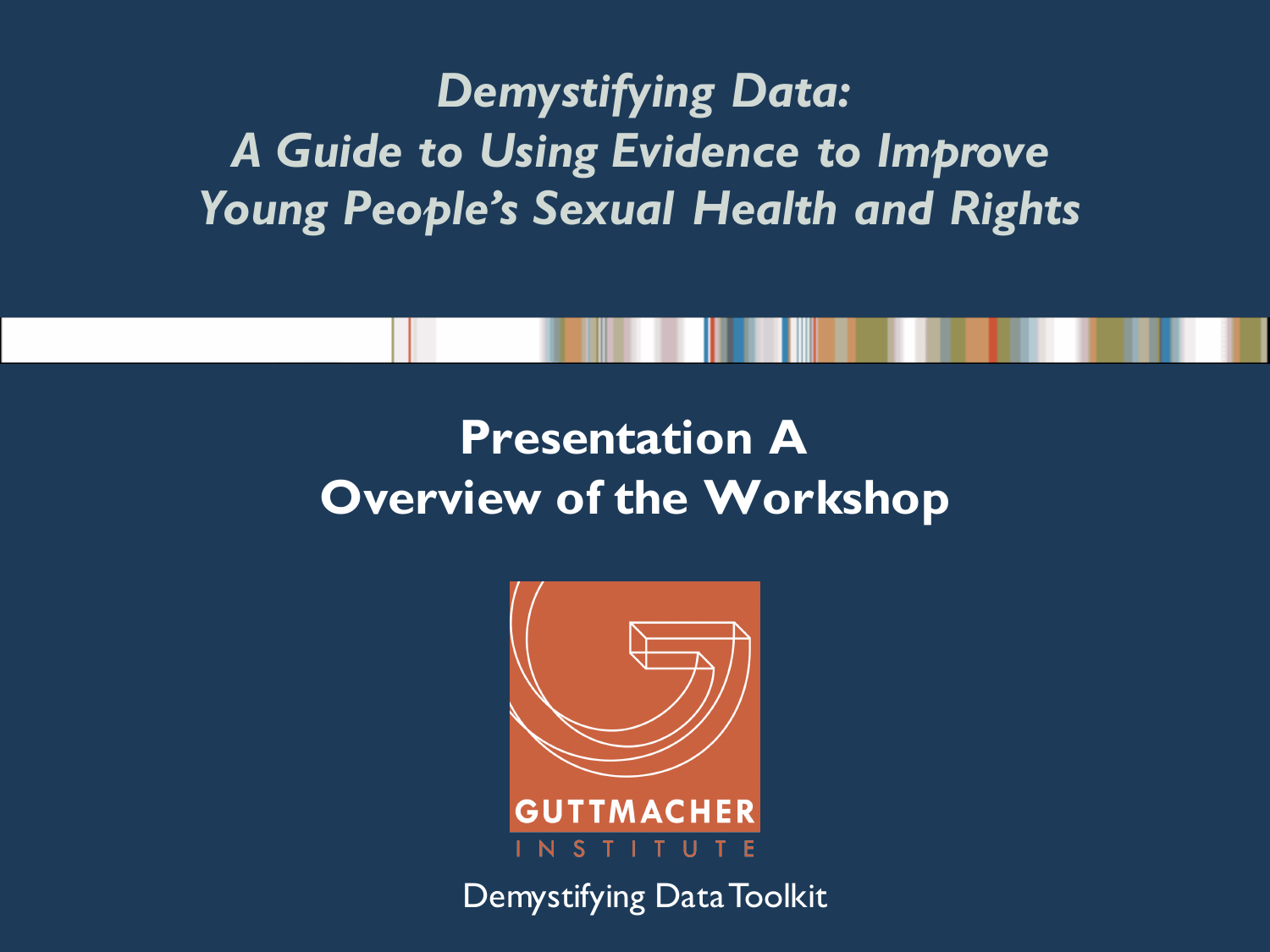# **Aim of the workshop**

- To improve understanding and use of data when:
- analyzing priority needs of adolescents and identifying specific target groups among them
- building an advocacy strategy
- crafting messages for stakeholders and the media
- developing education, information or curricula for adolescents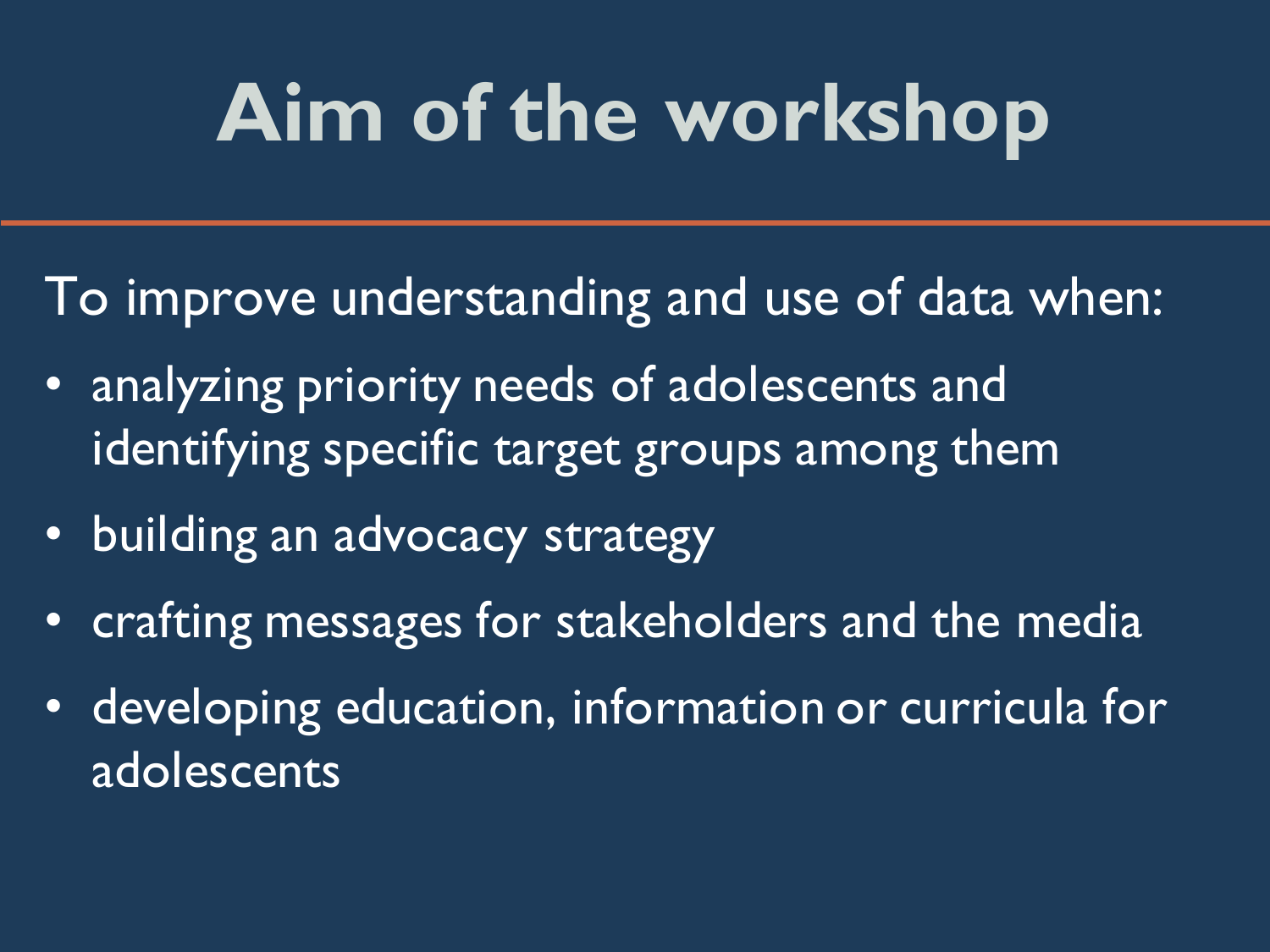# **Objectives of the workshop**

- Present available data to support the work of those seeking to improve young people's sexual and reproductive health and rights
- Illustrate how to use data to support service provision, programming, education and advocacy to improve young people's sexual and reproductive health and rights
- Experiment with how to use the data in relation to some issues relevant for the participants' work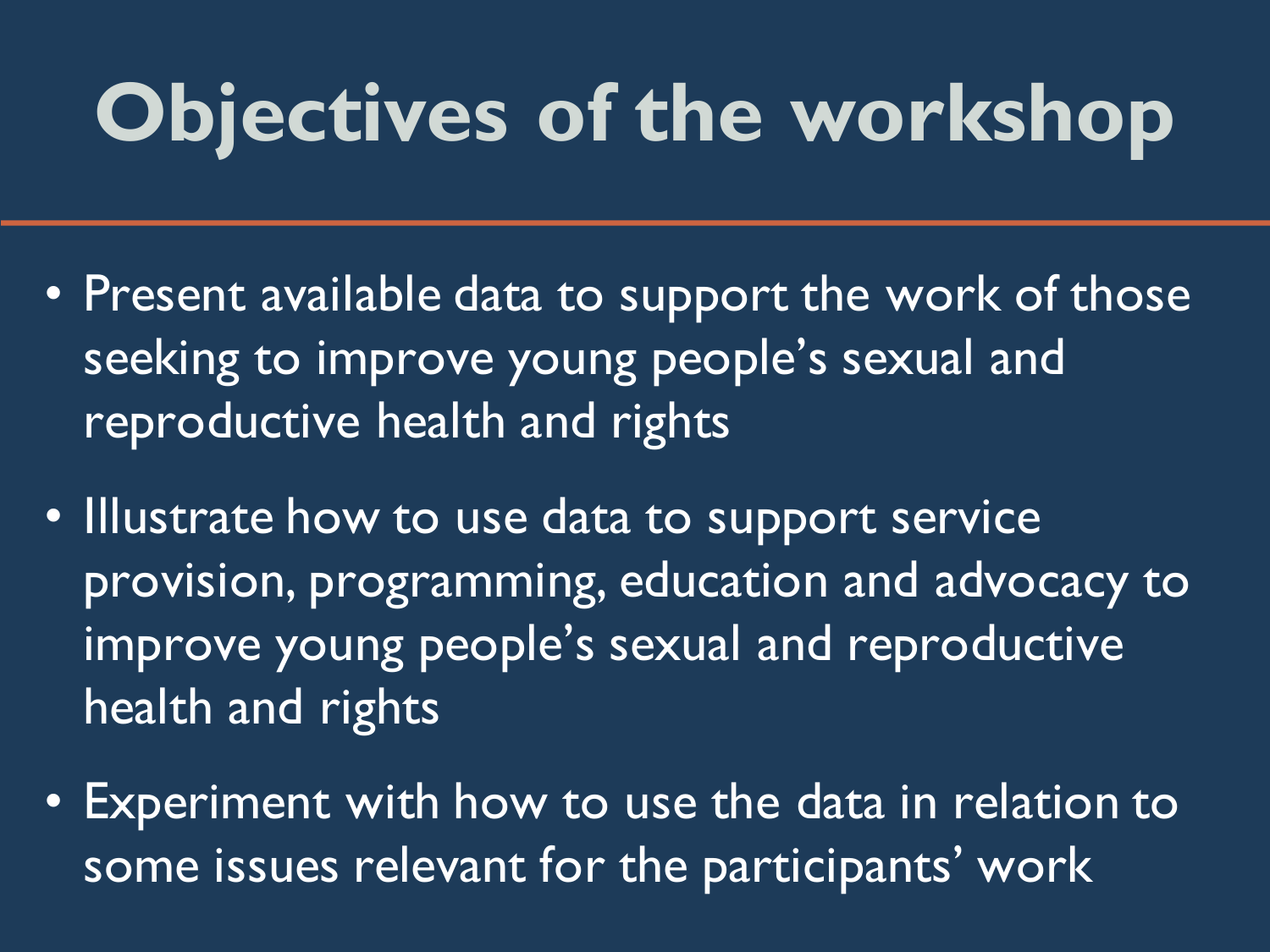### **Expected outcomes**

- Gain a clear understanding of why data are important and how the *Demystifying Data* guide can be used
- Gain familiarity with the data provided in the guide and their limits, and learn to use indicators effectively
- Understand key data related to young people's SRHR and how to use it to conduct data-driven advocacy
- Identify gaps in data and create strategies to overcome them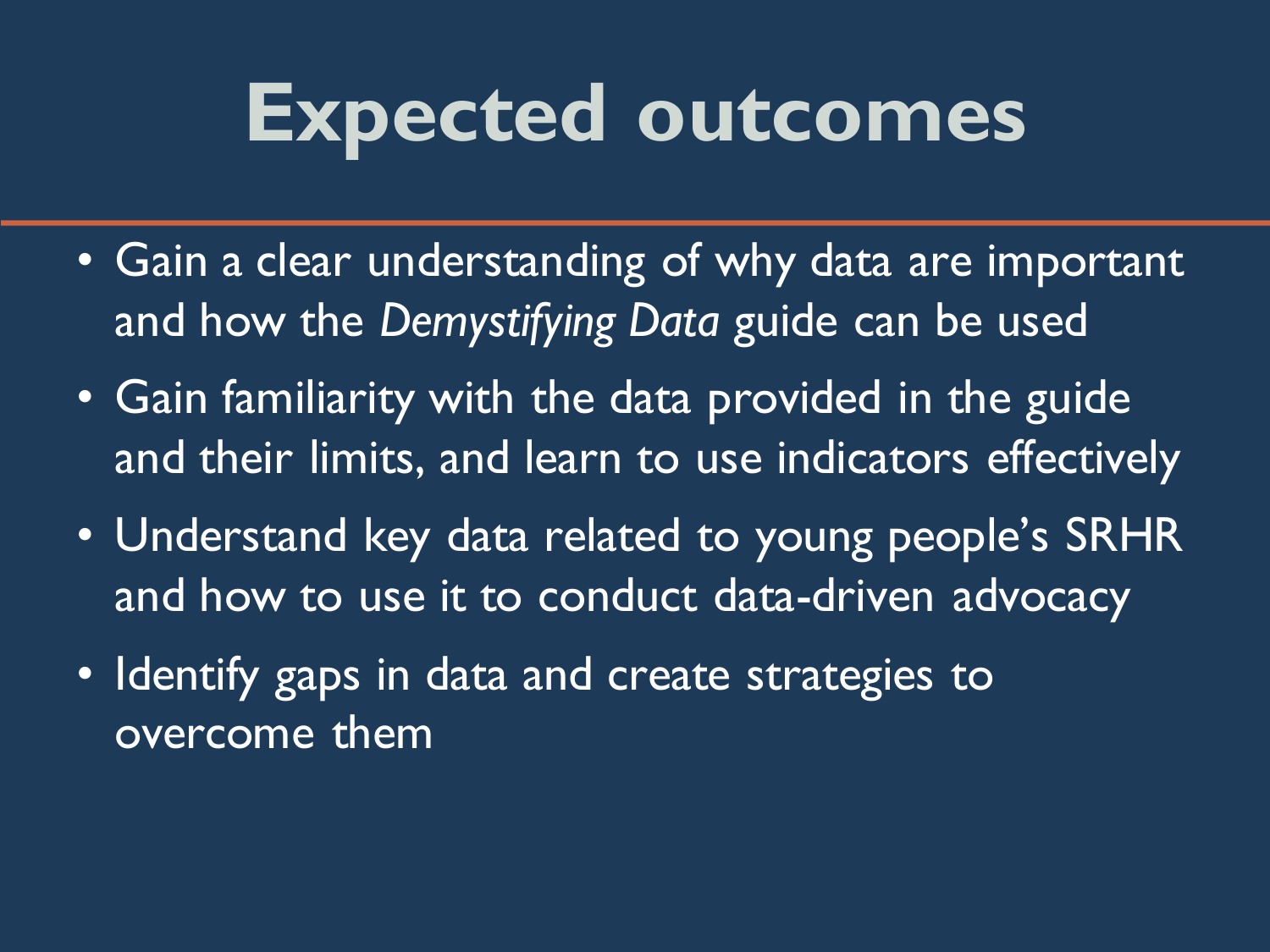### **Four modules**

- **MODULE 1 – Introducing the** *guide Demystifying Data*
- **MODULE 2 – Identifying Key issues and challenges**
- **MODULE 3 – Using data to address specific issues and subgroups**
- **MODULE 4 – Identifying and addressing missing evidence**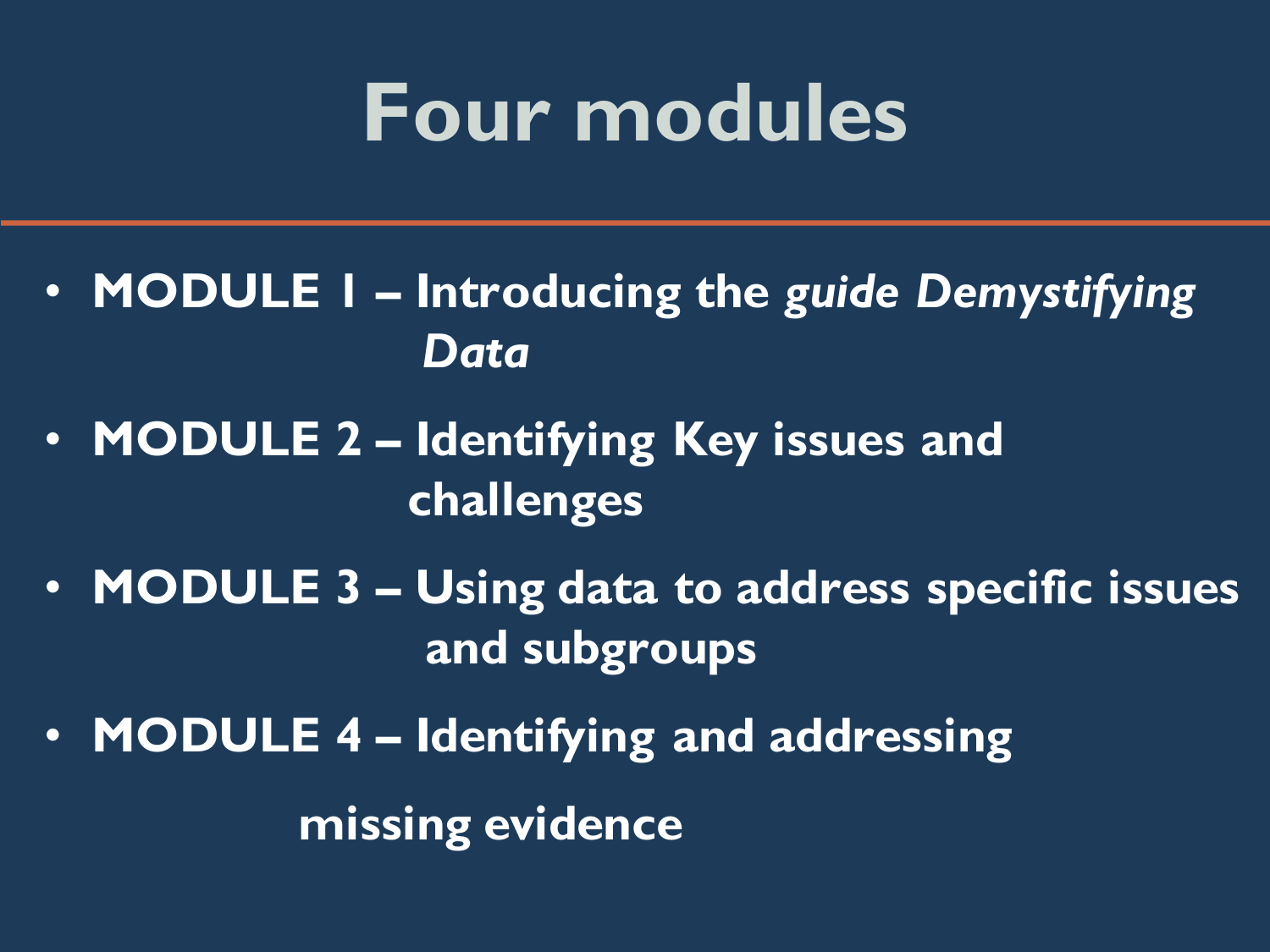### **Day 1: Setting the scene, introducing the guide and identifying key issues**

- Overview and organization of the workshop
- Getting to know each other
- Introduction to working with numbers
- Contents of the guide
- Examples of how to use the guide
- Identifying pressing issues and challenges to improve young people's sexual and reproductive health and rights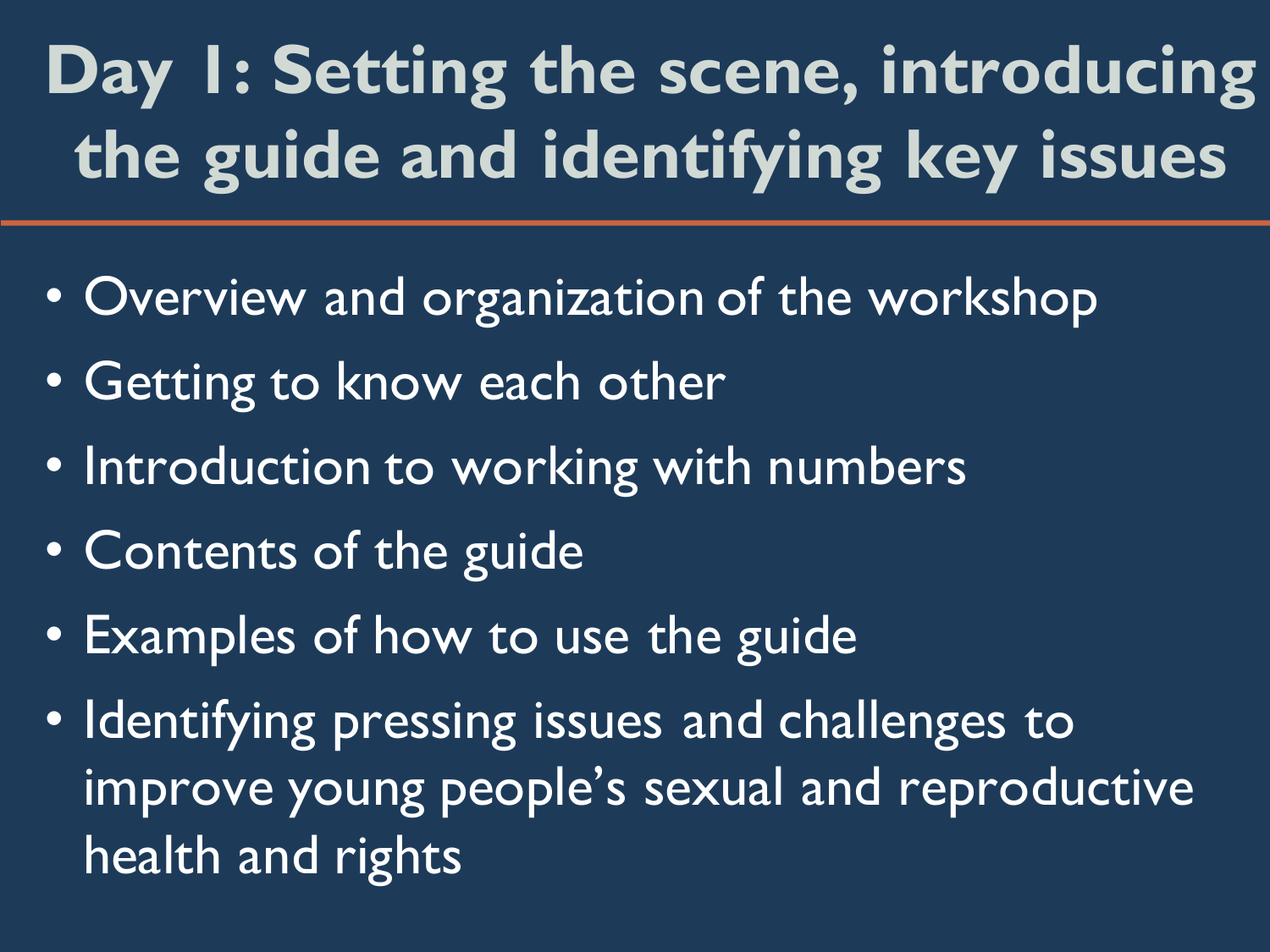### **Day 2: Using data for advocacy on key issues and handling missing data**

- Finding and using the right data to address specific issues and challenges
- Getting comfortable working with data for subgroups (urban/rural and wealth quintiles)
- Getting comfortable using data in advocacy
- Selecting most relevant data to convince an audience and crafting powerful messages
- Handling missing data
- Evaluating the workshop and closing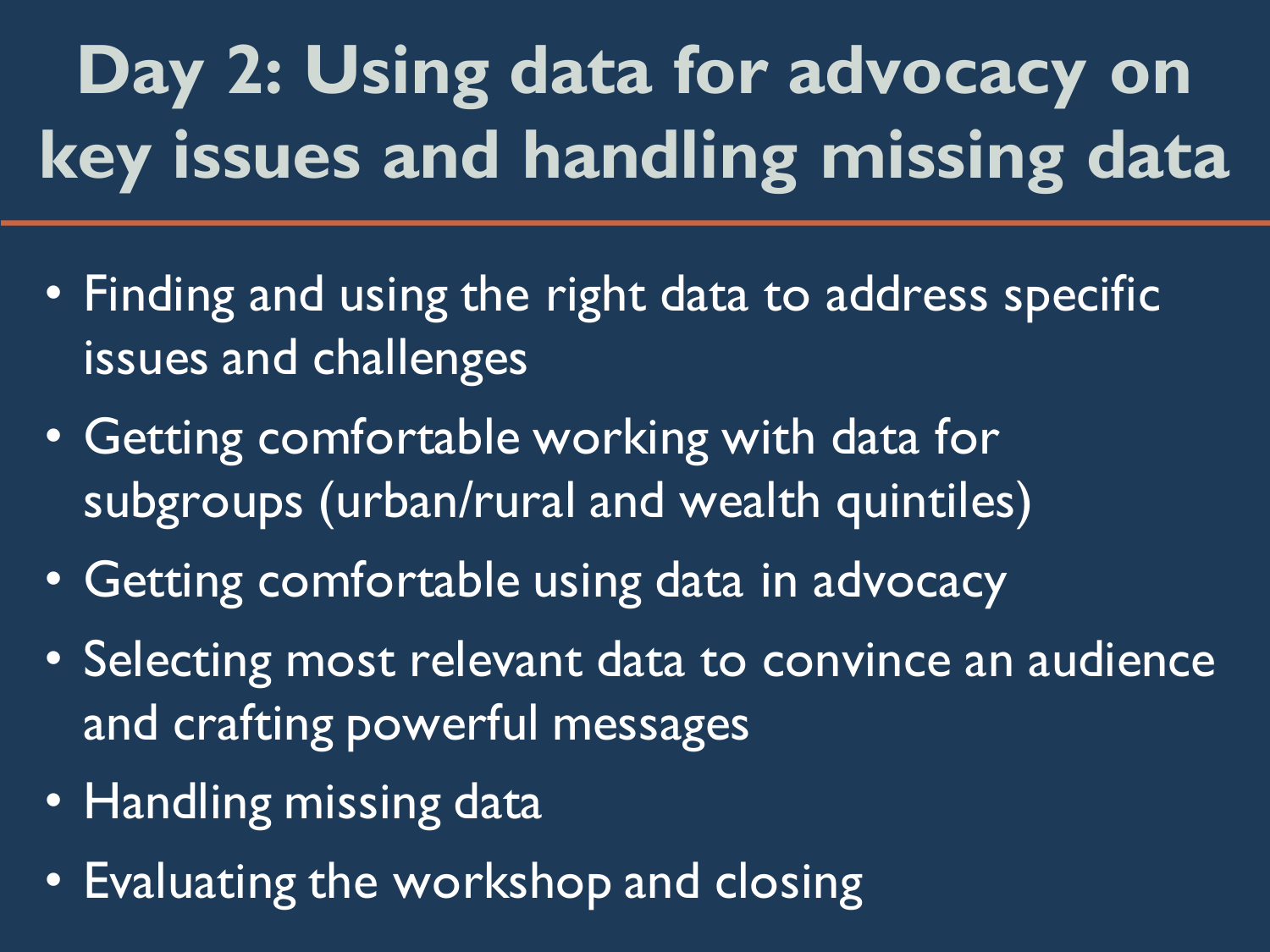#### *Demystifying Data: A Guide to Using Evidence to Improve Young People's Sexual Health and Rights*

#### **Presentation B Overview of** *Demystifying Data*



Demystifying Data Toolkit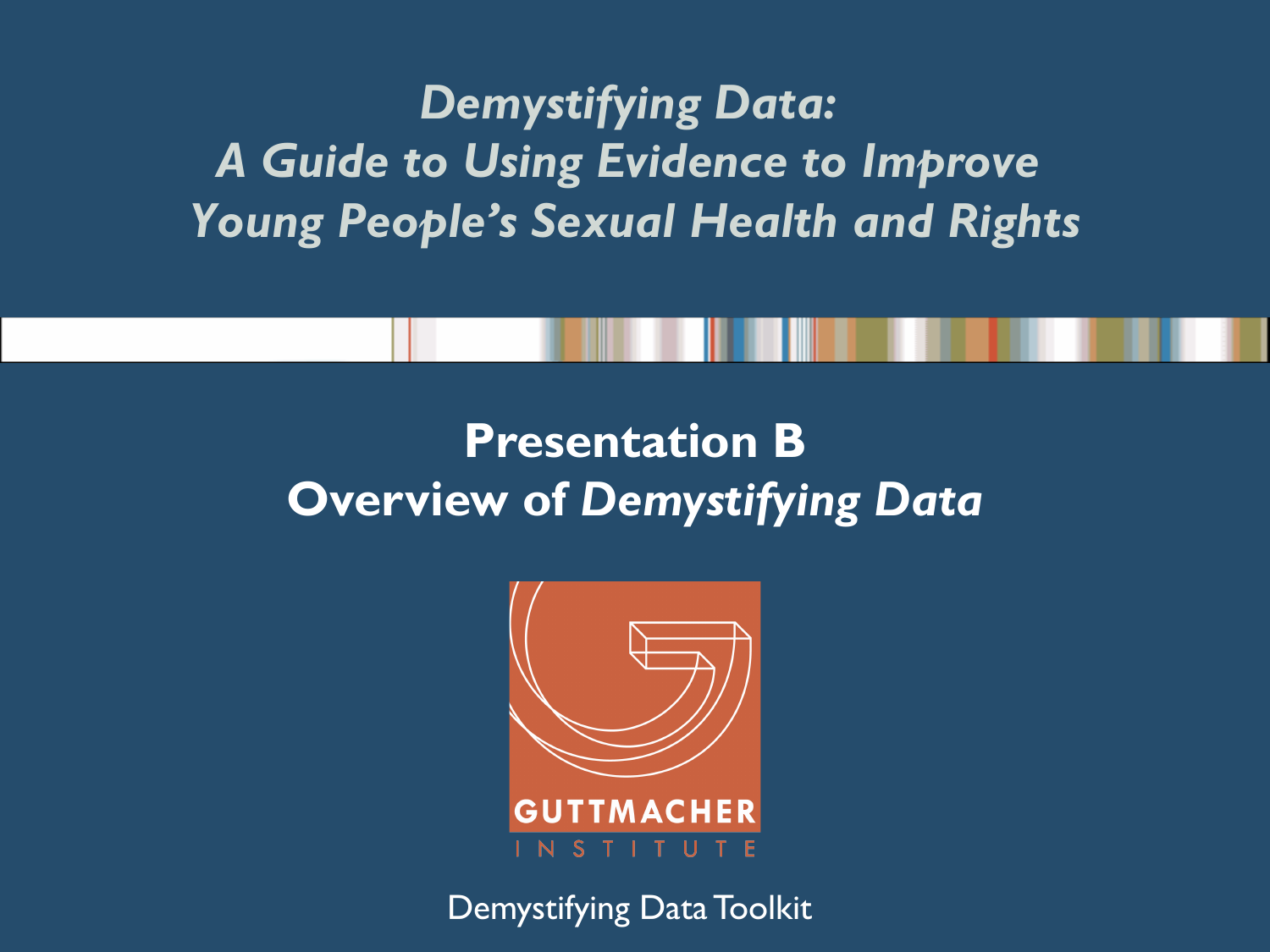# **DEMYSTIFYING DATA**



**DEMYSTIFYING DATA:** A Guide to Using Evidence to Improve Young People's **Sexual Health and Rights** 

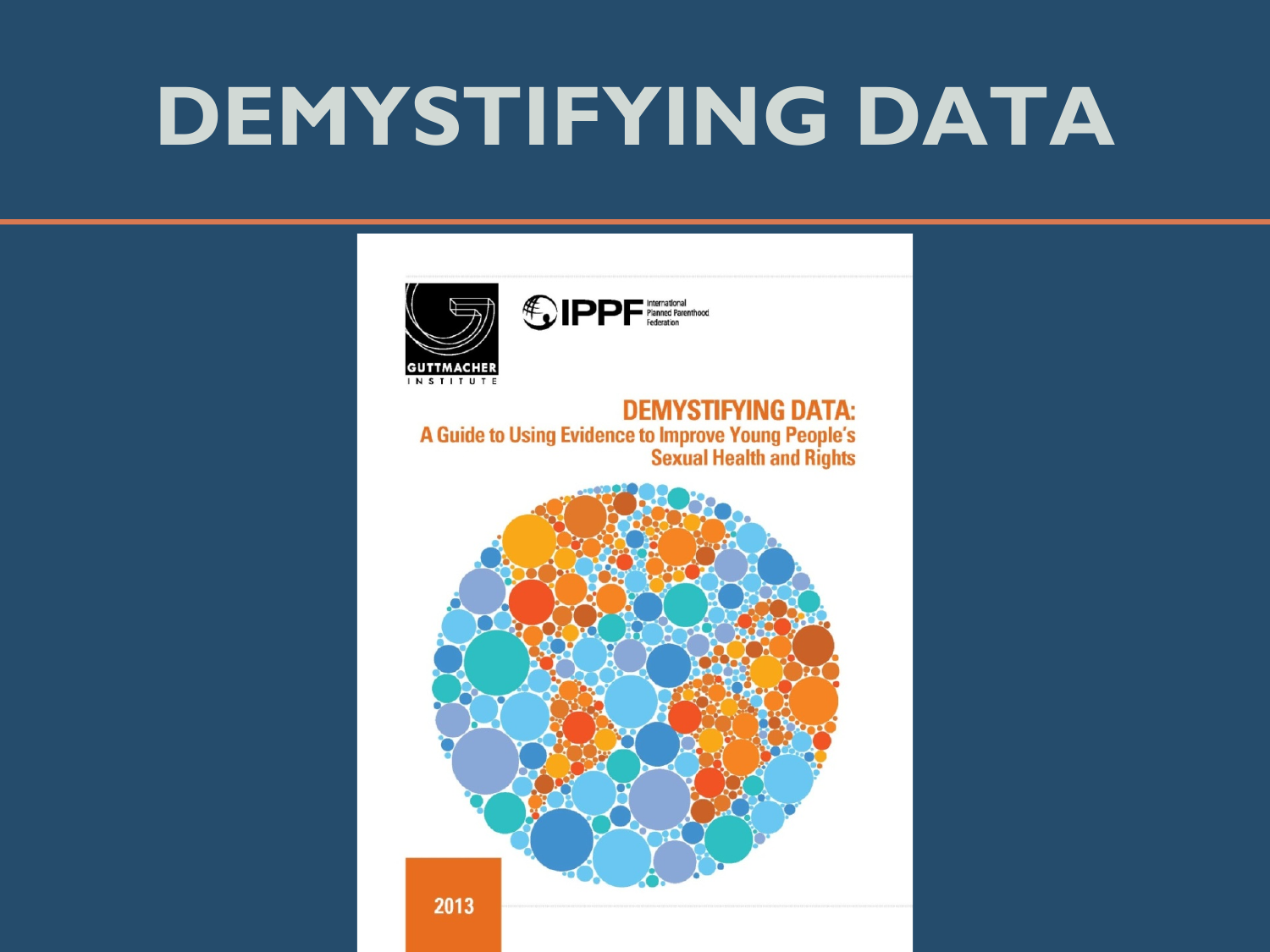# **Quick introduction to the guide**

- Objectives
- Data sources
- Countries
- Structure
- Content
- Examples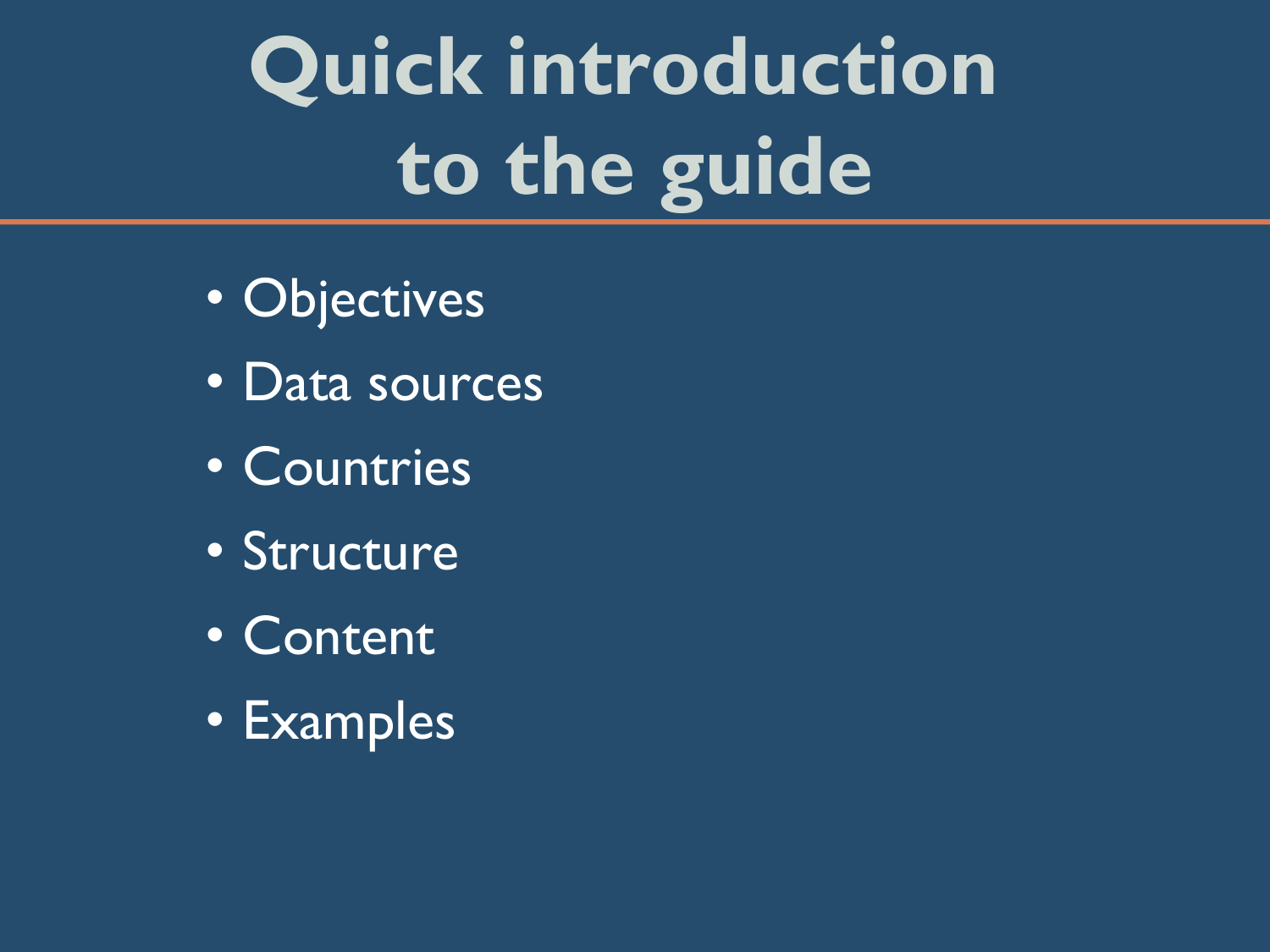# **Objective of the guide**

 To improve the sexual and reproductive health and rights of young people by making data more accessible and approachable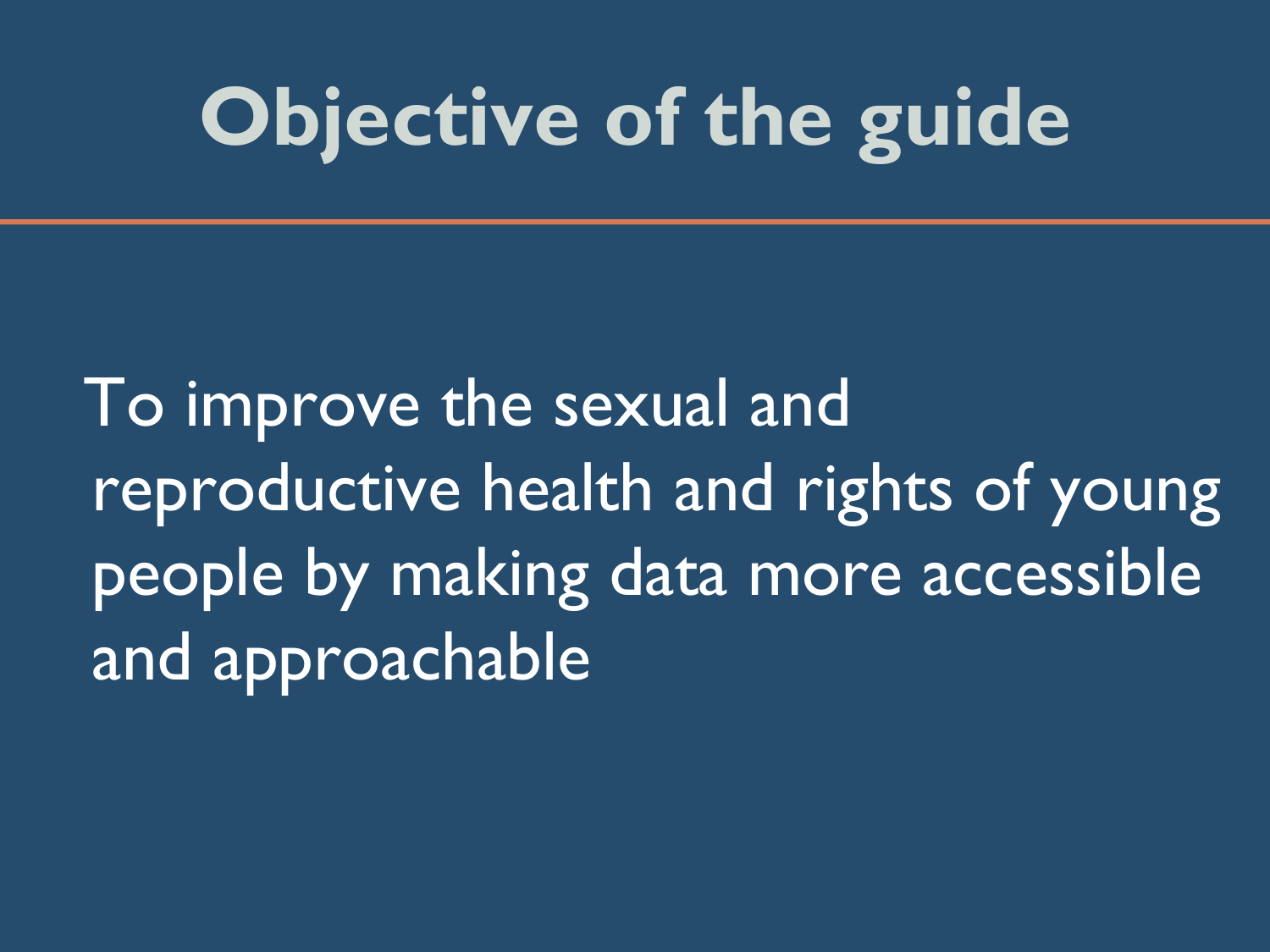# **Contents of the guide**

- Explanations of how the data may be interpreted and applied in:
	- **Service delivery and programming**
	- **Sexuality education and information**
	- **Advocacy**
- Data tables with country-specific information on youth sexual and reproductive health and rights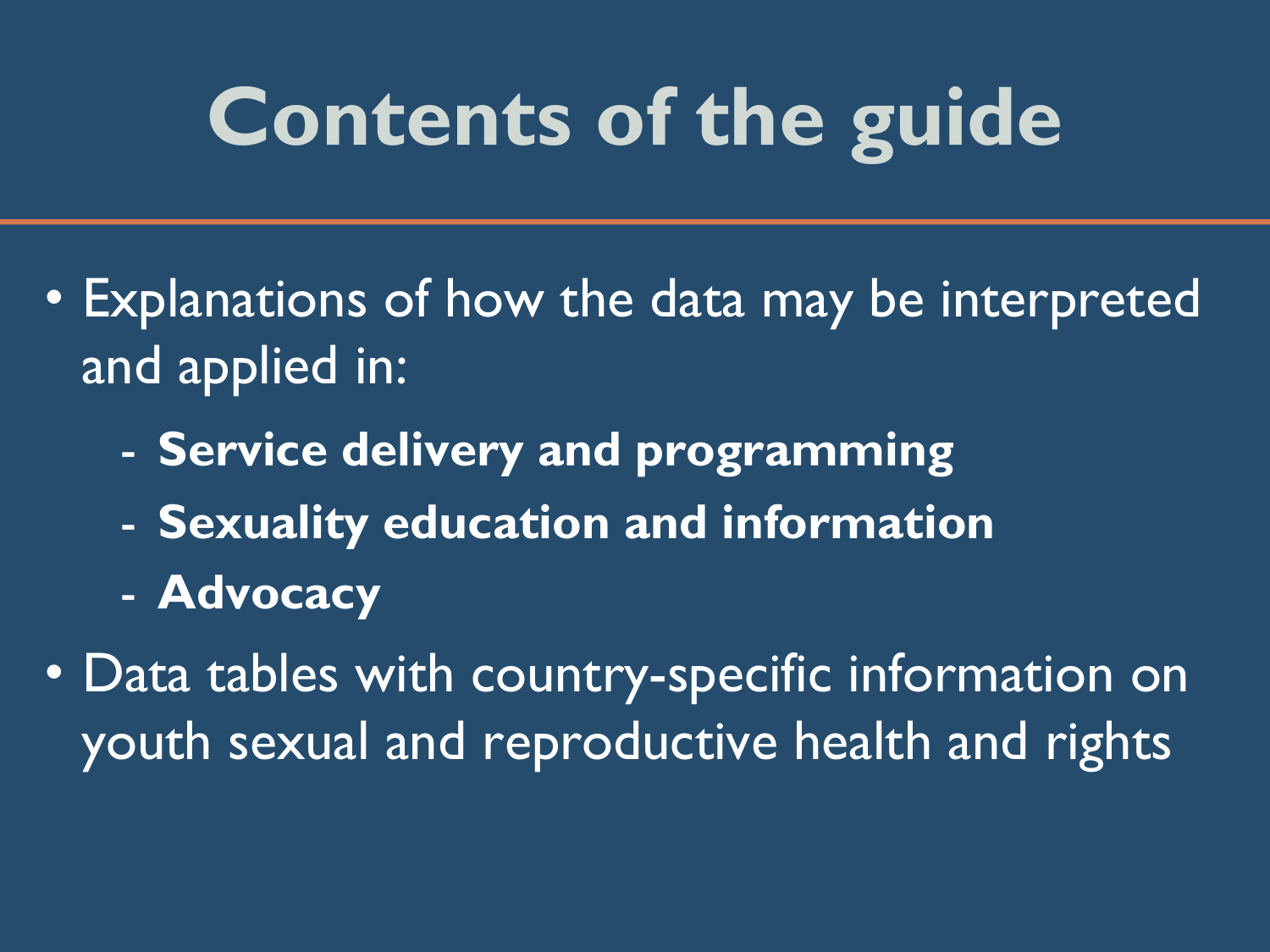# **Data sources for the guide**

#### **Primary data source**

- •Demographic and Health Surveys (DHS)
- -Standardized, nationally representative
- -Enable comparisons among countries
- -Widely used and highly respected

#### **Other sources**

•U.S. Centers for Disease Control and Prevention •UN Children's Fund •UN General Assembly 26<sup>th</sup> Special Session on HIV/AIDS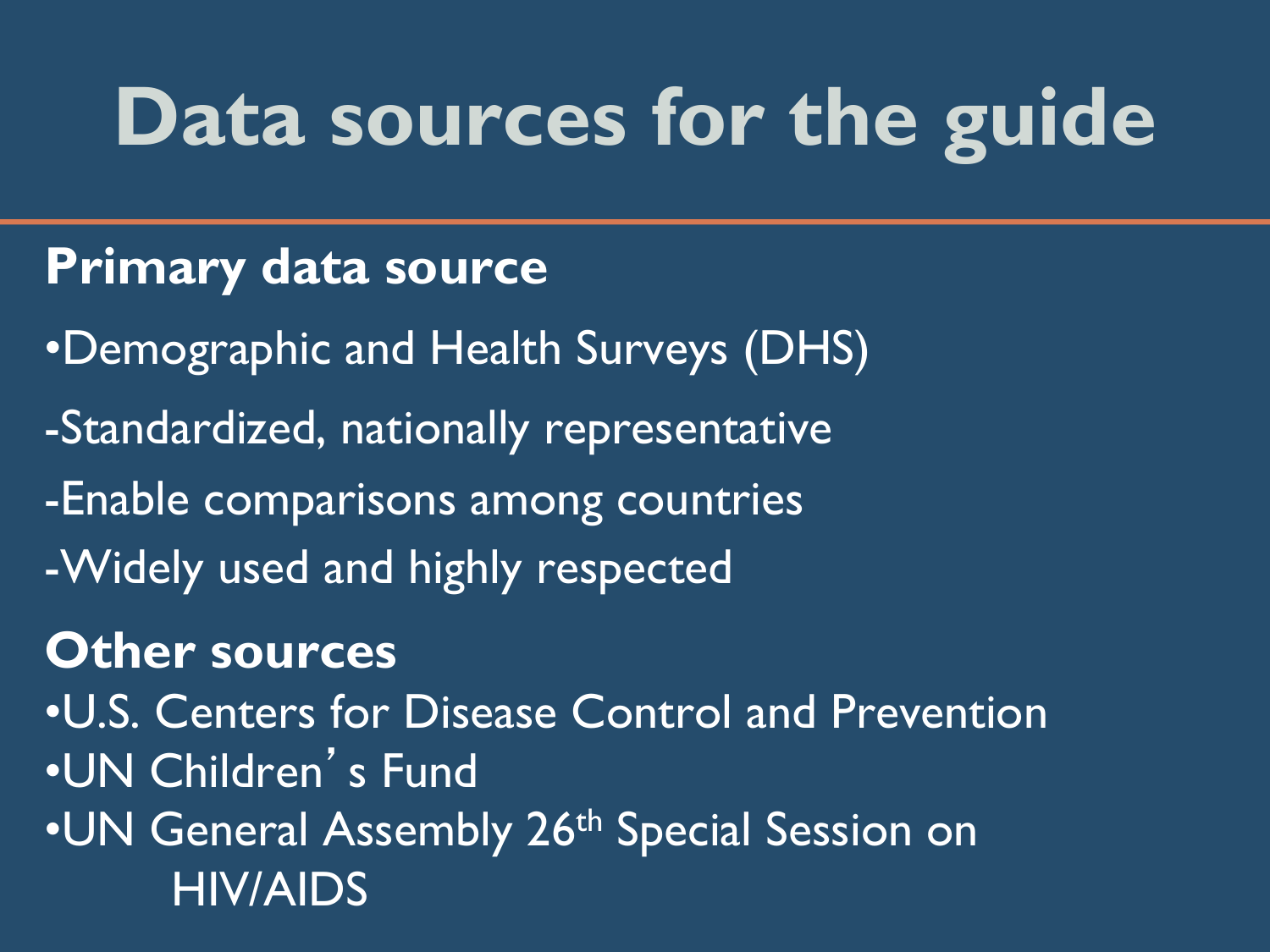### **Intended audiences**

- Service providers and other stakeholders in the health sector
- Teachers of sexuality and family life education and others working in education
- Youth advocates and their organizations
- Others who work on the SRHR of young people and need and want to understand and use data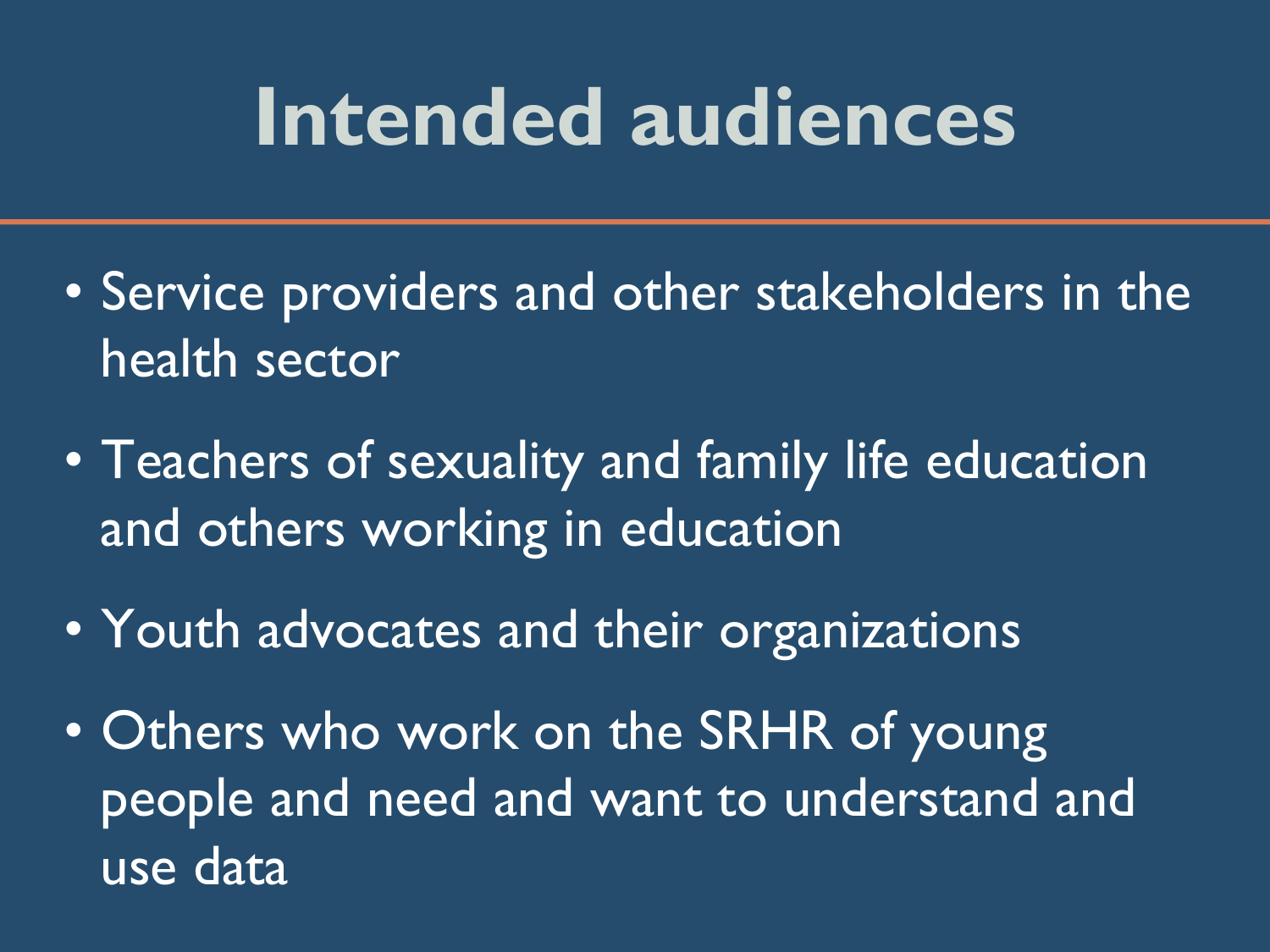### **Structure of the guide**

#### **Chapter 1: Introduction**

- Context
- Purpose
- Structure

#### **Chapter 2: Data and Methods**  - Data sources - Missing information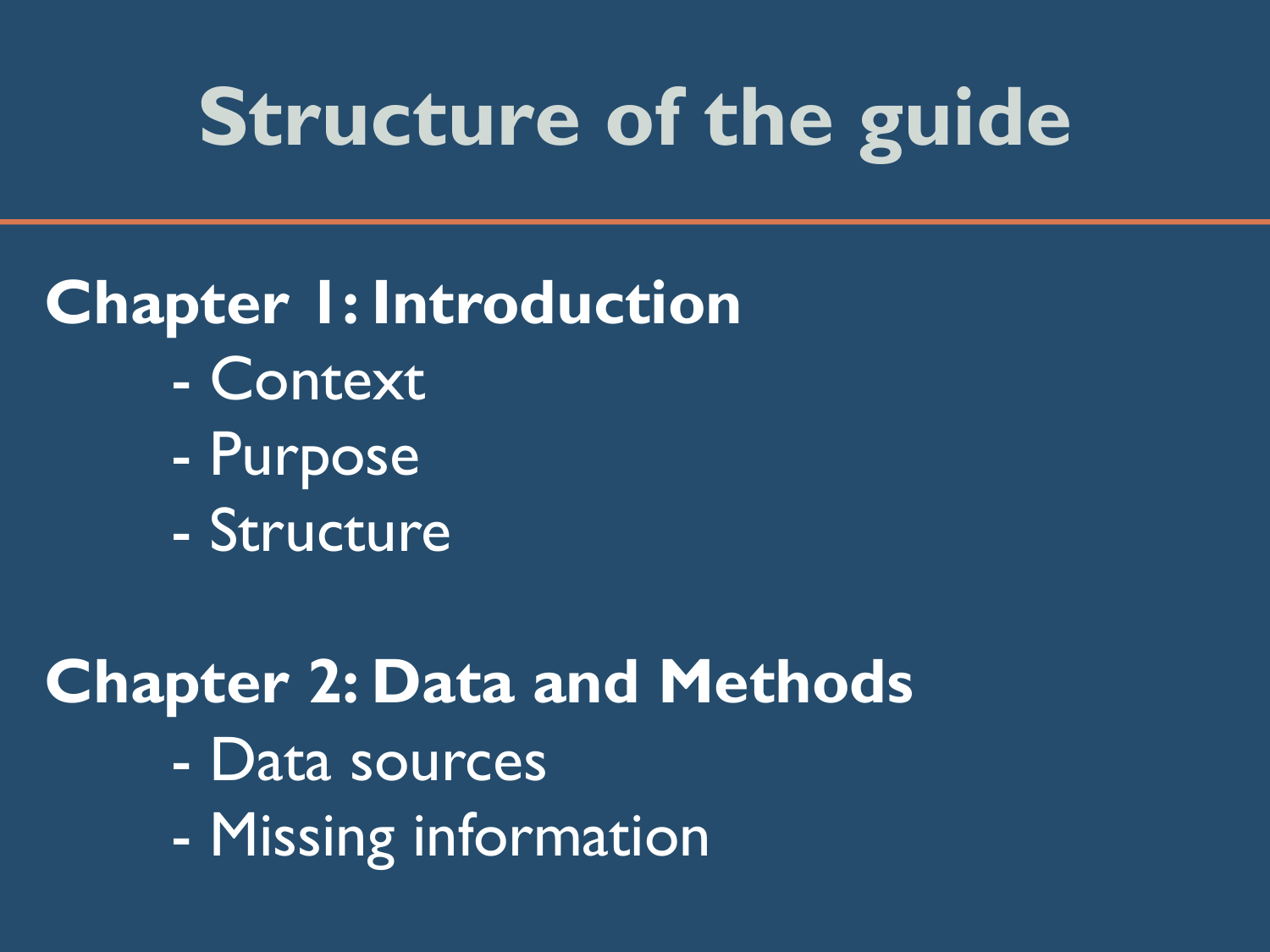## **Structure of the guide**

#### **Chapters 3, 4, 5**

- Definitions
- Applications
- Service delivery and programming
- Sexuality education and information
- **Advocacy**

#### • Discussion questions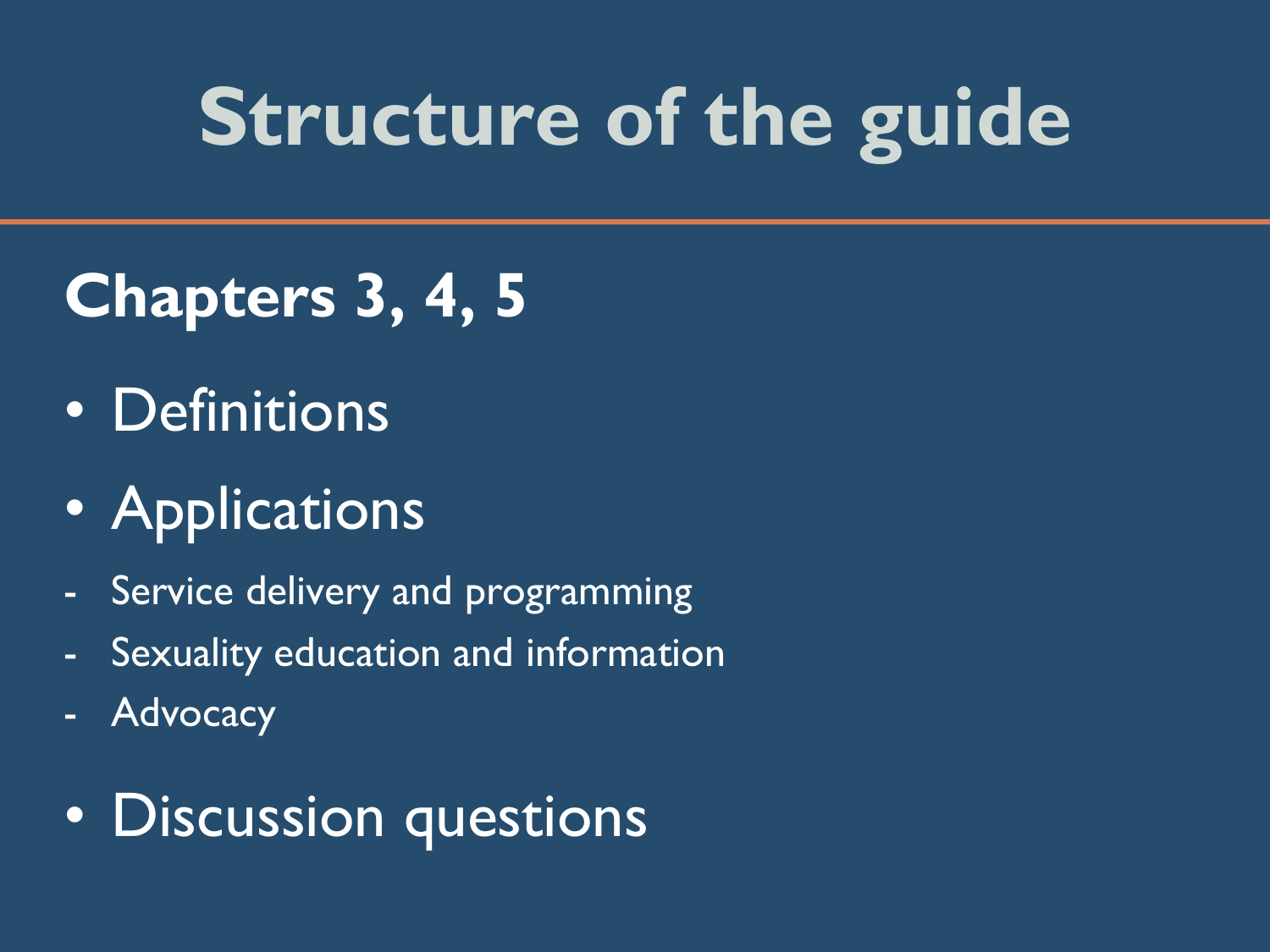## **Contents of the guide**

#### **Chapter 3: Sexual and Reproductive Health**

Contains 37 indicators on:

- Sexual activity and marriage
- Contraceptive knowledge, need and use
- Childbearing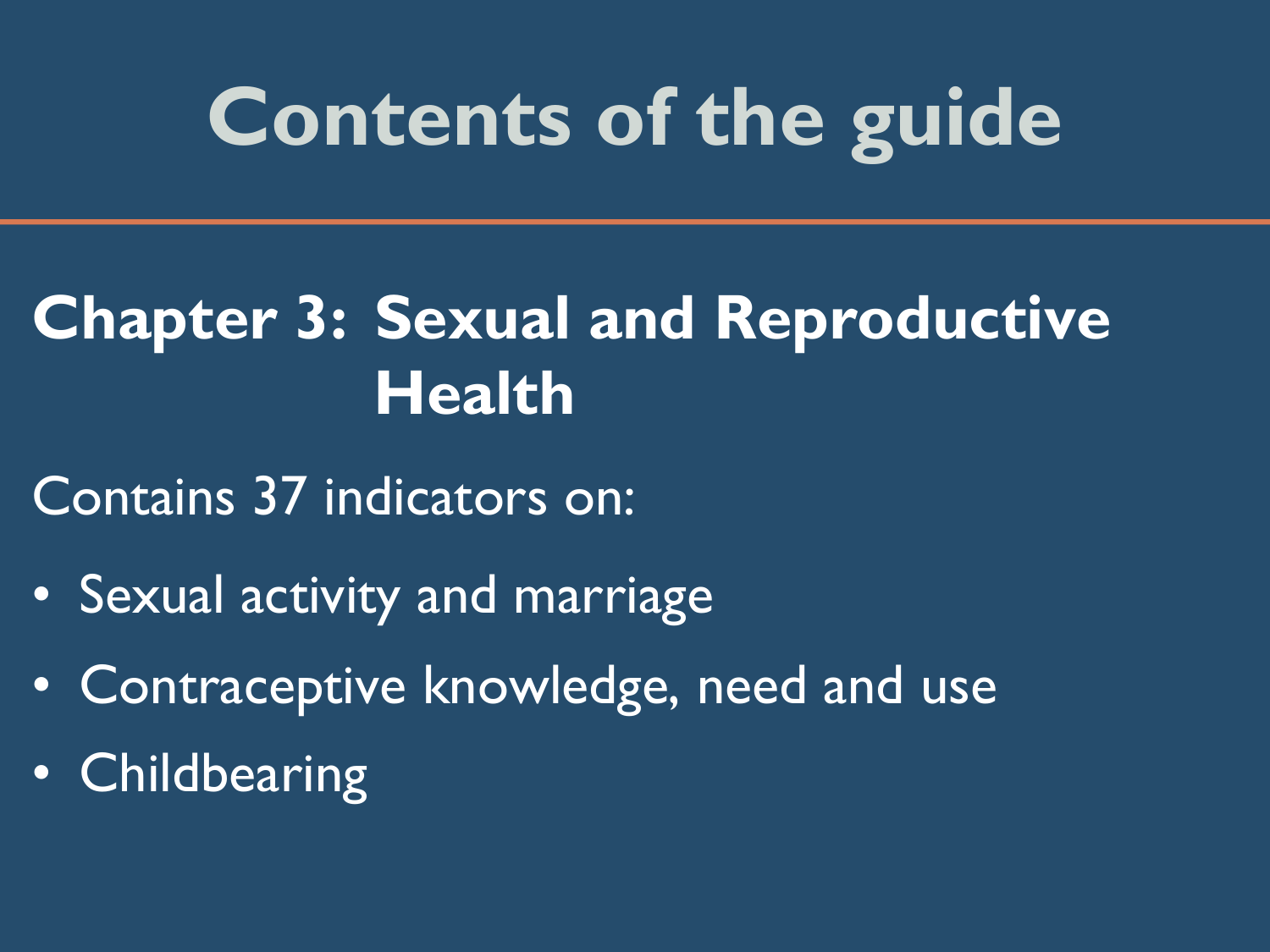# **Contents of the guide**

- **Chapter 4: Sexual Rights and Gender Equality**
- Contains18 indicators on:
- Provision of Sexuality education in schools
- Adults' attitudes about sexual health information
- Adolescents' self-efficacy related to sexual health
- Women's autonomy, social norms and gender equality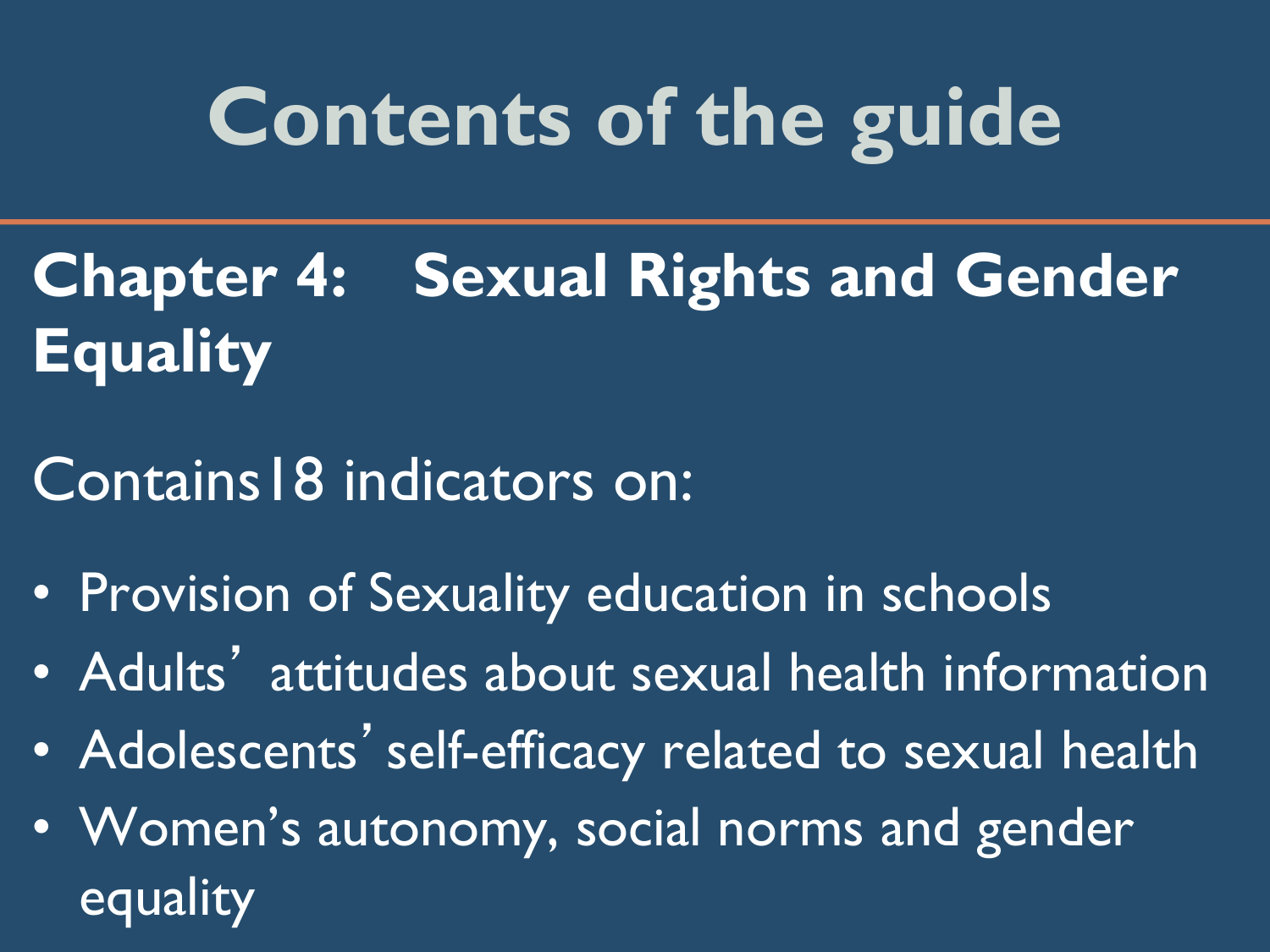## **Content of the guide**

#### **Chapter 5: Reaching Young People**

- Contains 15 indicators on:
- Demographic information
- School attendance
- Exposure to media (television, radio and newspapers)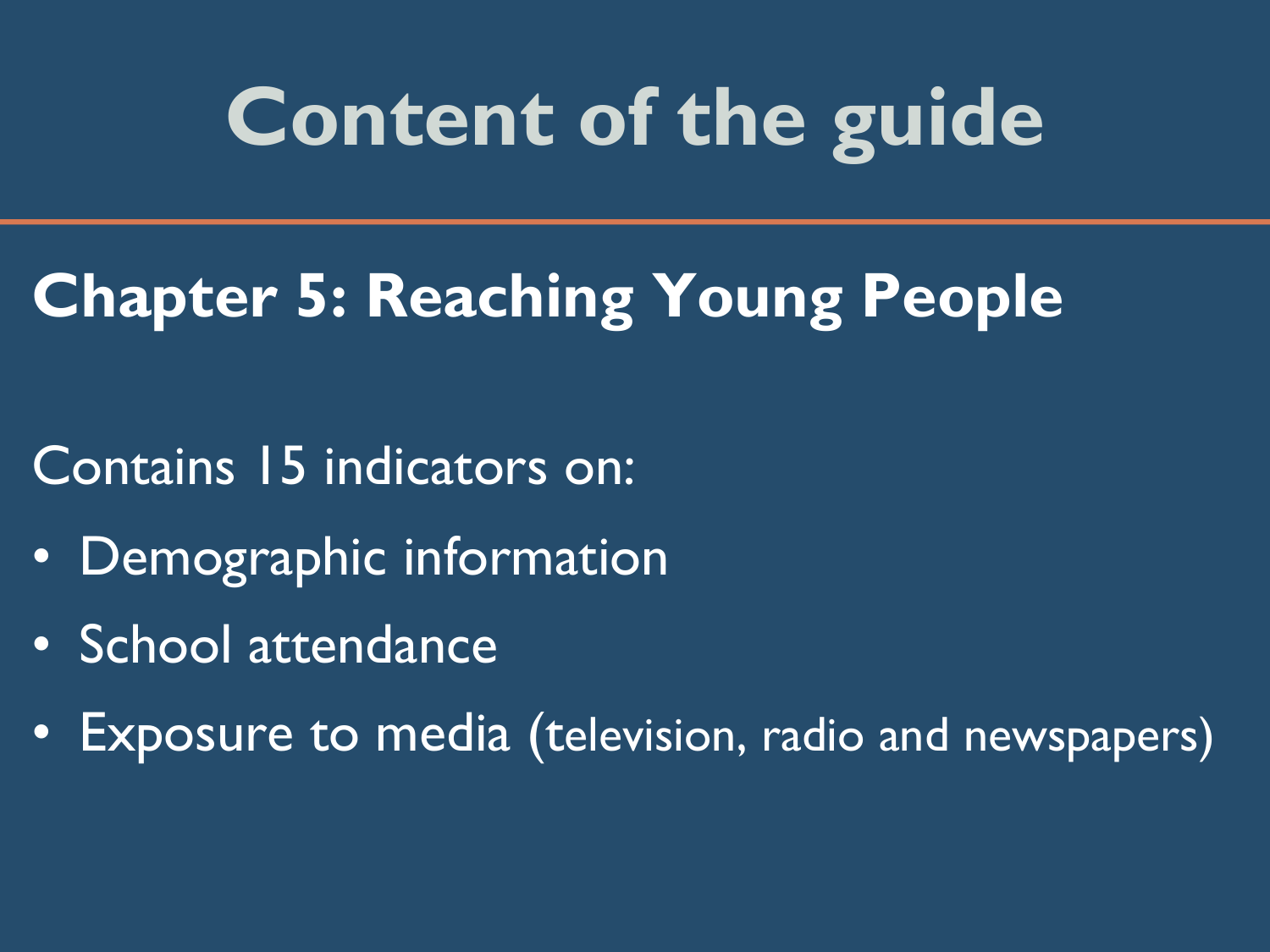### **Example: definition**

• *% of sexually active, never-married women aged 15–19 who have unmet need for contraception (indicator # 32)*

"This indicator measures the magnitude of need for contraception among never-married, sexually active female adolescents. Women with unmet need are those who are able to become pregnant, but would prefer to avoid a pregnancy in the next two years or ever and are not using any contraceptive method."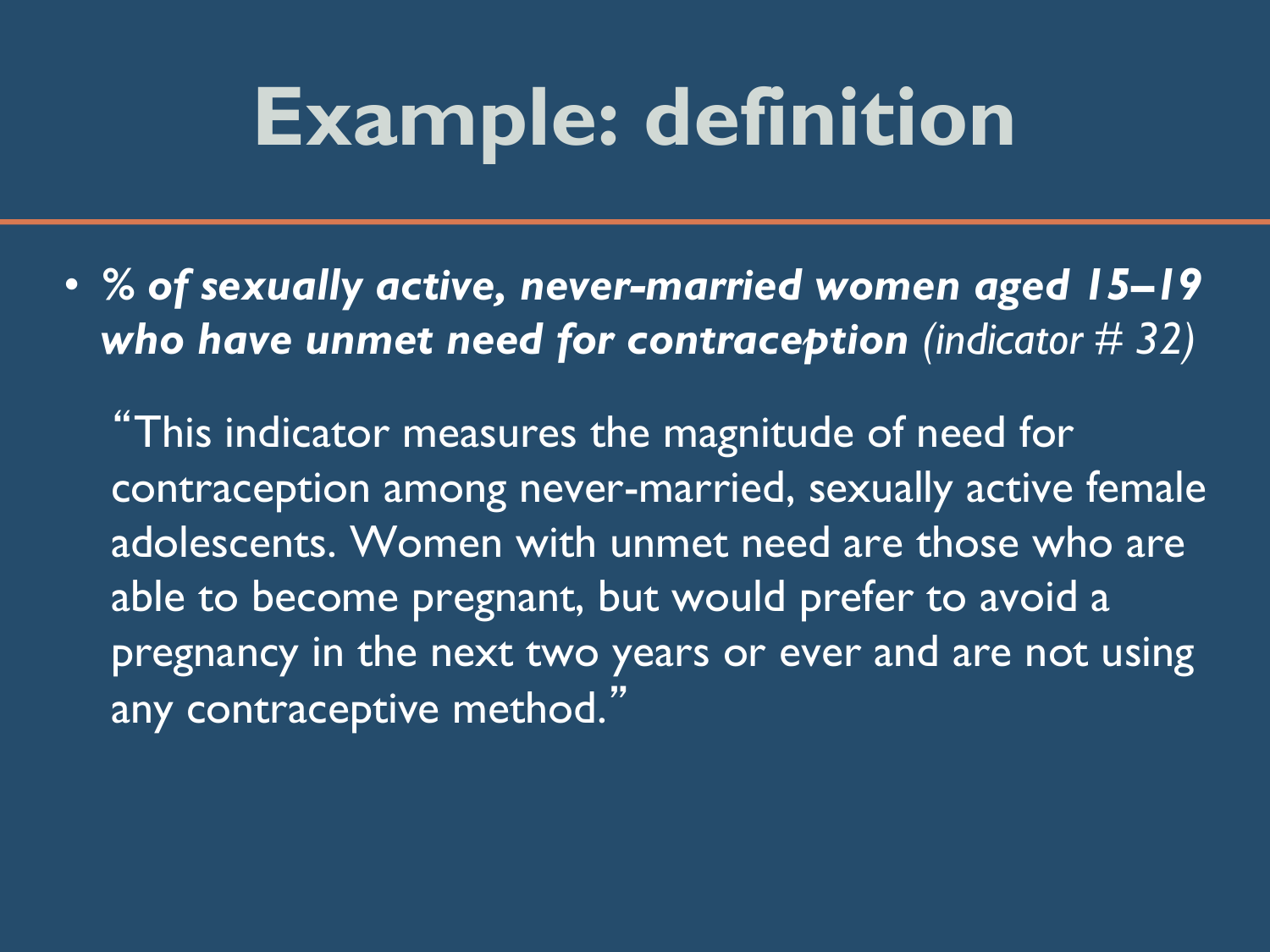# **Example: application**

- *% of sexually active, never-married women aged 15–19 who have unmet need for contraception*
- Allow service providers to understand the level of need for health services
- Reveal gaps in the access to quality contraceptive services
- Provide critical evidence to make the case for increased funding for purchasing contraceptive commodities and providing youth-friendly services
- Link to other related indicators (such as % of unplanned births to women aged 15–19) to show consequences of unmet need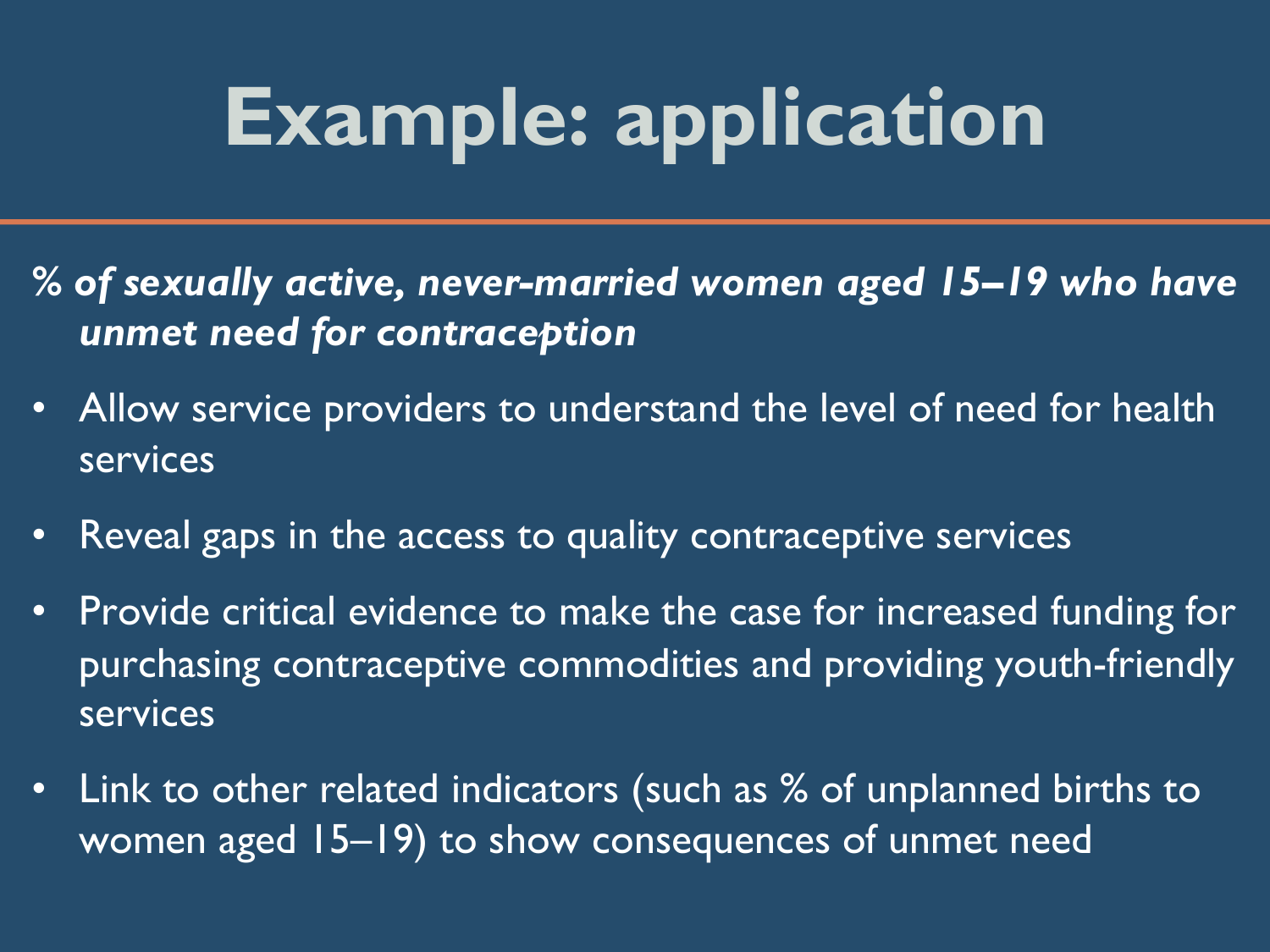# **Structure of the guide**

#### **Chapter 6: Conclusion**

- What we could do in the guide, what we could not
- What data is missing and needs for the future

#### **Appendices** (online and available on CD)

- Country-specific data tables (urban/rural and 5 wealth quintiles)
- Advocacy guide
- Indicators appendix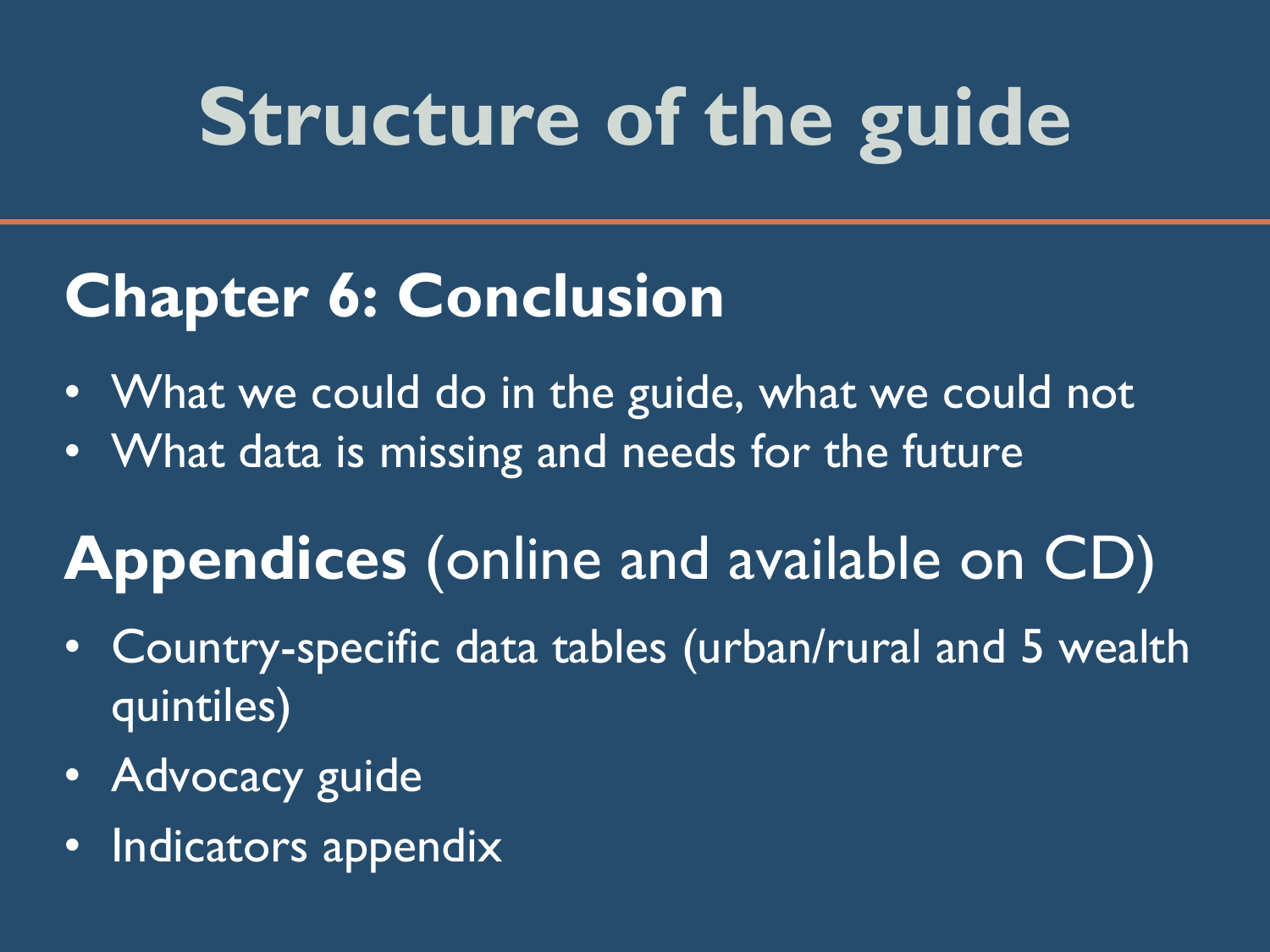*Demystifying Data: A Guide to Using Evidence to Improve Young People*'*s Sexual Health and Rights* 

#### **Presentation C More on indicators from Activities 4 and 5**



Demystifying Data Toolkit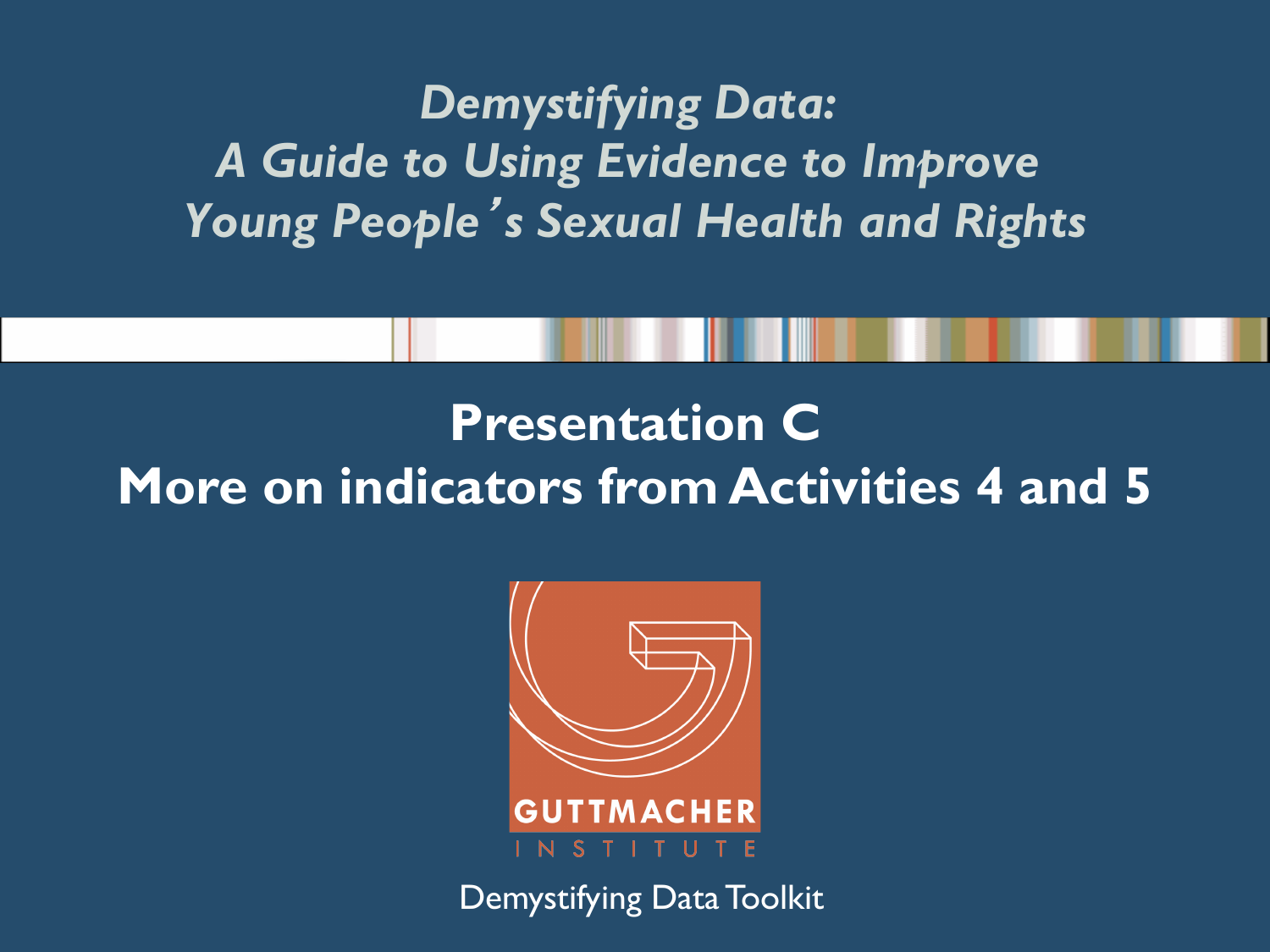**INDICATOR 21 (Chapter 3):**  *Average number of modern methods known among women aged 15–19*

- Identifies urgent gaps in knowledge about how to effectively prevent unwanted pregnancy, can be used to advocate for comprehensive sex education
- May be influenced by the number of available methods: a low number of known methods may correspond to a low number of available methods; can be highlighted in arguments for additional methods to be made available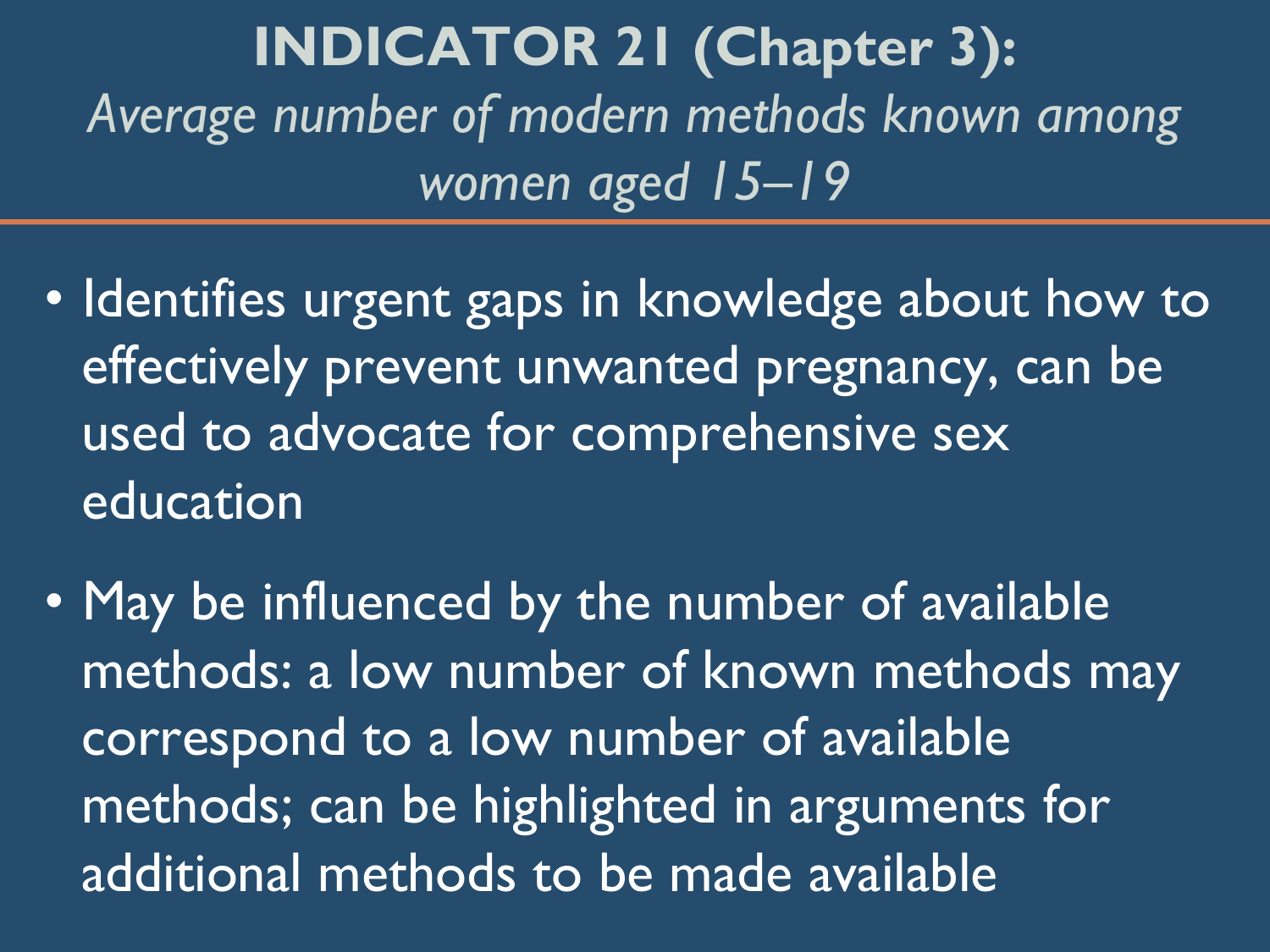**INDICATOR 15 (Chapter 3):**  *Gap between first sexual intercourse and first marriage among women aged 20–24*

- Gives the average length of time young people are sexually active prior to marriage
- Highlights the need to provide sexual and reproductive health services and information to both unmarried and married young people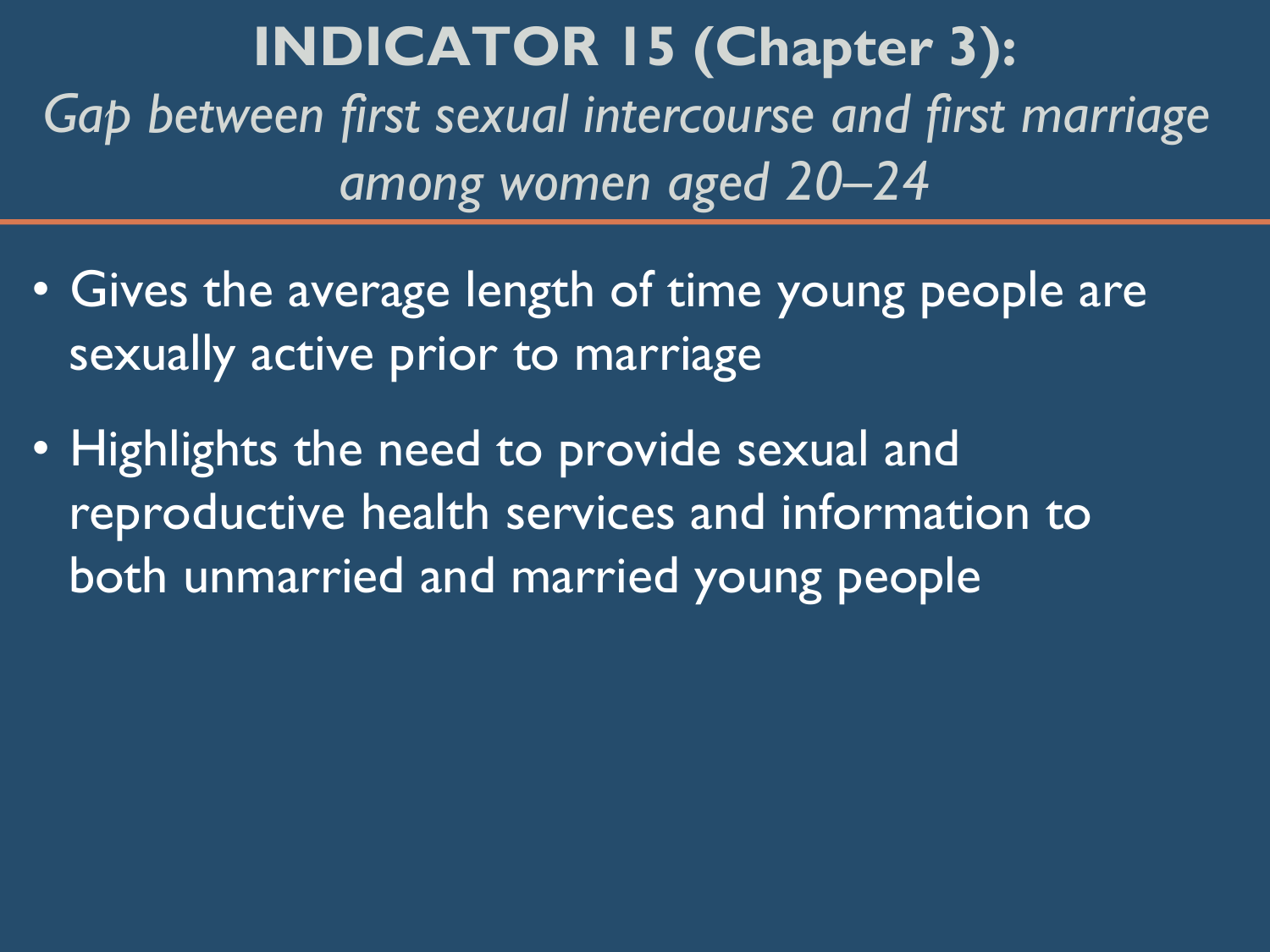**INDICATOR 25 (Chapter 3):**  *% of unmarried, sexually active women aged 15–19 using any modern contraception*

- Shows the extent to which young women are using highly effective methods
- Gives some sense of attitudes around modern methods (vs. traditional), which may speak to the need for education on the effectiveness and safety of various methods
- May highlight the need for improving modern contraceptive services and increasing method availability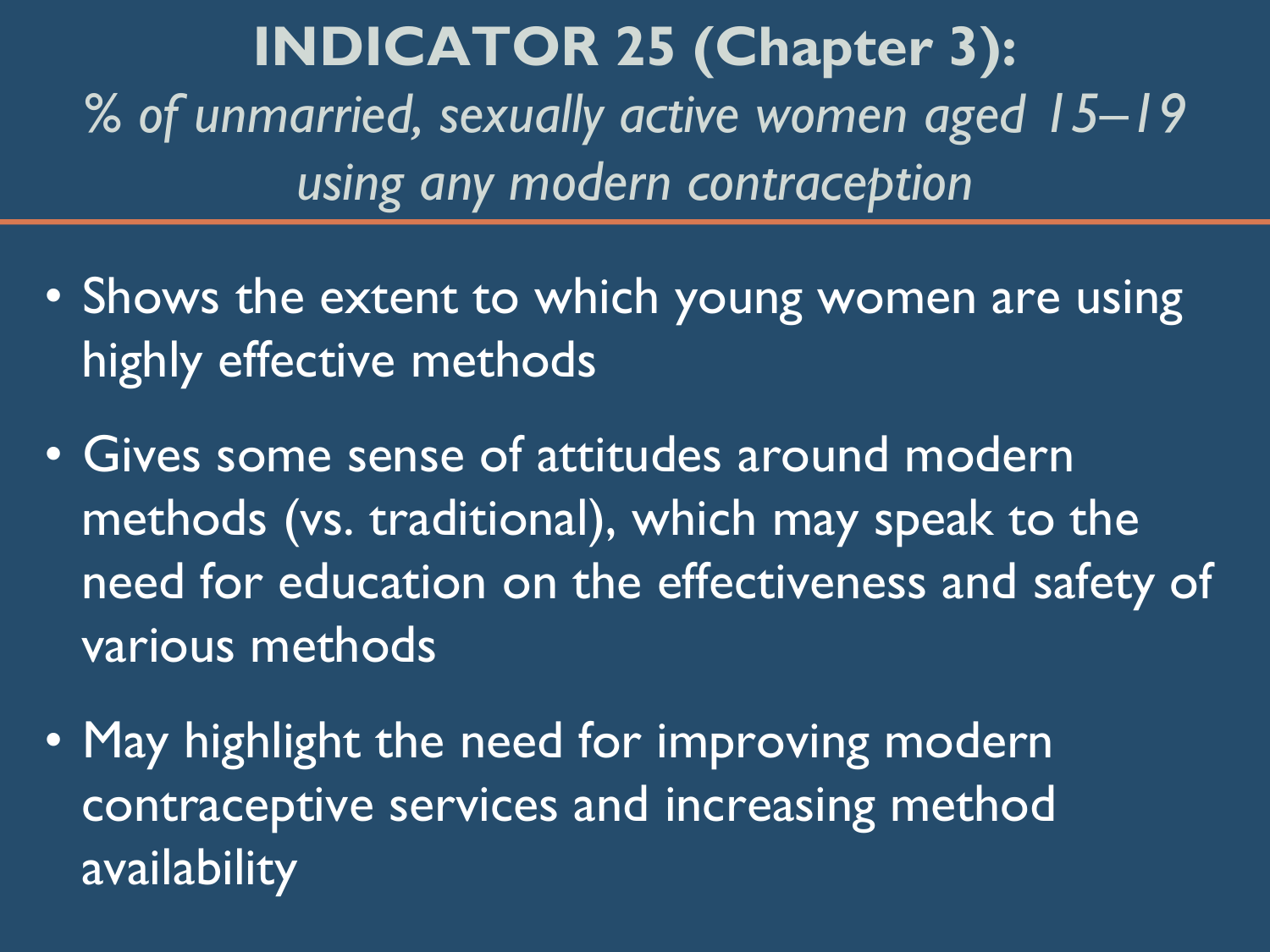#### **INDICATOR 34 (Chapter 3):** *% of women aged 15–19 who have ever had a child*

- Gives a sense of the level of need for reproductive and gynecological health services
- Gives information about the number of young mothers who need support (and young mothers may be at heightened risk of health issues)
- In conjunction with unplanned childbearing indicators, gives information about level of and need for contraceptive use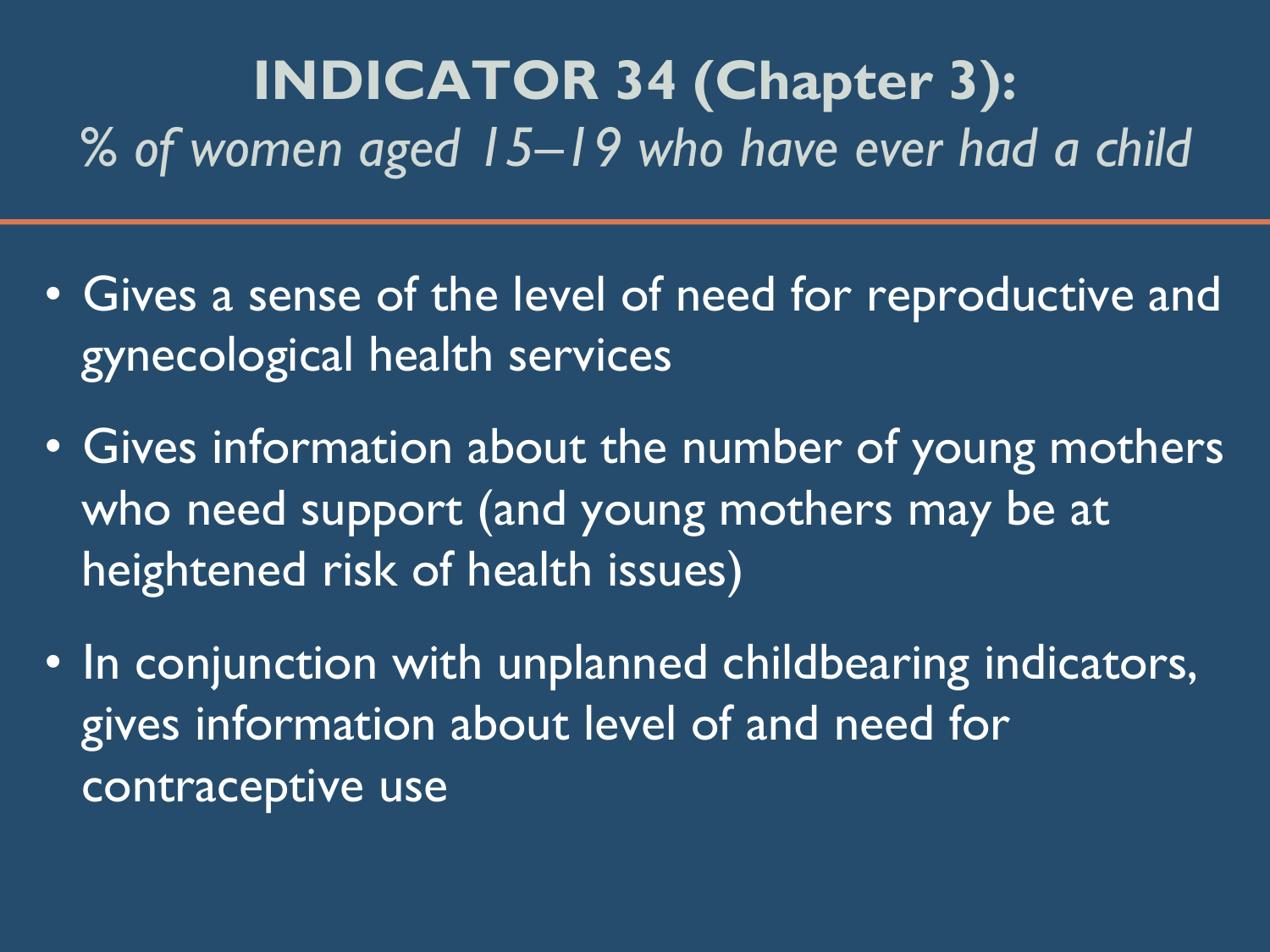**INDICATOR 33 (Chapter 3):**  *% of married women aged 15–19 who have unmet need for contraception*

- Illustrates the level of unmet need for contraception among young people
- May be used to make the case for increased access to and provision of youth-friendly services
- May be used to advocate for increasing young people's contraceptive options
- Highlights the need for better information for young women about how and where to obtain contraceptive services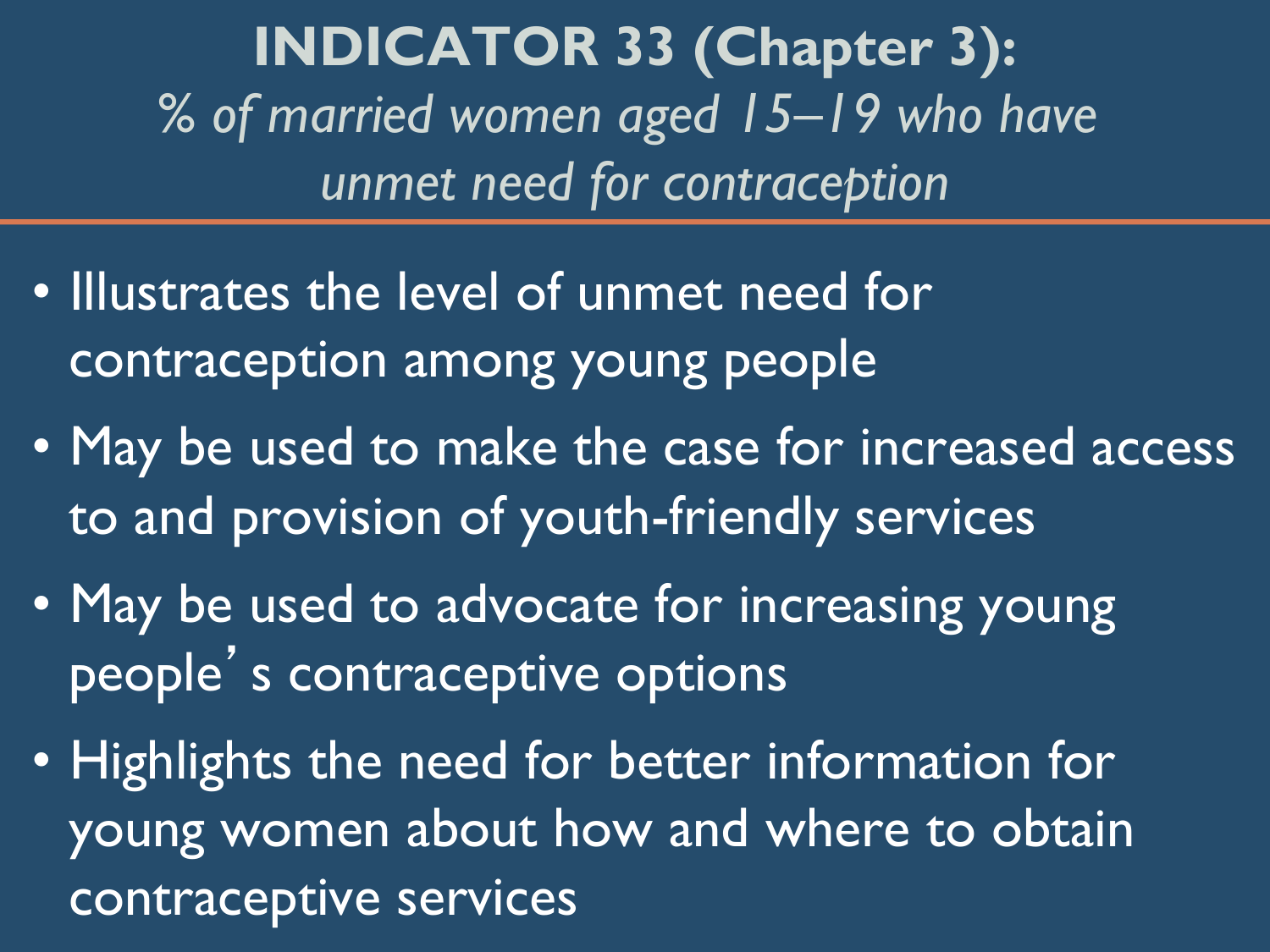#### **INDICATOR 54 (Chapter 4):**

*% of women aged 15–49 who agree with at least one reason why a husband is justified in hitting/beating his wife* 

- Communicates a sense of norms surrounding gender dynamics/gender equality
- Provides a sense of the acceptability of domestic violence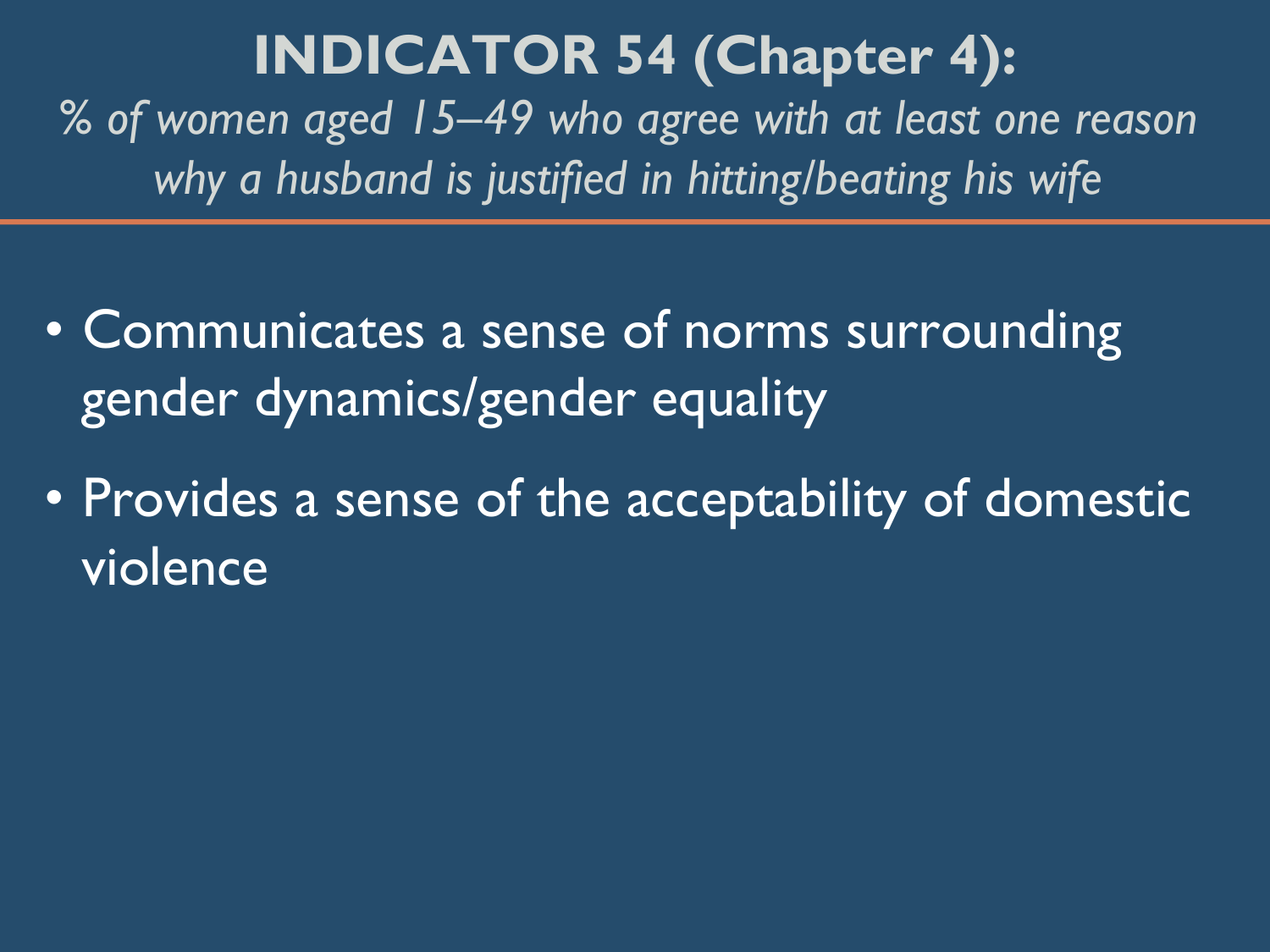**INDICATOR 42 (Chapter 4):**  *% of women aged 15–24 who report that they could get condoms on their own*

- Provides a sense of condom availability and of young women 's knowledge of a source for condoms
- Provides a sense of young women's self-efficacy and perceived ability to protect their own sexual health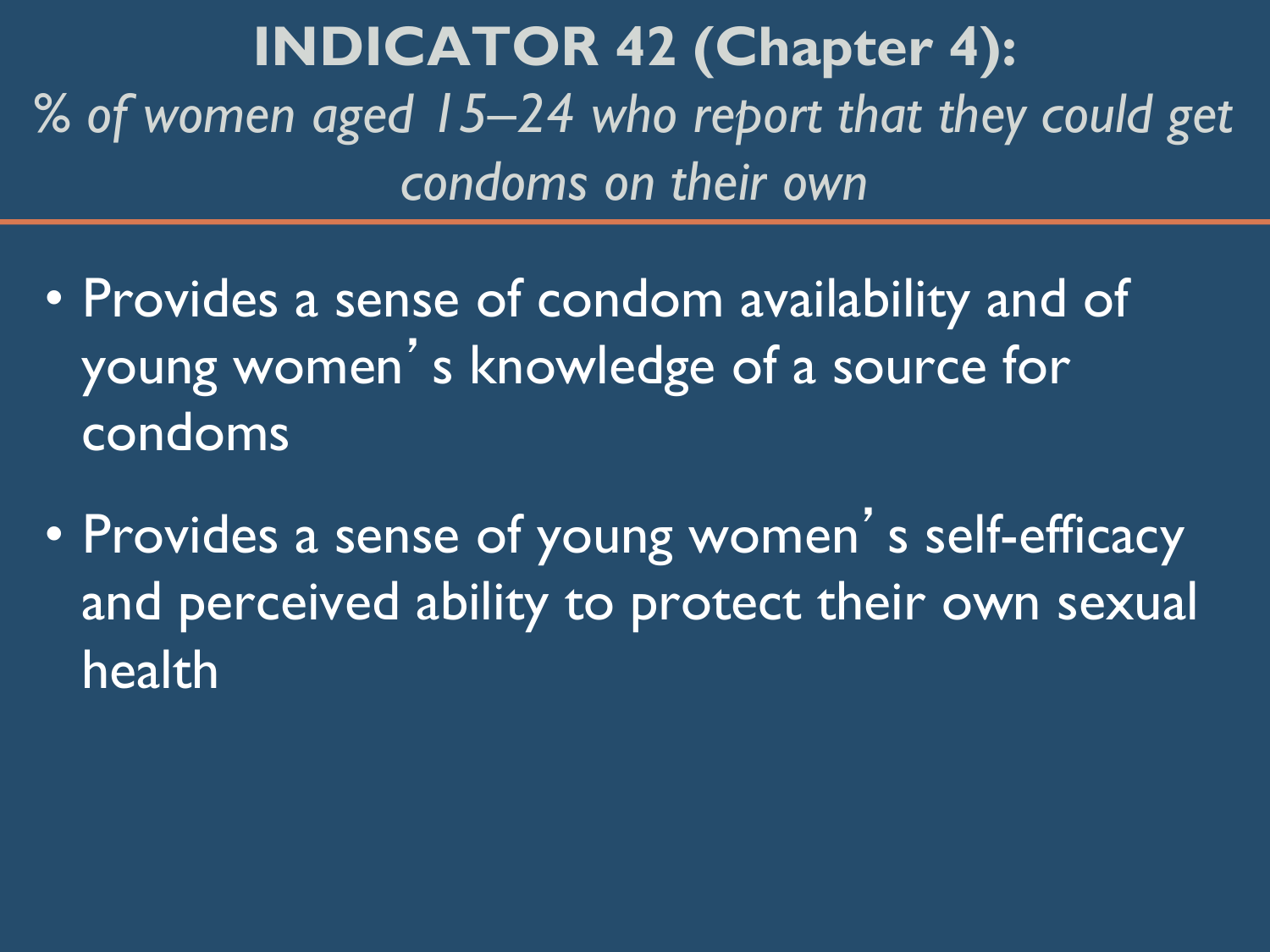#### **INDICATOR 51 (Chapter 4):**

*% of men aged 15–59 who agree with all three reasons why a wife is justified in refusing to have intercourse with her husband*

- Provides a sense of the male perspective around the "duty" of a wife to provide sex
- Gives a small window into gender dynamics and power relationships
- Indirectly shows whether a woman is able to assert her own needs or desire (in this case to not have sex)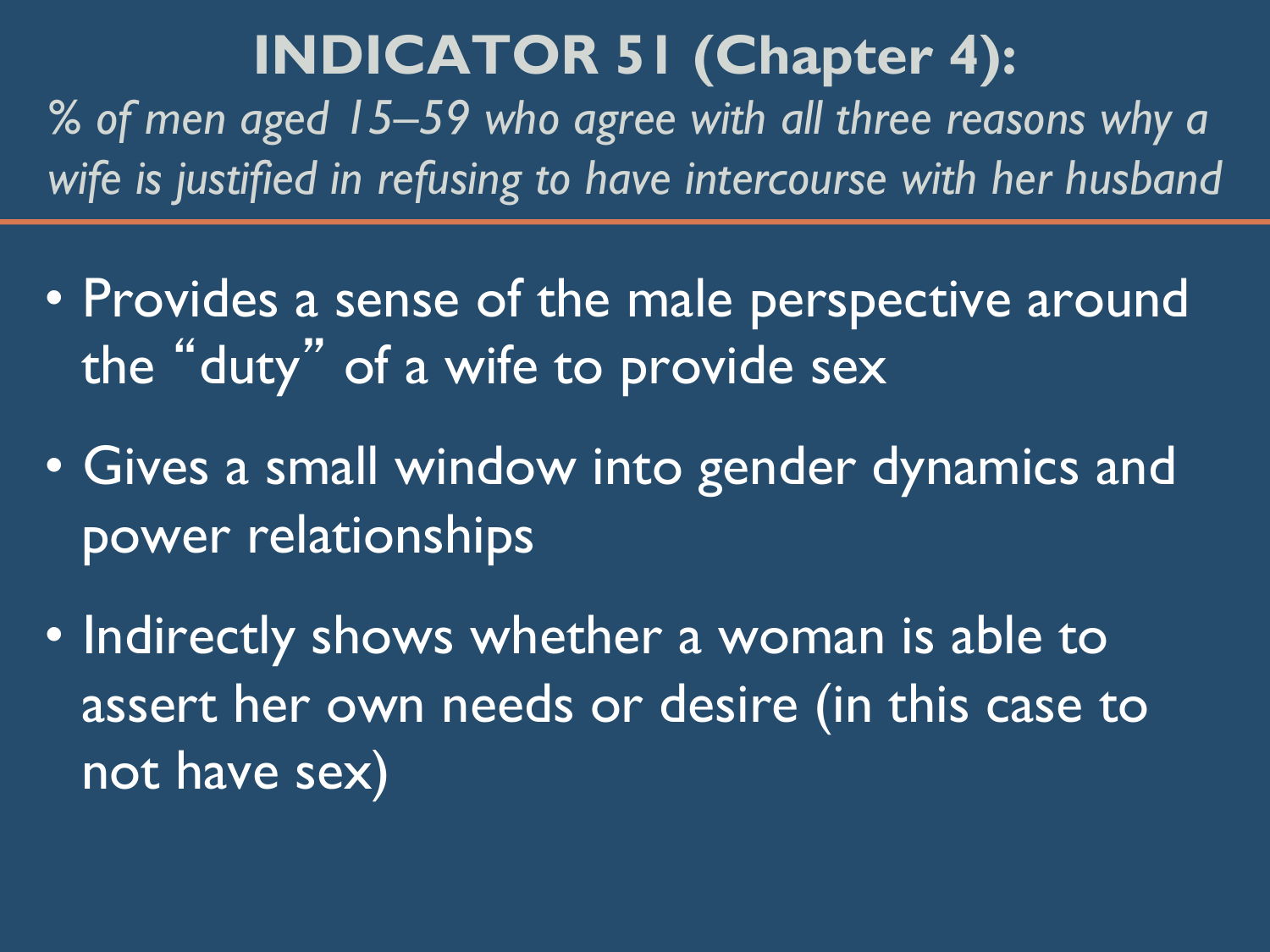**INDICATOR 47 (Chapter 4):**  *% of women aged 15–24 with comprehensive knowledge of HIV/AIDS*

- Provides information about whether young women are familiar with ways of preventing HIV and are able to dispel common myths about the infection
- Gives a sense of the general level of knowledge and the gaps in important information on sexual health
- Can be used to advocate for education and public awareness programs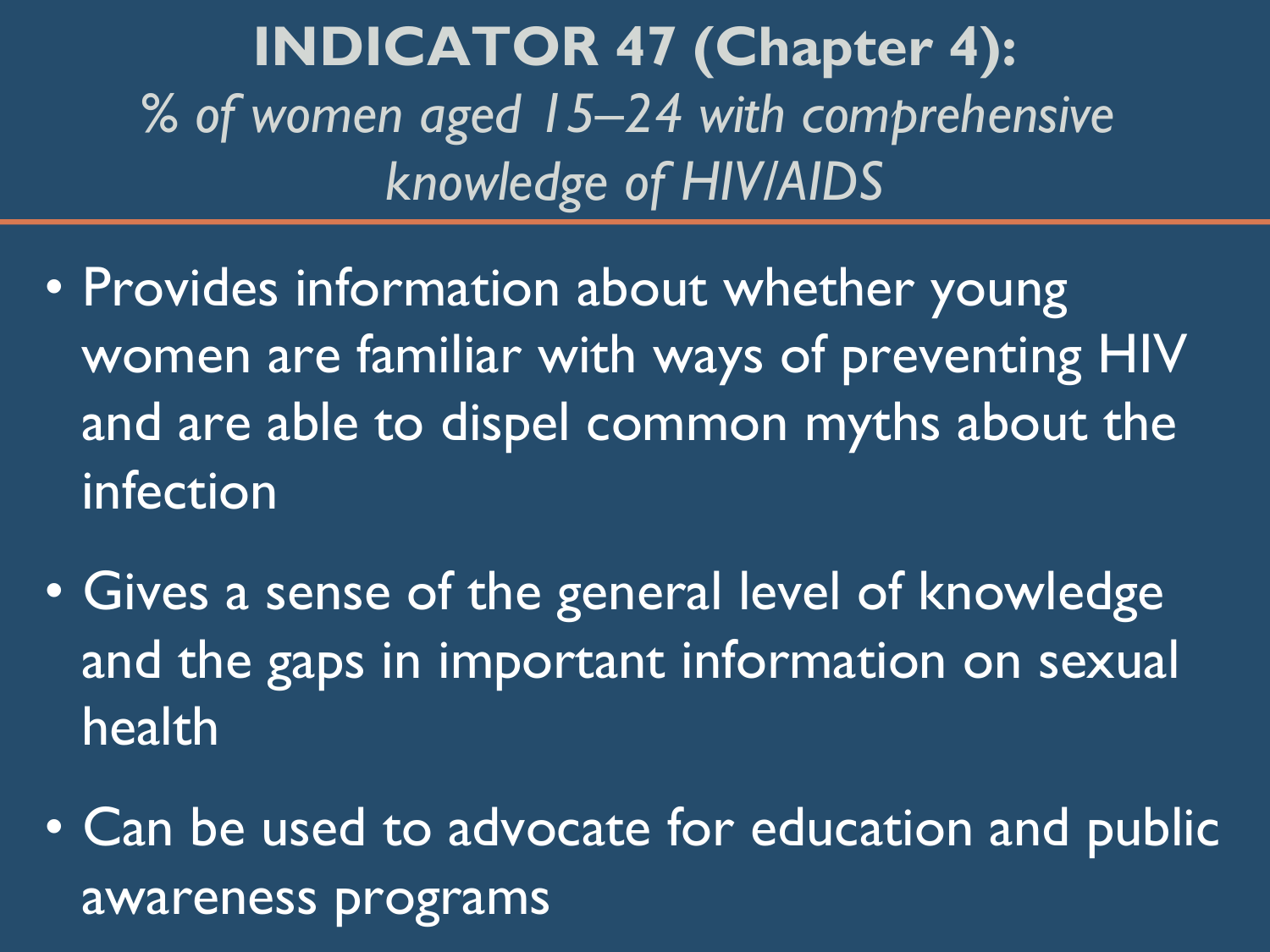**INDICATOR 66 (chapter 5):**  *% of women aged 15–19 who are exposed to the radio*

• Provides information on whether radio is an effective way to reach young people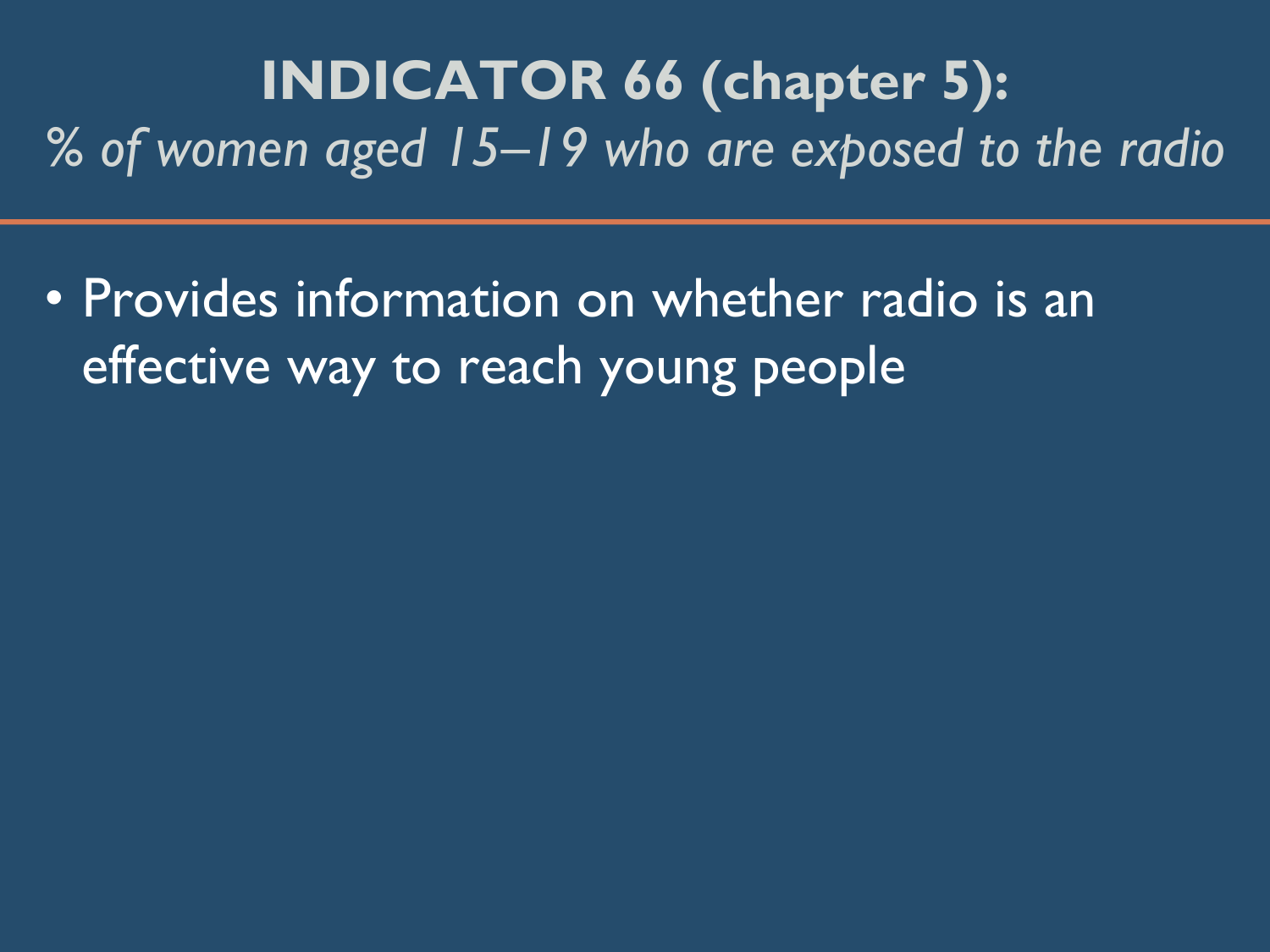**INDICATOR 58 (chapter 5):**  *Number of women aged 15–19* 

- Gives a sense for the magnitude of issues affecting this age-group
- Can be useful in giving estimated numbers (as opposed to percentages) of a particular subgroup when making a case for advocacy, education or service delivery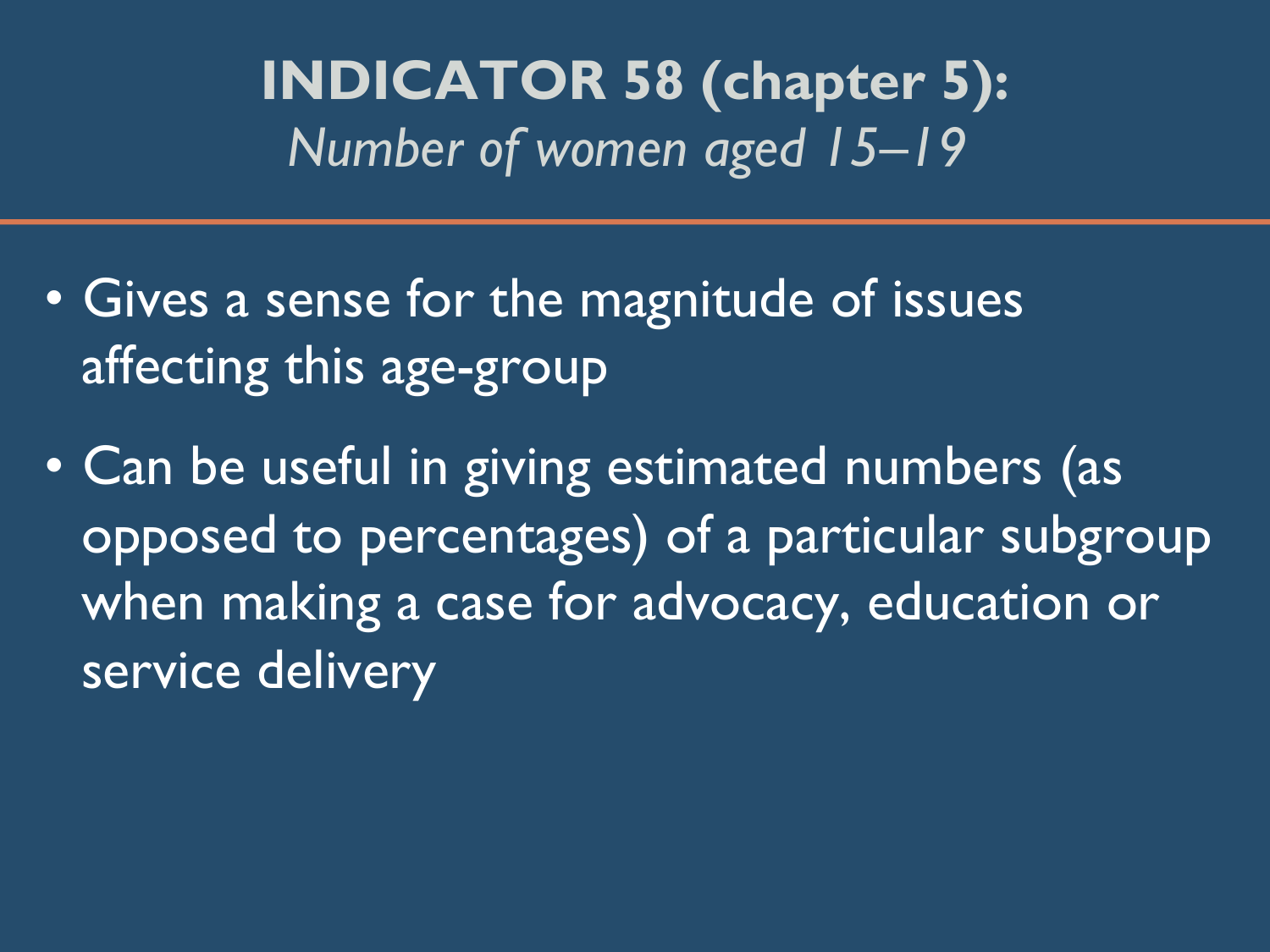#### **INDICATOR 65 (chapter 5):**  *Number of women per 100 men attending secondary school*

- Gives a sense of for the degree to which women 's education is valued and the degree to which women face gender-specific barriers to attending school
- Provides a proxy measure for gender equality in a particular country
- Can be used to advocate for young women's equal access to education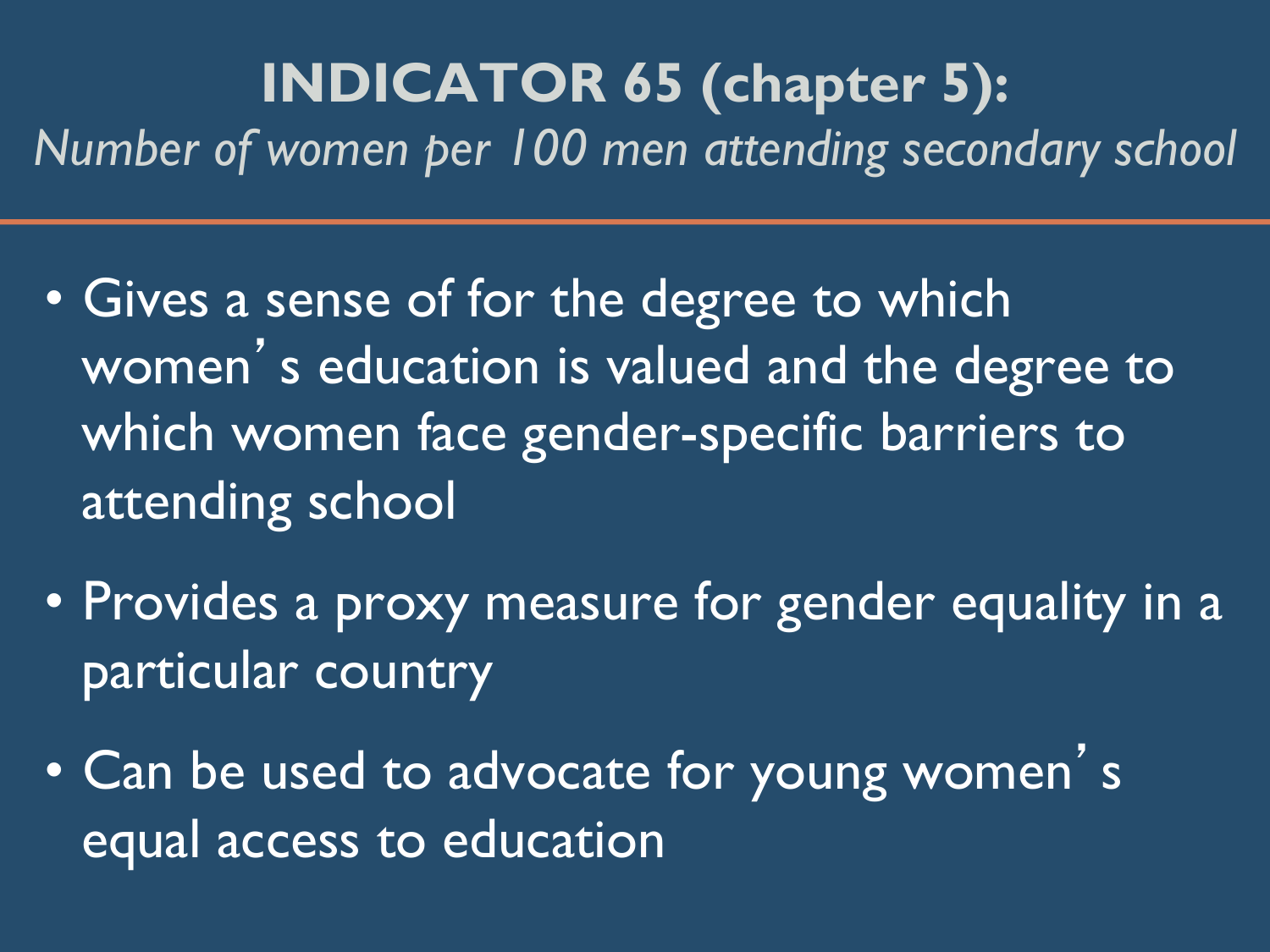**INDICATOR 64 (chapter 5):**  *% of men attending secondary school*

- Provides a sense of the level of attendance of young men in formal schooling
- Illustrates how many young men may be exposed to sexuality education
- May highlight the need to seek other routes to communicate sexual and reproductive health information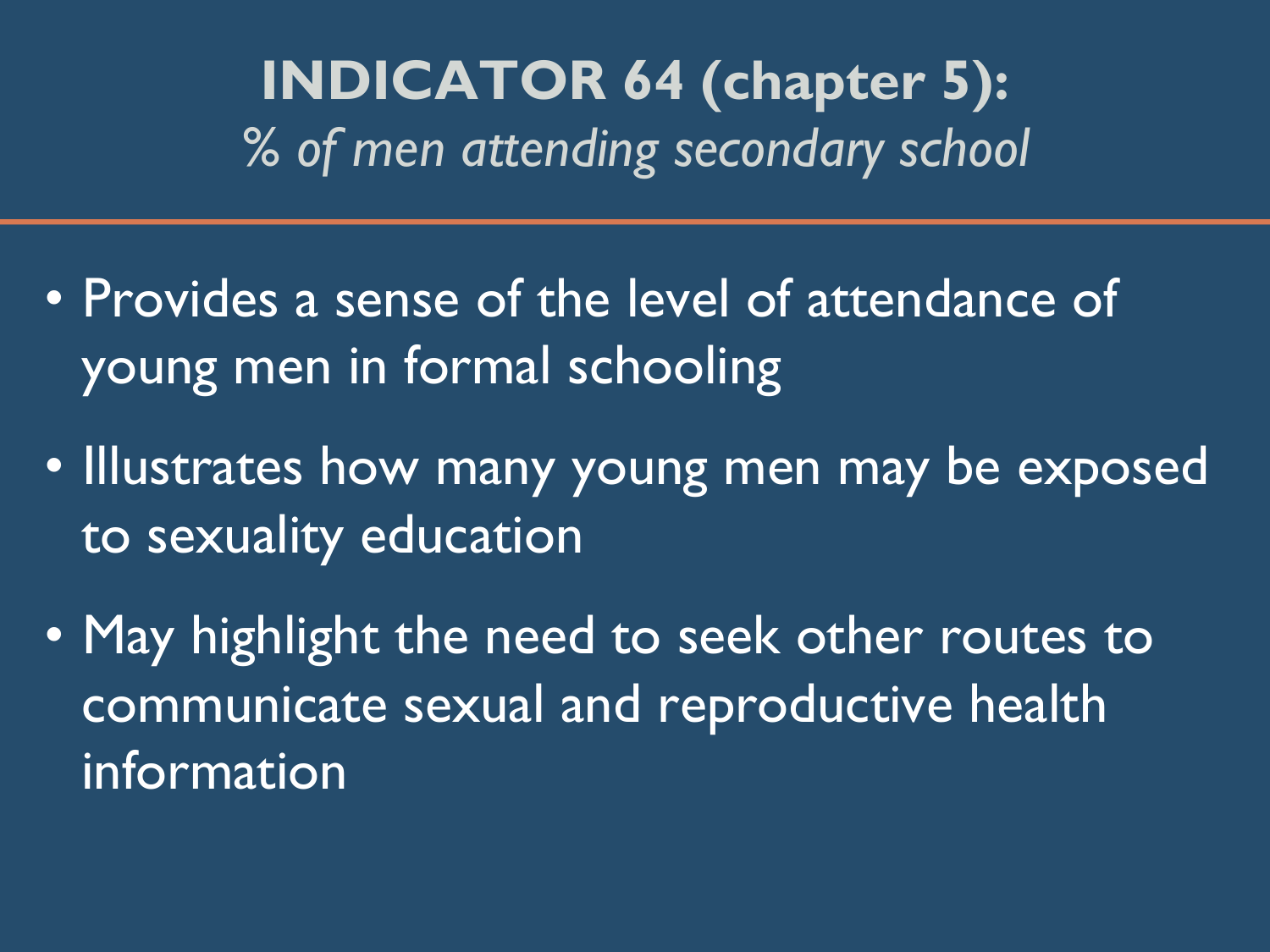*Demystifying Data: A Guide to Using Evidence to Improve Young People's Sexual Health and Rights* 

**Presentation D Common issues and challenges in efforts to improve young people's sexual health and rights**



Demystifying Data Toolkit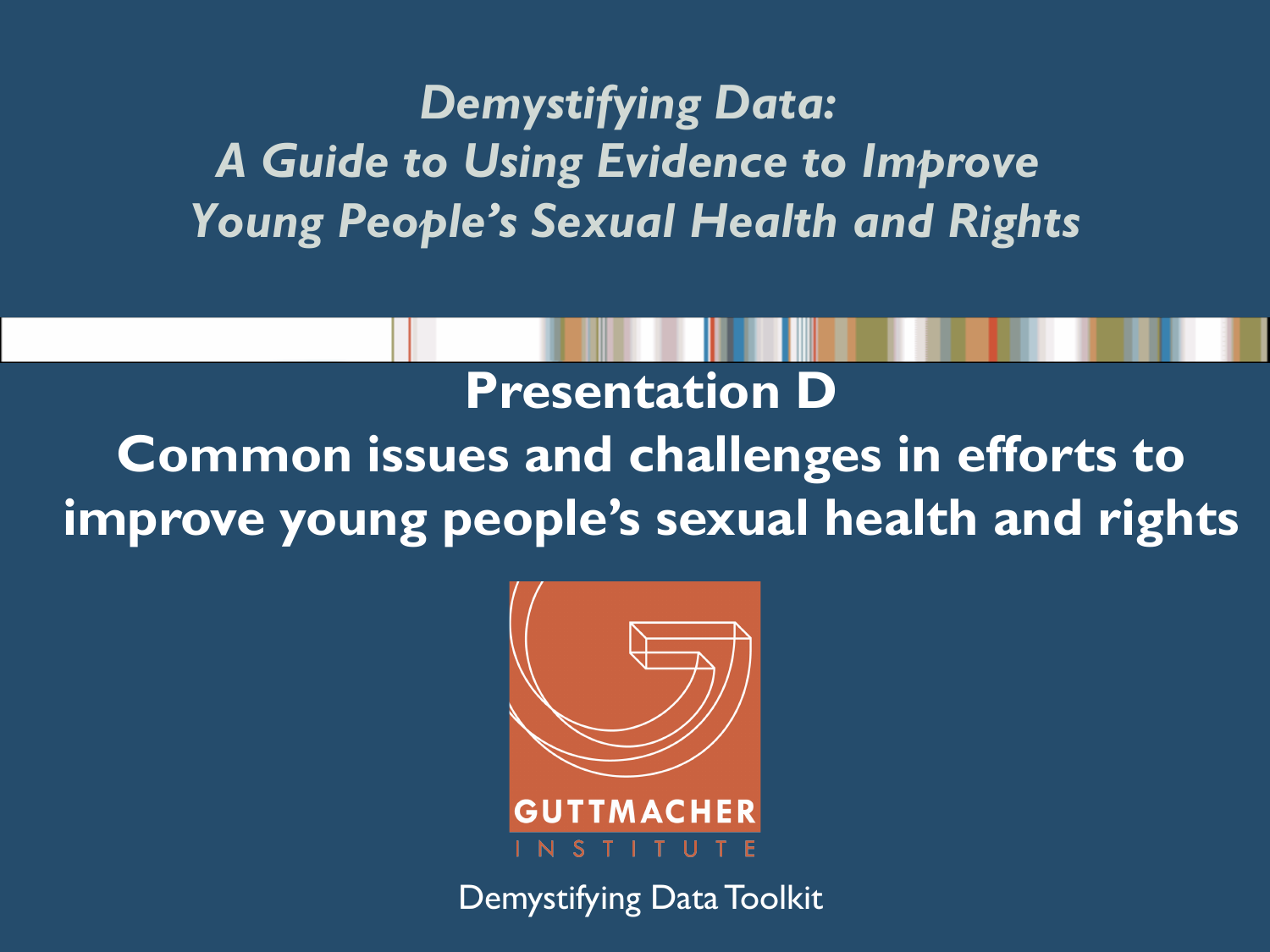# **Common issues and challenges**

#### **Barriers in reaching target populations**

•Youth may have lower access than adults to information •Youth may experience inequality in accessing services (when those are not free of charge)

•It may be difficult reaching those with greater needs (e.g. in rural areas)

•Lack of access to service for specific groups (e.g. unmarried women, young men)

•Social and cultural barriers

#### **Lack of youth-friendly services**

•Lack of training among key providers •Inadequate location and hours of operation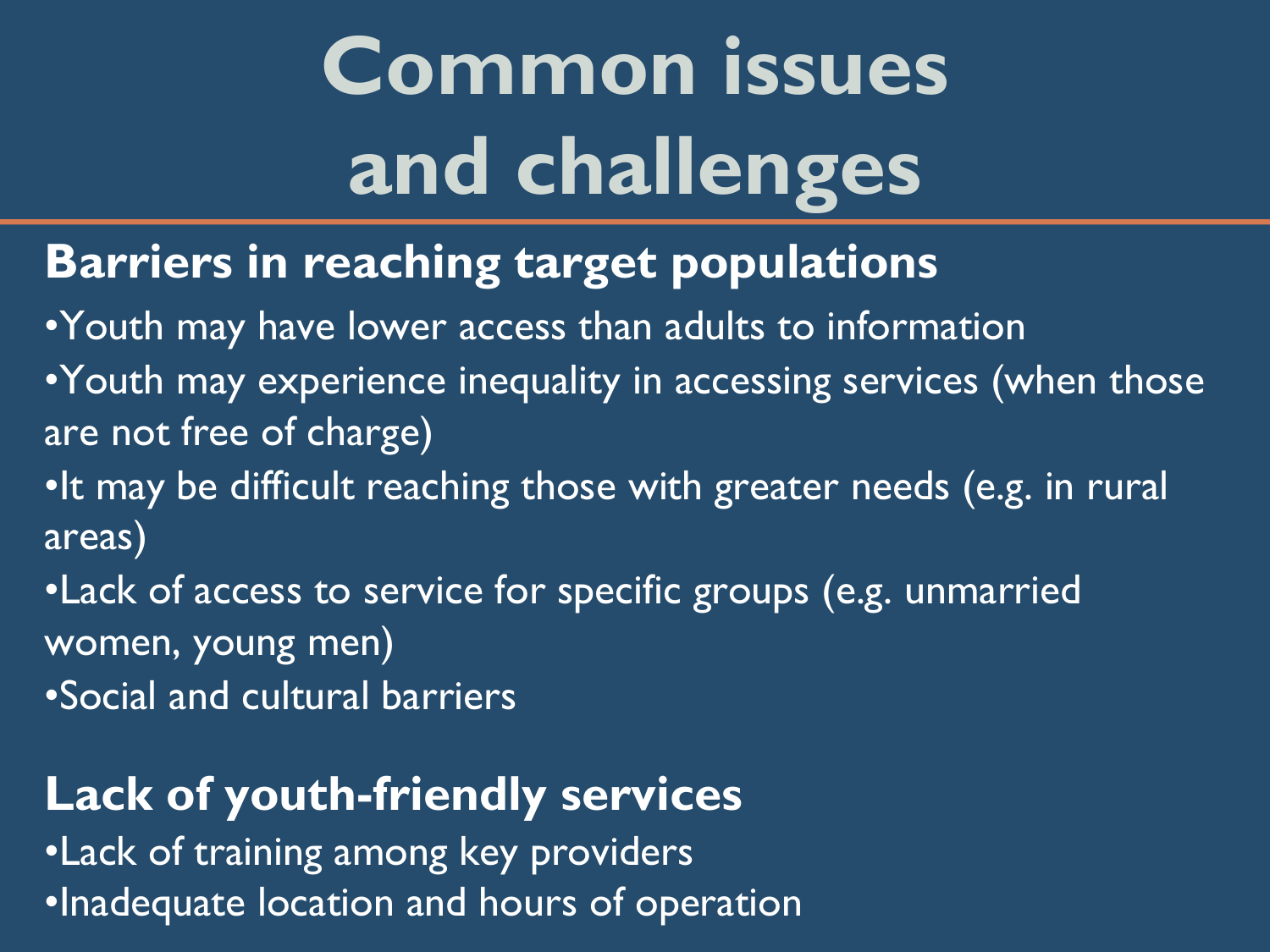# **Common issues and challenges (continued)**

#### **Knowledge gaps**

- Lack of knowledge about sexual rights
- Lack of knowledge about services
- Lack of knowledge about contraception
- Lack of provision and dissemination of accurate and comprehensive sexuality education

#### **Participation of young people**

**Gaps between policy and service provisions**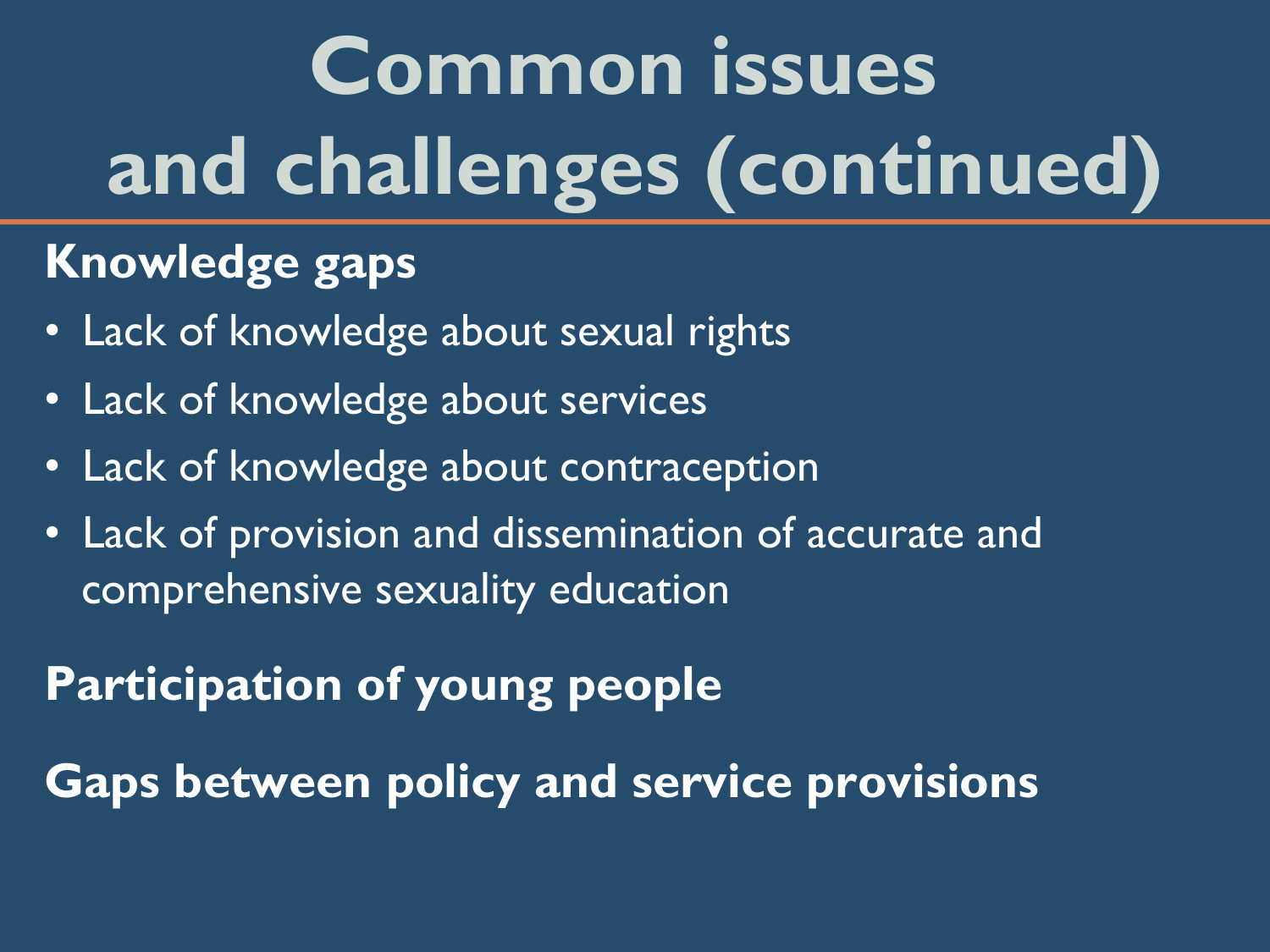## **Comprehensive sexuality education helps young people to…\***

- **Acquire accurate information**. CSE covers sexual and reproductive rights, helps dispel myths, and offers references to resources and services.
- **Develop life skills.** CSE teaches critical thinking, communication and negotiation skills; self-development skills, decision-making skills; fosters young people's sense of self, confidence, assertiveness and empathy; and promotes the ability to take responsibility, ask questions and seek help.
- **Nurture positive attitudes and values**. CSE promotes open-mindedness, respect for self and others, positive self-esteem, nonjudgmental attitudes, and positive attitude toward their sexual and reproductive health.

\*IPPF definition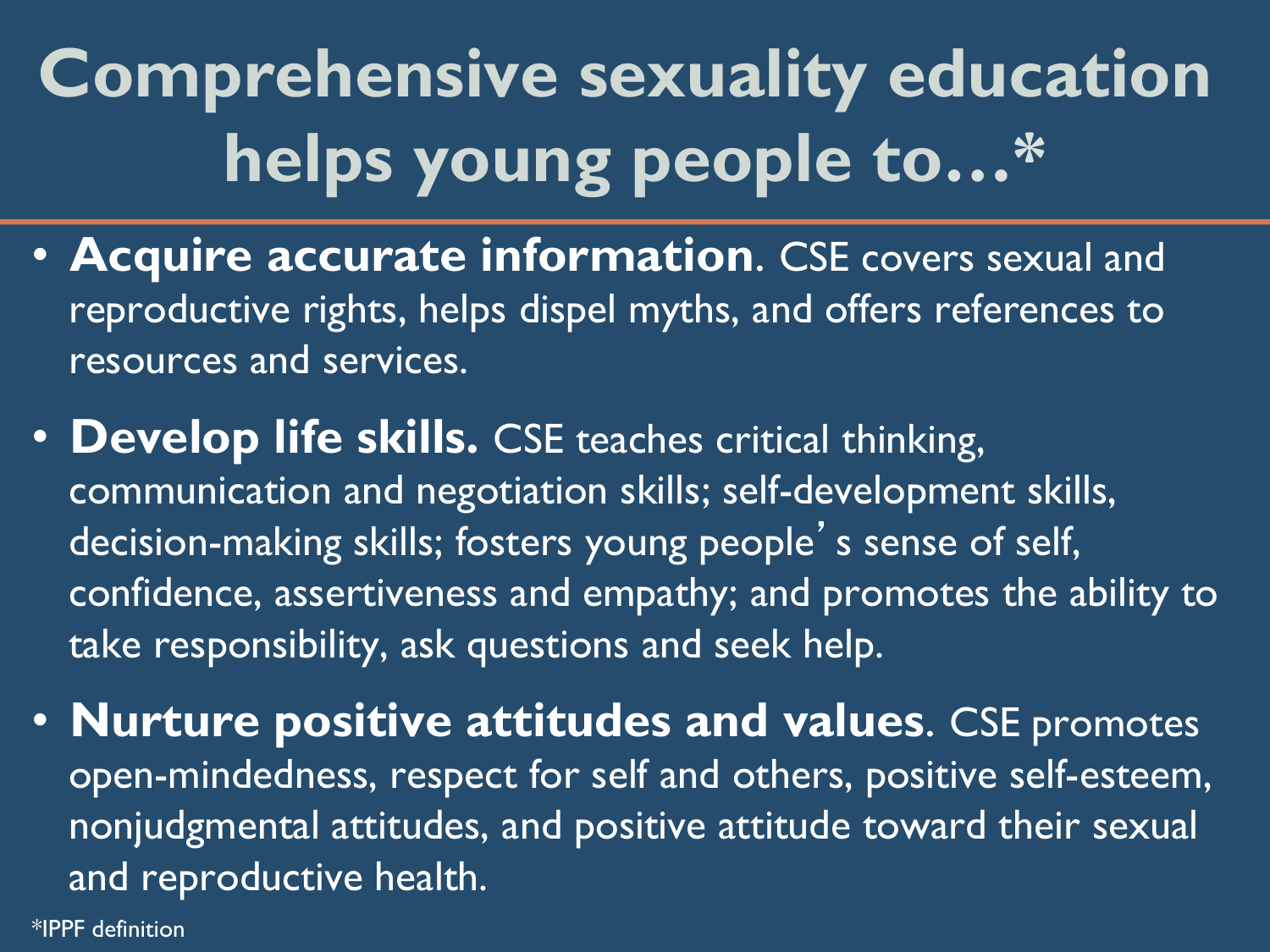### **Youth-friendly health services: A broad definition**

- Community-specific focus on what young people want and need
- Understanding and respect for the realities, diversity and sexual rights of young people. For example:
- Lack of money to pay for services
- Difficulty in accessing services and need for confidential services
- Stigma from the community and health workers regarding sexually active unmarried youth
- Need for affordable contraceptive methods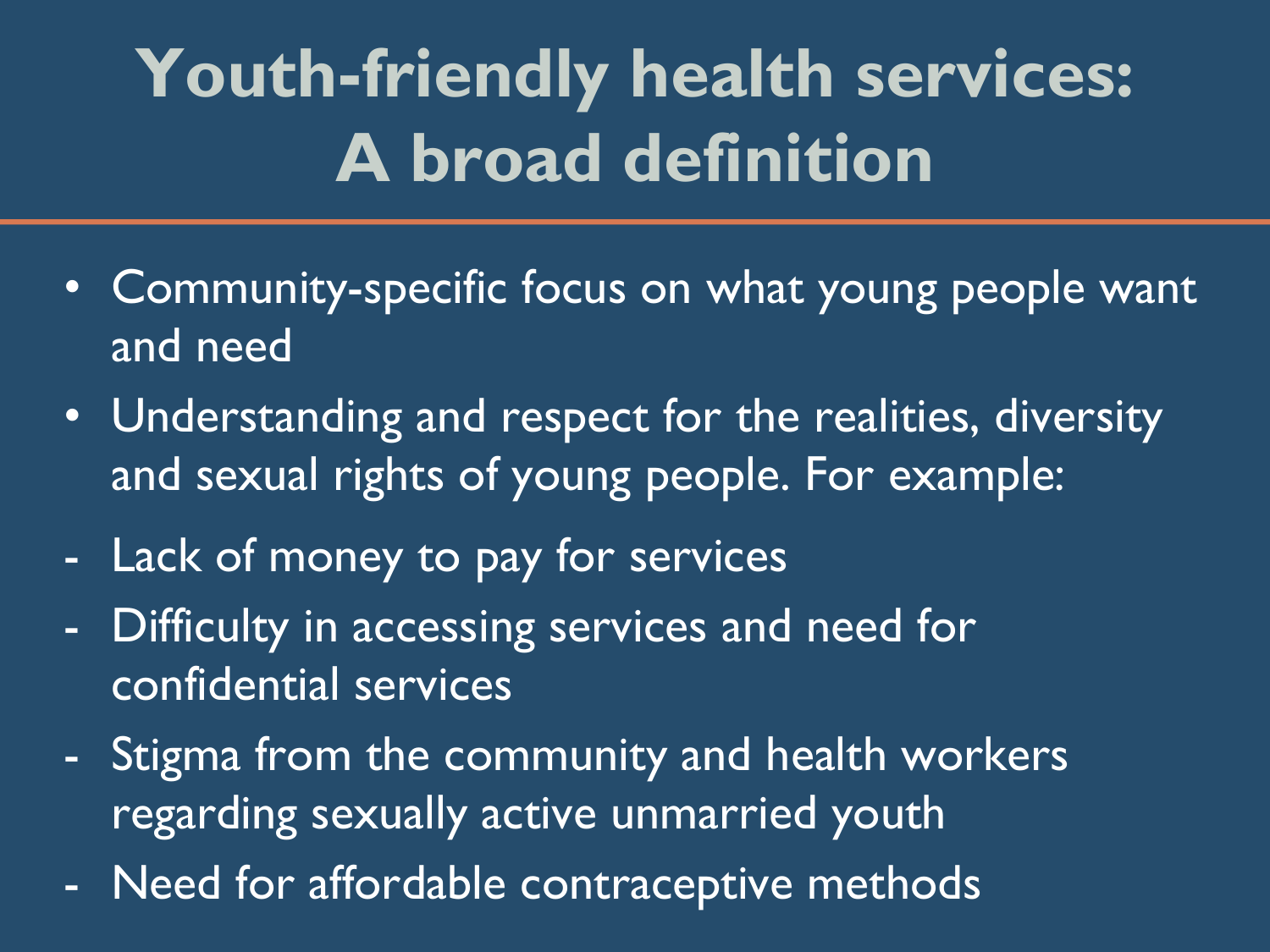## **Youth-friendly health services: A wide range of services**

Young people need a wide range of sexual and reproductive health services, including:

- Sexual and reproductive health counseling
- Contraceptive counseling and methods (including emergency contraception)
- Abortion services
- Prevention, testing, counseling and treatment services for STIs, including HIV
- Prenatal and postpartum services
- Sexual abuse counseling
- Relationship and sexuality counseling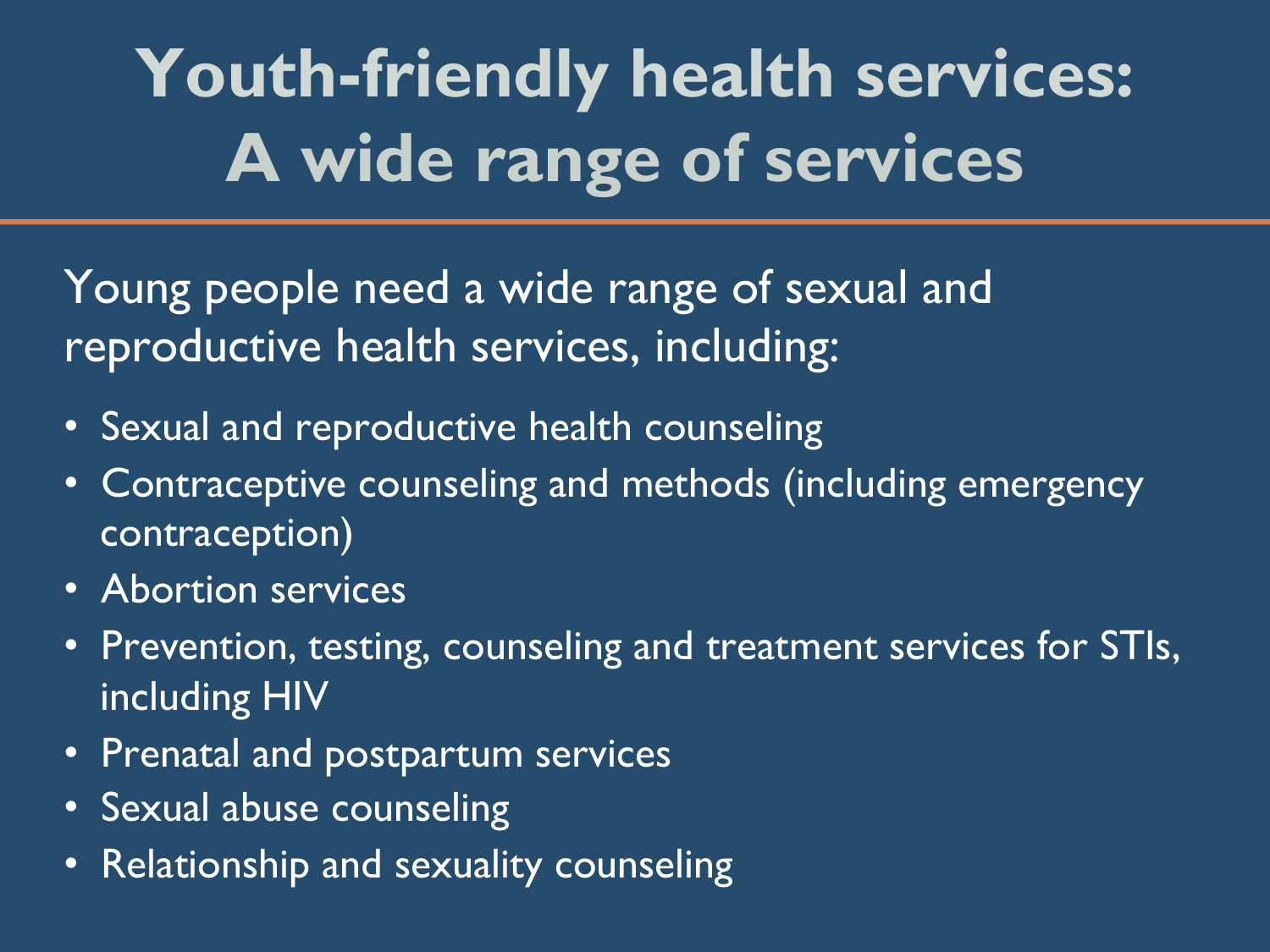### **Youth-friendly health services: Requirements**

- Where possible, youth-friendly providers and facilities should…
- •Provide free or discounted services to young clients
- •Integrate multiple services at the same delivery point to allow for ease of access for young people
- •Have set hours of operation (and take school hours into account)
- •Provide a separate entrance for young people
- •Employ nonjudgmental, accessible health providers
- •Make sure that young people themselves are involved in determining the content, scope, and monitoring and evaluation of such services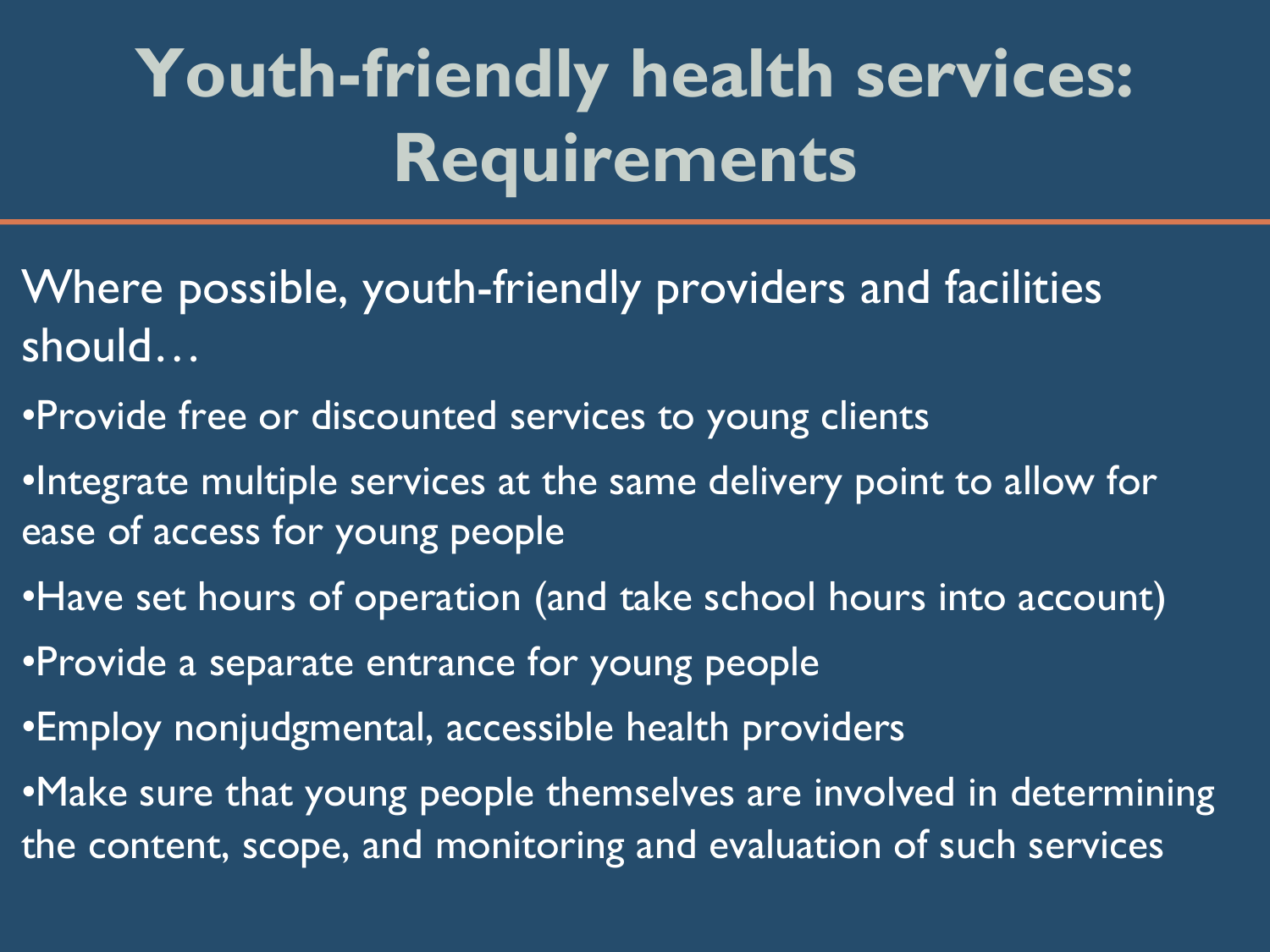## **Youth-friendly health services: Youth participation**

To ensure that their service provision matches young peoples realities is very important. Youth should be asked about the barriers they encounter in accessing services and their priority needs for services.

#### **Example of youth participation:**

The Associations of IPPF in Malawi and Bangladesh supported large-scale research conducted by young researchers, who interviewed their peers on their perspectives about the greatest barriers to accessing sexual and reproductive health services.

http://ippf.org/our-work/what-we-do/adolescents/services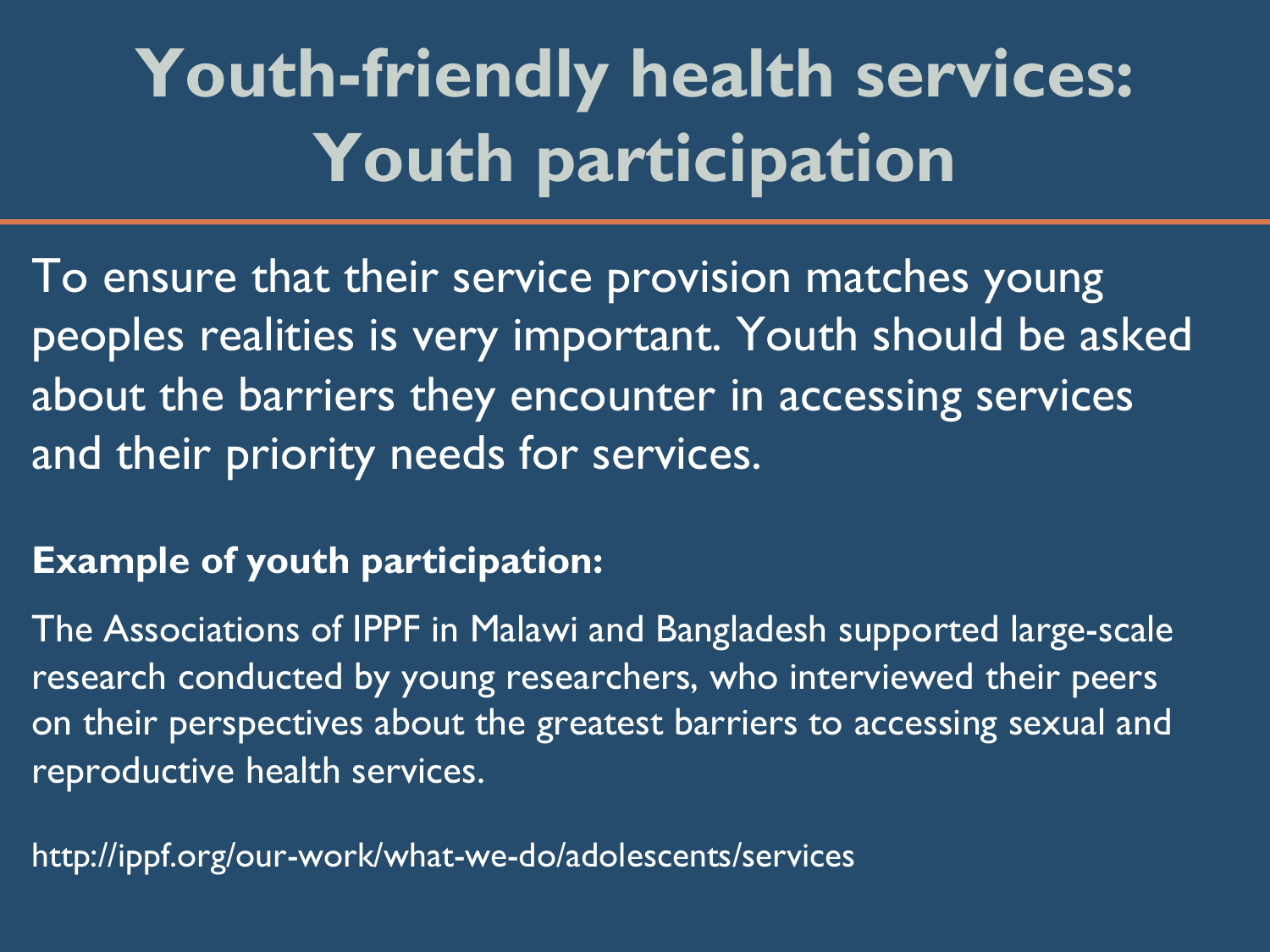### **Sexual rights: The basics**

- Why youth sexual rights are important:
- •Young people are sexual beings.
- •They have sexual needs, desires, fantasies and dreams.

•It is important for all young people around the world to be able to explore, experience and express their sexualities in healthy, positive, pleasurable and safe ways.

This can only happen when young people's sexual rights are guaranteed.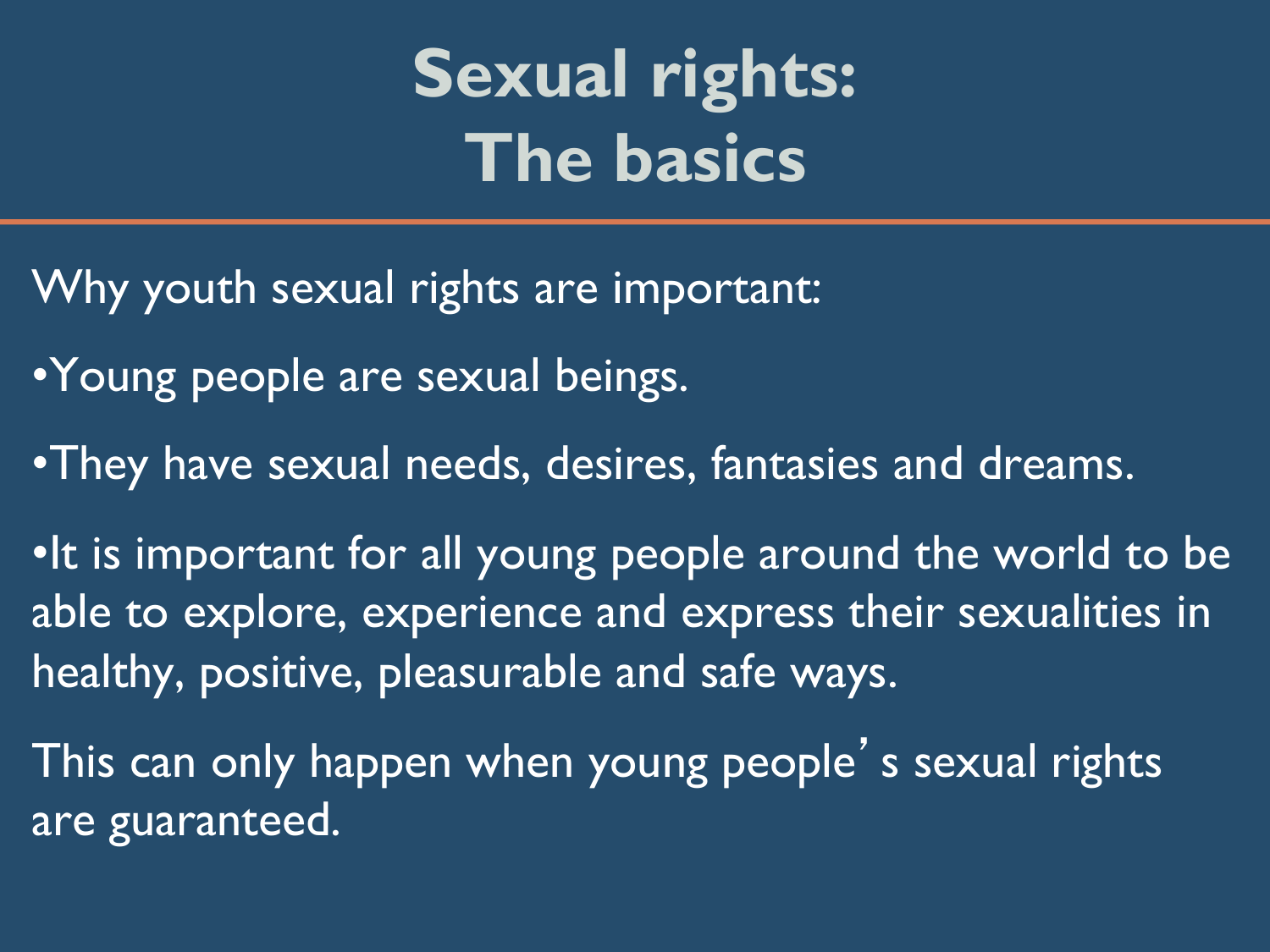### **Sexual rights: A definition by young people**

Youth volunteers have translated sexual rights defined in the international declaration into simple youth friendly language:

•The right to be yourself: be free to make your own decisions, to express yourself, to enjoy sex, to be safe, to choose to marry (or not) and to plan a family

•The right to know: about sex, contraception, STIs (including HIV) and rights

•The right to protect yourself and be protected: From unplanned pregnancies, HIV and other STIs, and sexual abuse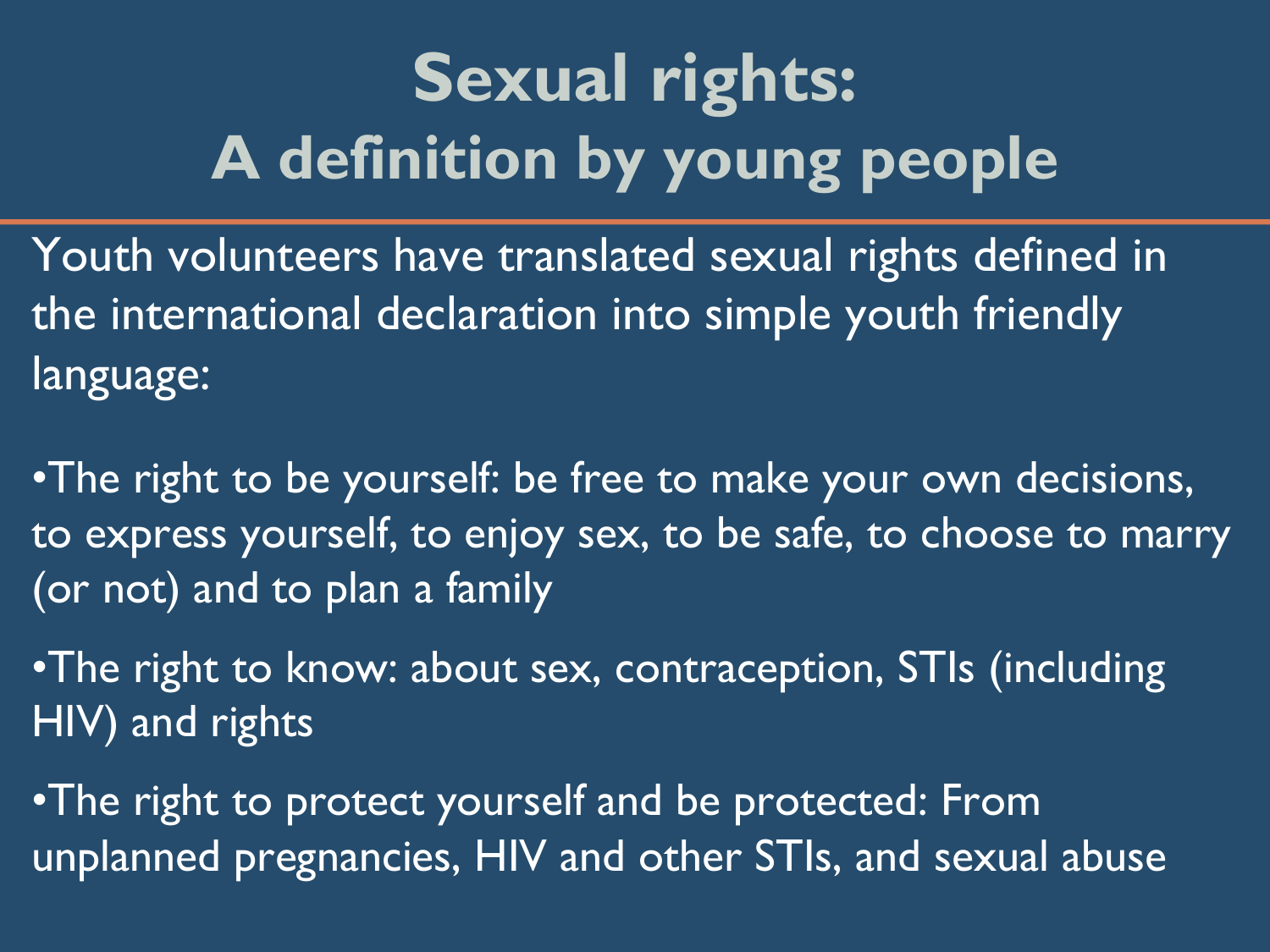### **Sexual rights: A definition by young people (continued)**

- The right to have health care that is: confidential, affordable, good quality and given with due respect
- The right to be involved: in planning programs, at all levels
- The right to be free of stigma and discrimination based on gender, class, ethnicity, religion, economic status, age, (dis)ability or sexual orientation

**Source :** http://www.ippfen.org/NR/rdonlyres C772B9C5-5752-4136-9357-40B42F45BC79/0/ Module3YourSRandwhatyoucandoaboutthem.PDF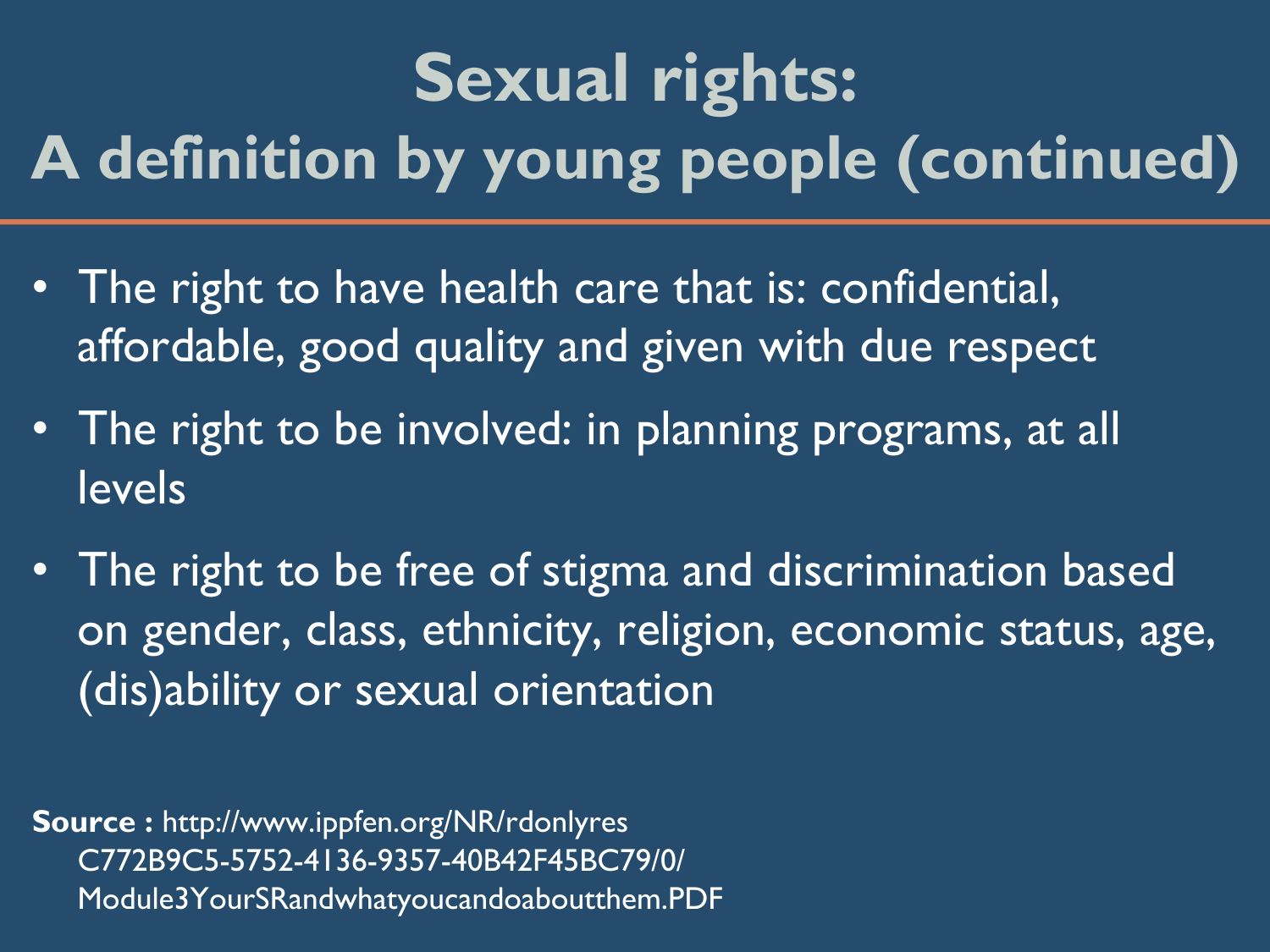### **Gender issues**

There is little data that effectively captures issues related to gender issues.

- Social context and cultural norms are complex influences and can potentially act as barriers to gender equality
- Attitudes and values of both men and women are essential to address gender-based violence and discrimination:
	- Freedom to chose whether and when to marry
	- Bodily autonomy and health care decisions (including use of contraceptives)
	- Women's rights within marriage
	- School attendance among girls and young women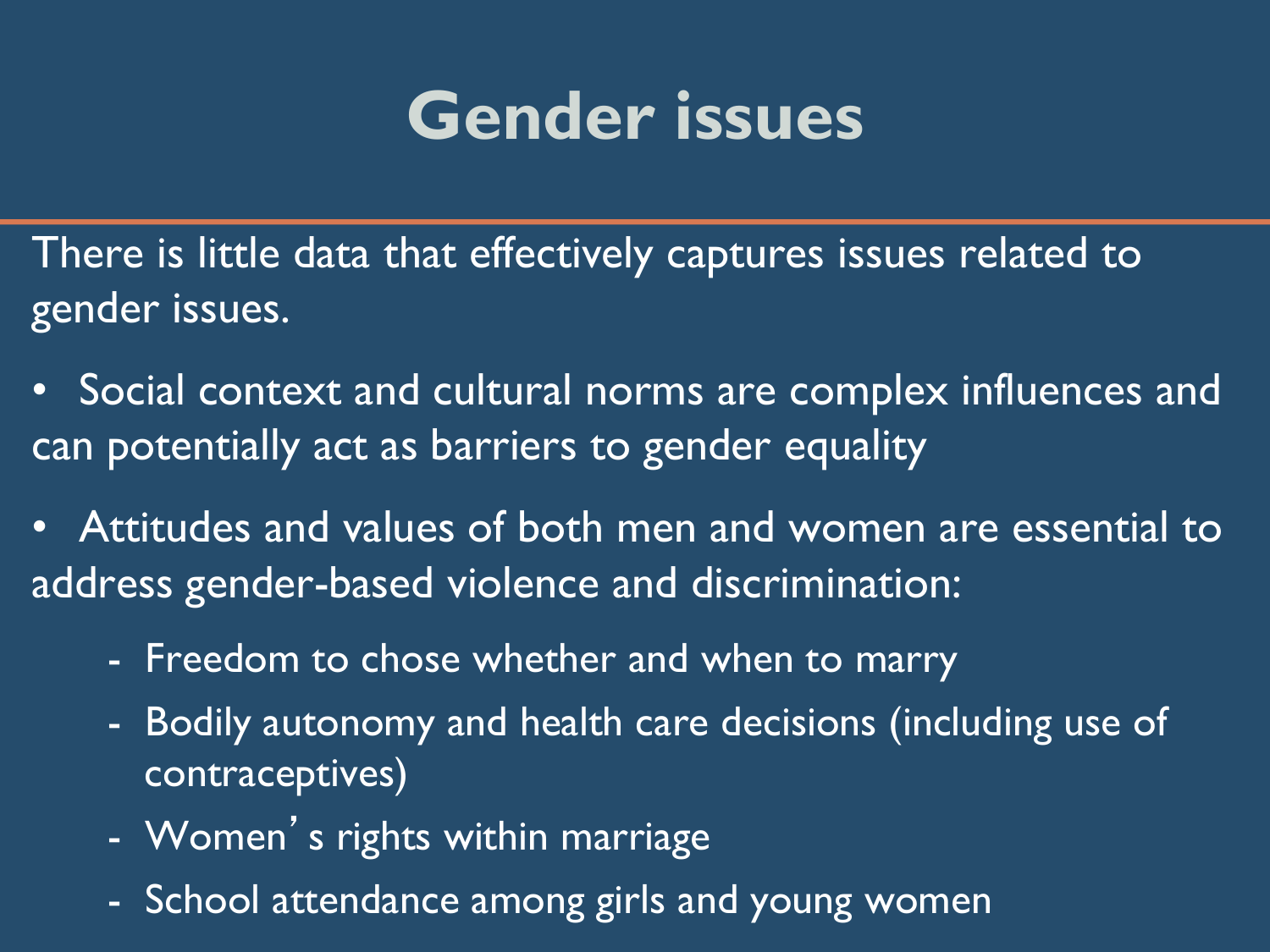**Sexual and repproductive halth and rights issues addressed by the new Sustainable Development Goal 3** 

Two goals (goals 3 and 5) set specific targets in relation to SRHR

**Goal 3**. Ensure healthy lives and promote well-being for all at all ages

• Target 3.1: By 2030, reduce the global maternal mortality ratio to less than 70 per 100,000 live births

• Target 3.2: By 2030, end preventable deaths of newborns and children under 5 years of age, with all countries aiming to reduce neonatal mortality to at least as low as 12 per 1,000 live births and under-5 mortality to at least as low as 25 per 1,000 live births

• Target 3.3: By 2030, end the epidemics of AIDS, tuberculosis, malaria and neglected tropical diseases and combat hepatitis, water-borne diseases and other communicable diseases

• Target 3.7: By 2030, ensure universal access to sexual and reproductive healthcare services, including for family planning, information and education, and the integration of reproductive health into national strategies and programs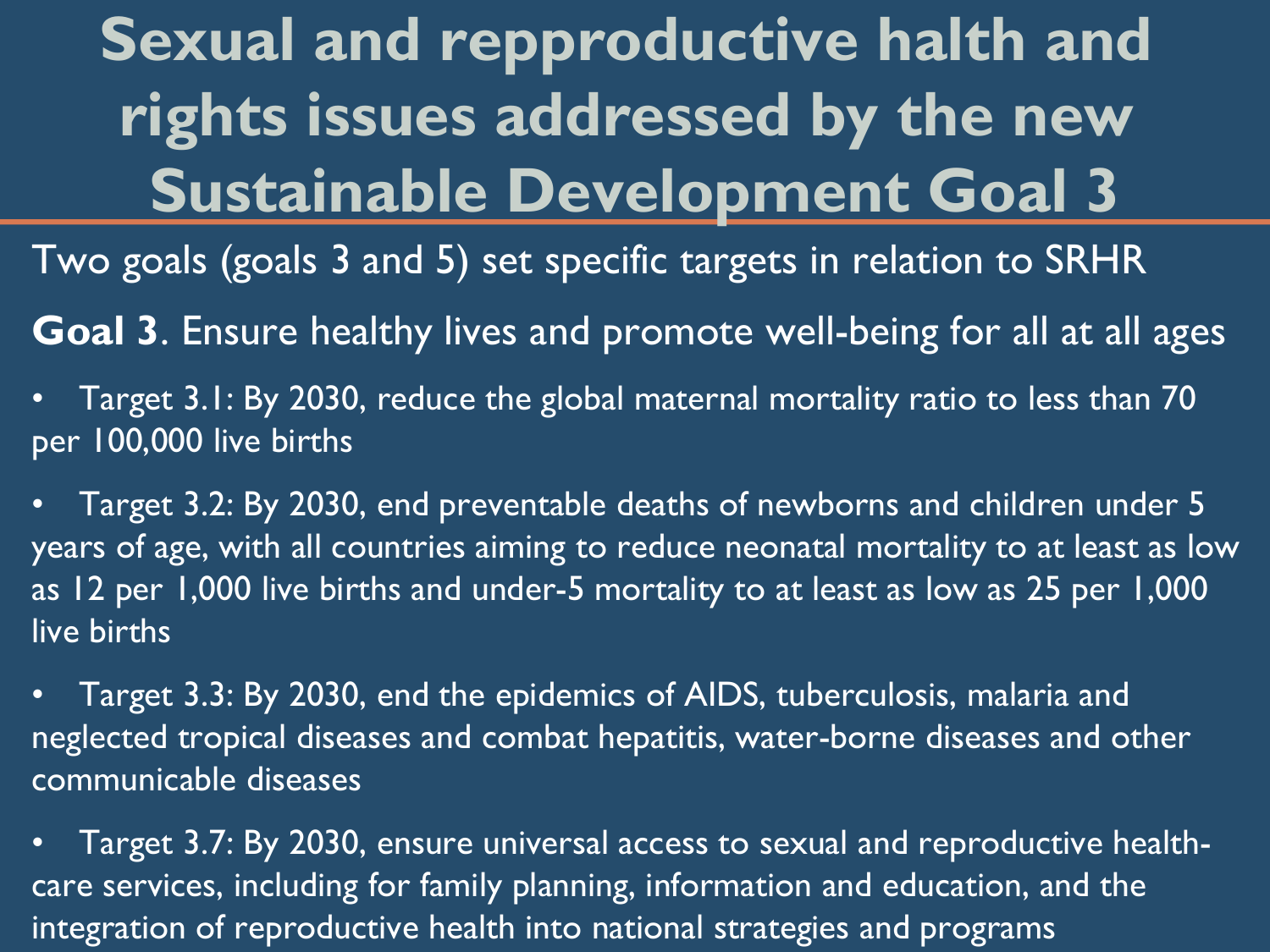**Sexual and repproductive halth and rights issues addressed by the new Sustainable Development Goal 5** 

**Goal 5.** Achieve gender equality and empower all women and girls

- Target 5.1: End all forms of discrimination against all women and girls everywhere
- Target 5.2: Eliminate all forms of violence against all women and girls in the public and private spheres, including trafficking and sexual and other types of exploitation
- Target 5.3 Eliminate all harmful practices, such as child, early and forced marriage and female genital mutilation
- Target 5.6 Ensure universal access to sexual and reproductive health and reproductive rights as agreed in accordance with the Programme of Action of the International Conference on Population and Development and the Beijing Platform for Action and the outcome documents of their review conferences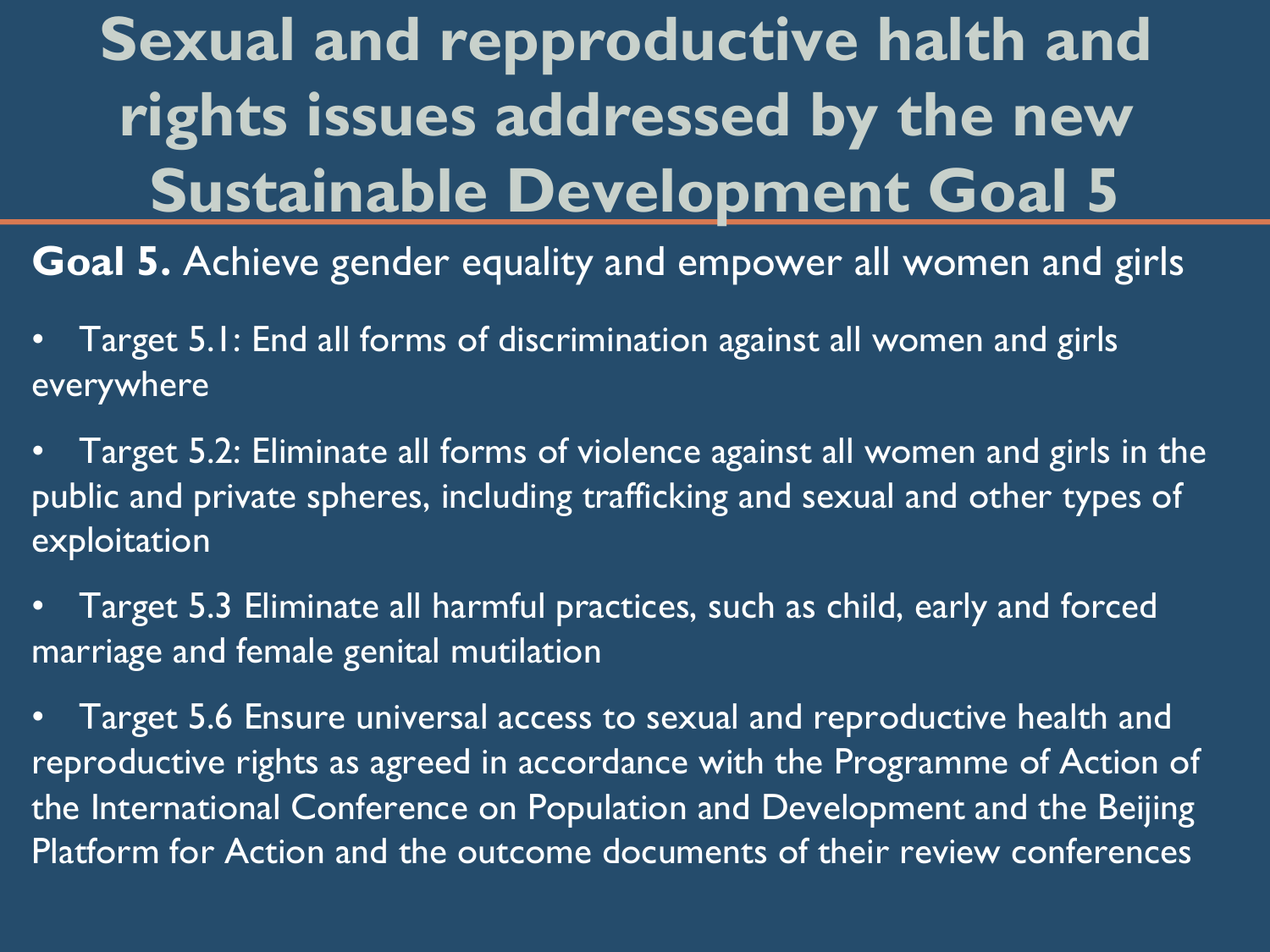*Demystifying Data: A Guide to Using Evidence to Improve Young Peoples Sexual Health and Rights*

**Presentation E Data to address specific subgroups and issues: national country tables and advocacy table** 



Demystifying DataToolkit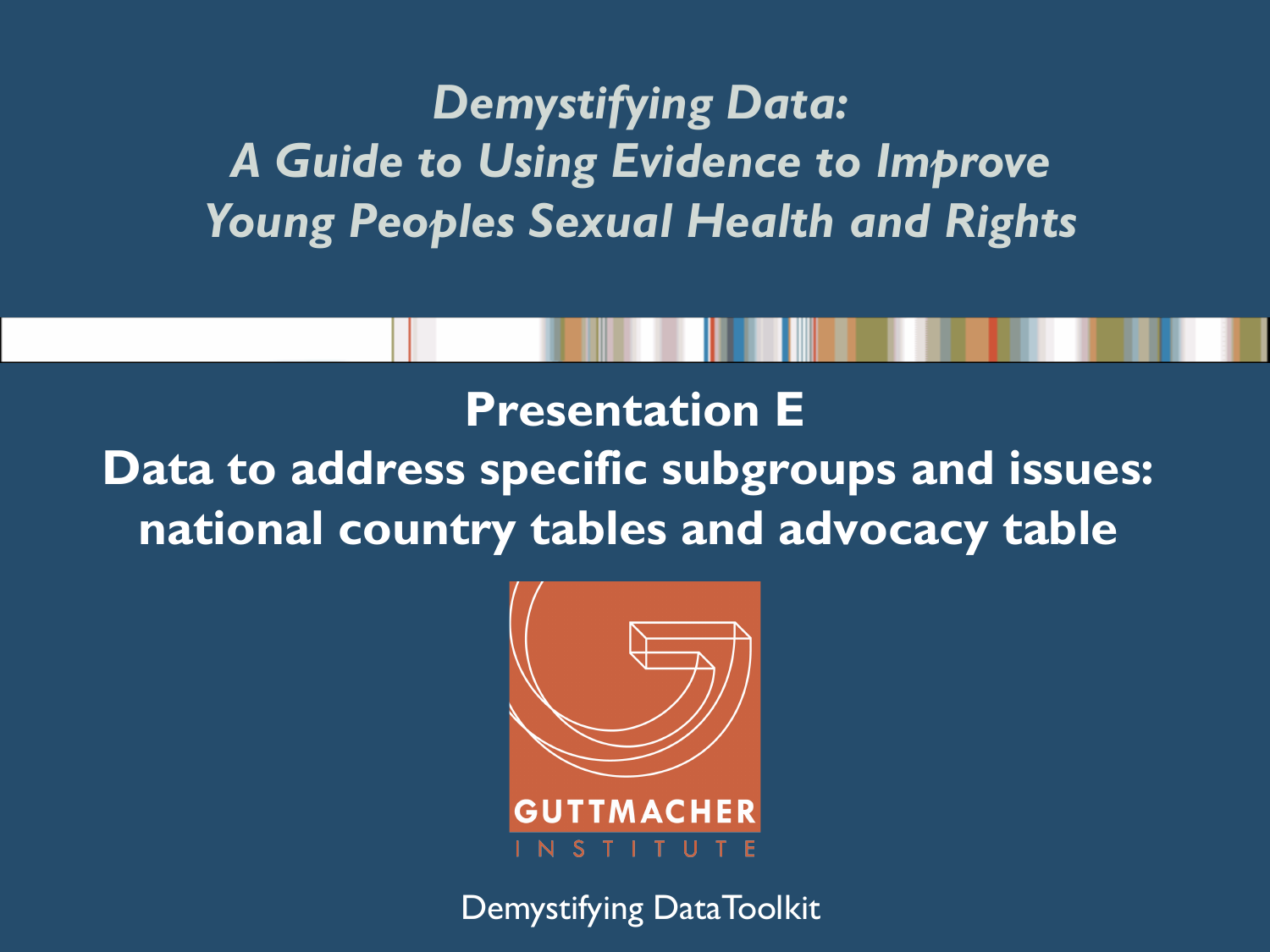These tables contain national-level data and subgroup data by:

•Residence (urban and rural) •Economic status (five wealth quintiles)

 $\sqrt{2}$ Subgroup data allows organizations to provide targeted information and services.

*National country tables for 30 countries are available online at the end of the pdf version of the DD guide and in a separate pdf file.*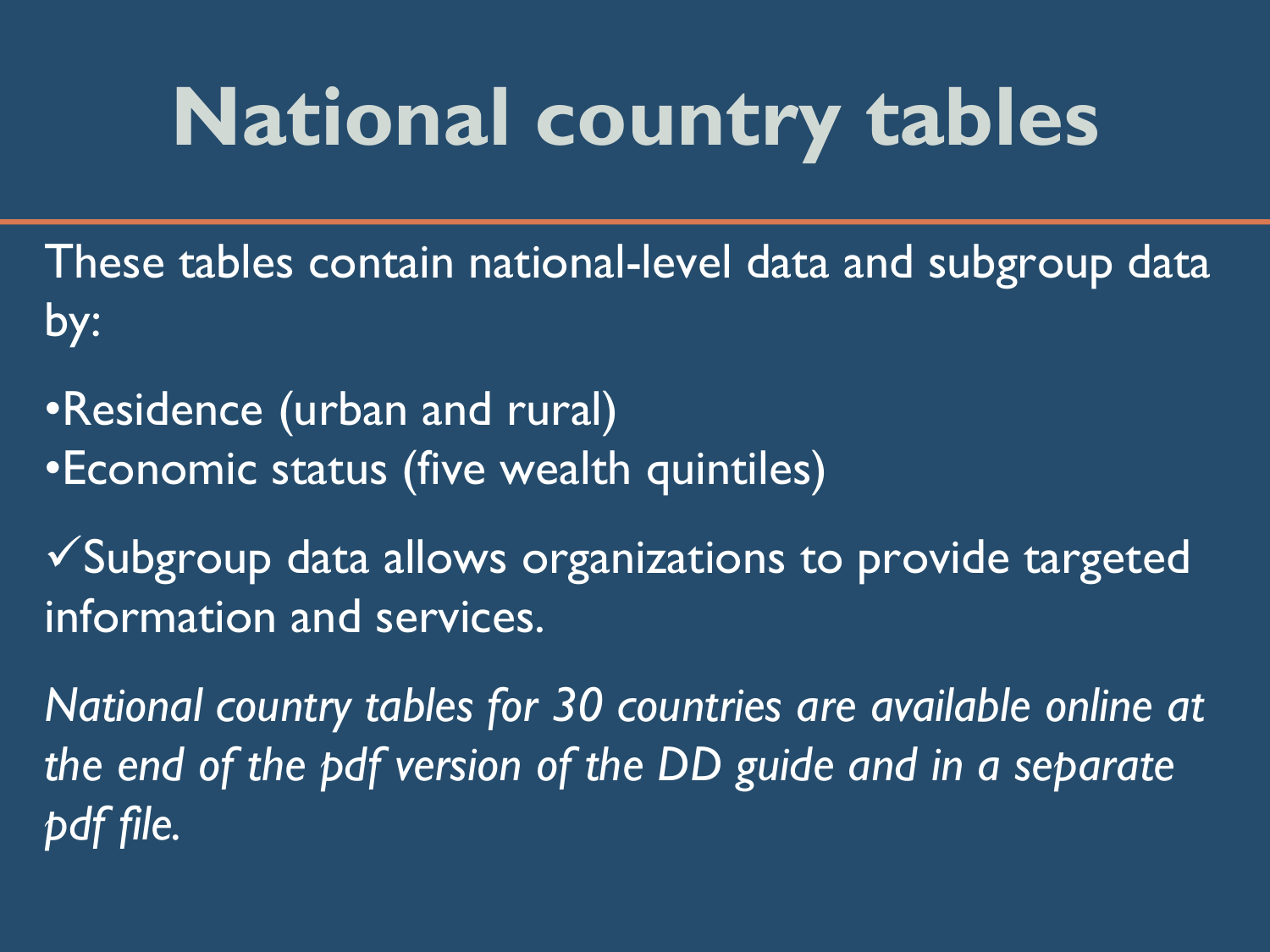- Economic status is represented in five quintiles:
- •Poorest
- •Poorer
- •Middle
- •Richer
- •Richest

Wealth quintile is determined in the following way: 1. Households are scored according to their assets and other characteristics related to wealth status. 2. The population is then divided into five equal parts, or quintiles, according to their score.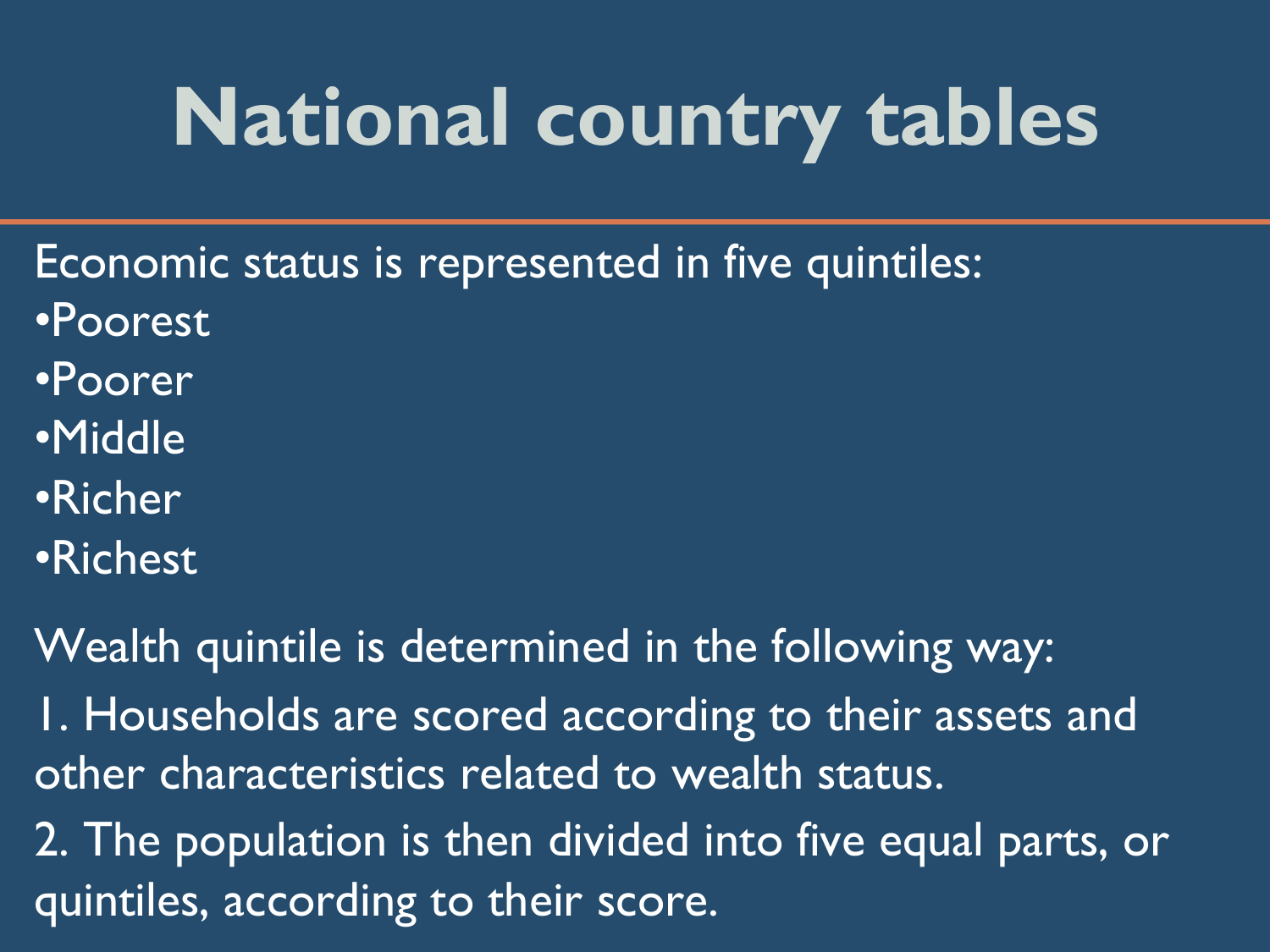#### **Example 1:**

In India, the median age at first marriage for young women (indicator 14) is:

- •16.6 in rural areas
- •19.2 in urban areas

These data show greater needs for SRH services among rural adolescents than urban adolescents.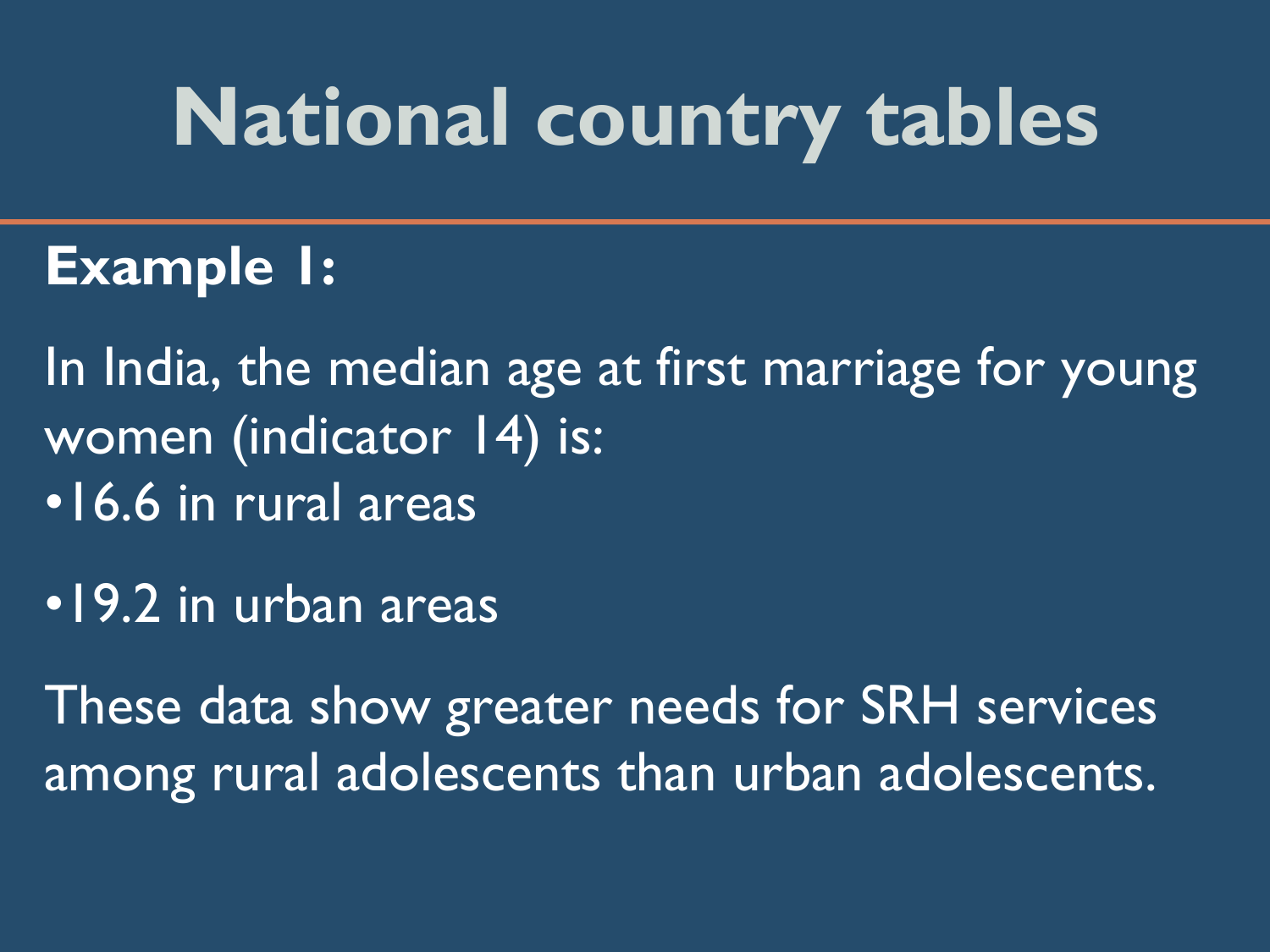#### **Example 2:**

In Zambia, the % of female adolescents who have had sexual intercourse before age 15 (indicator 5) is:

•19% among those in the poorest wealth quintile •7% among those in richest wealth quintile

These data show that, in Zambia, the adolescents with greatest need for services are those living in low-income families.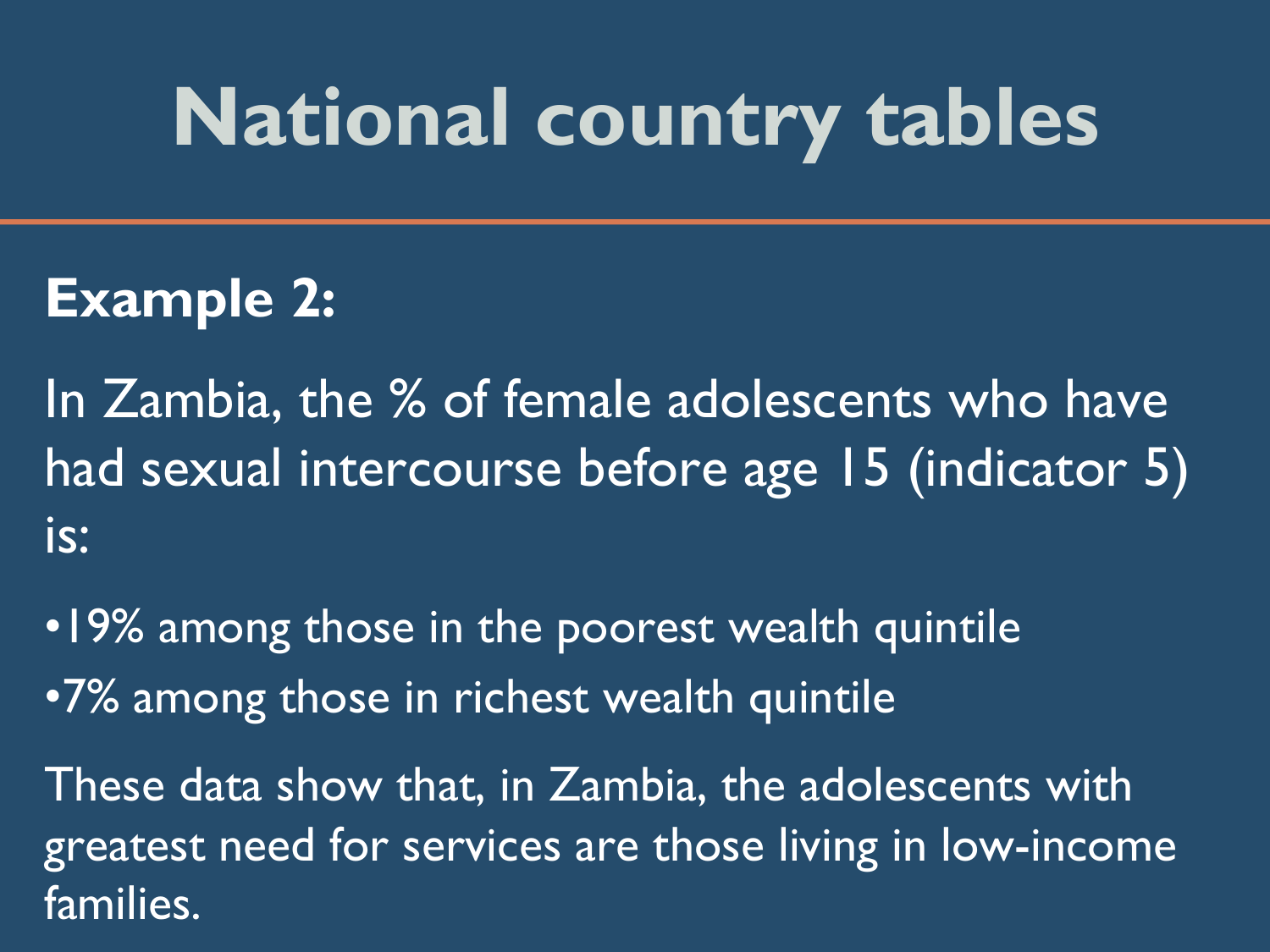#### **Example 3:**

In Bolivia, the % of men aged 15–24 who know a source for a condom (indicator 44) is

- 53% among those in the lowest wealth quintile
- 89% among those in the middle quintile
- 91% among those in the richer quintile
- 96% among those in richest quintile

These data suggest that young men with the lowest income have the greatest need for information and access to services (including condoms) to prevent STIs and unwanted pregnancies.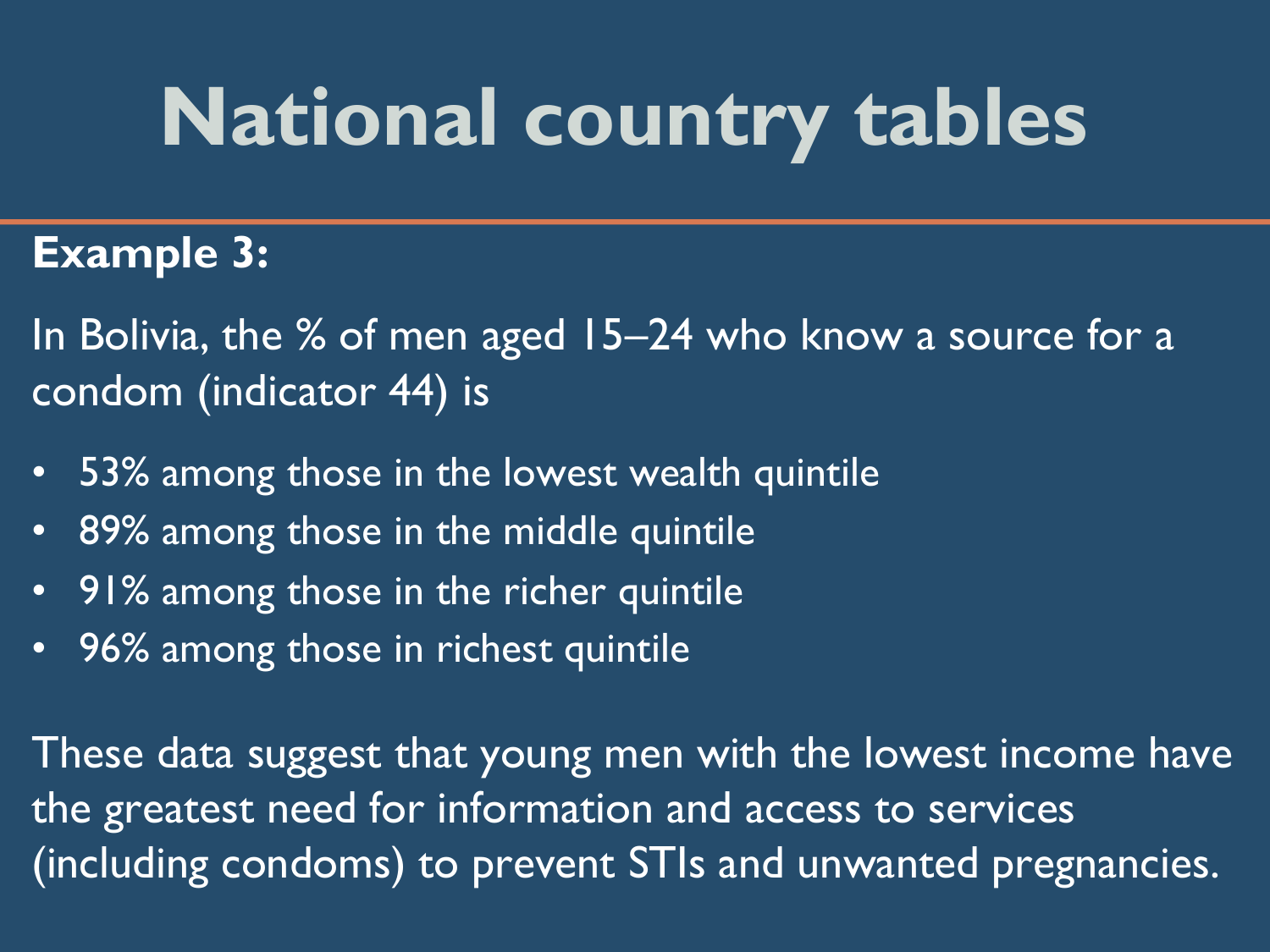- This table provides suggestions on the best indicators to use for a range of specified advocacy efforts:
- •Comprehensive sexuality education
- •Access to SRH services
- •Gender equality
- •Funding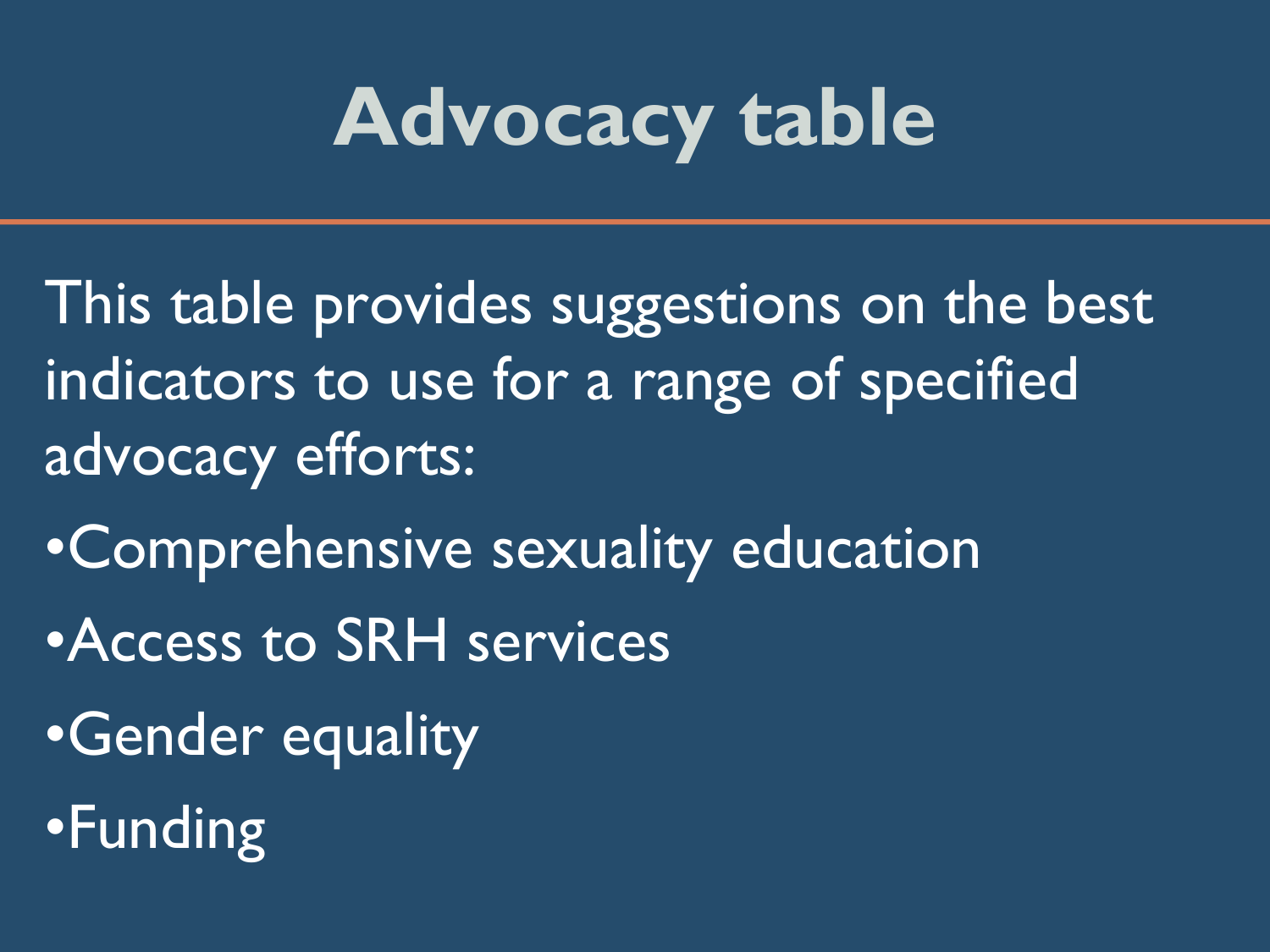The advocacy table is organized by:

- *Indicators* (in rows), following the same order and color system as in the guide *Demystifiyng Data*
- *Advocacy effort* (in columns)

This allows the user to see which of the 70 indicators may be applicable to their interests and chosen advocacy efforts.

*The advocacy table is available online at the end of the pdf version of the guide and in a separate pdf file).*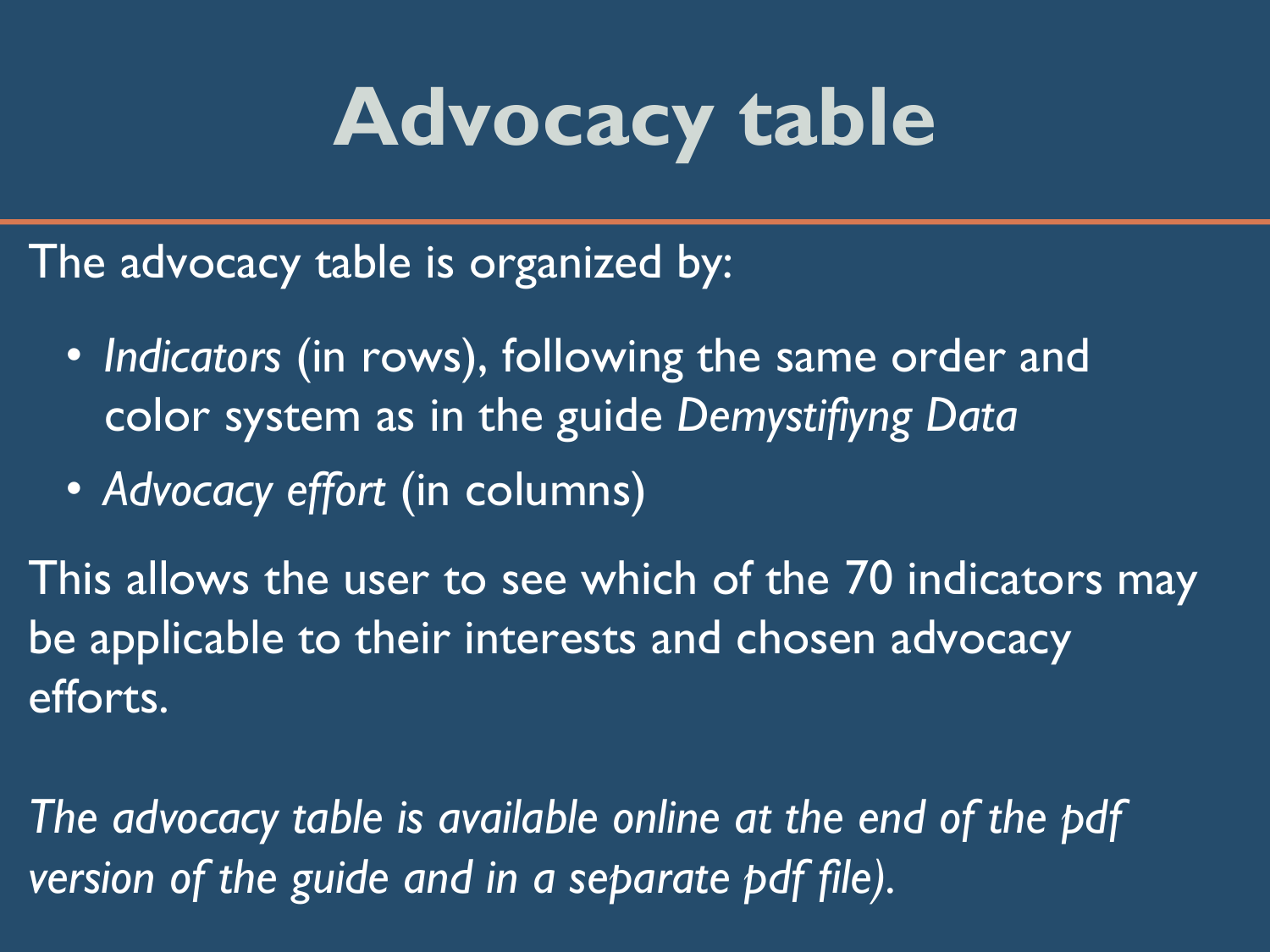#### **Example 1:**

% of women aged 15–24 who report that they could get condoms on their own (indicator 43)

These data can be use to advocate for comprehensive sexuality education (CSE):

- Inclusion of CSE in the national school curriculum
- Inclusion of info on life skills in CSE
- Linking SRH services with CSE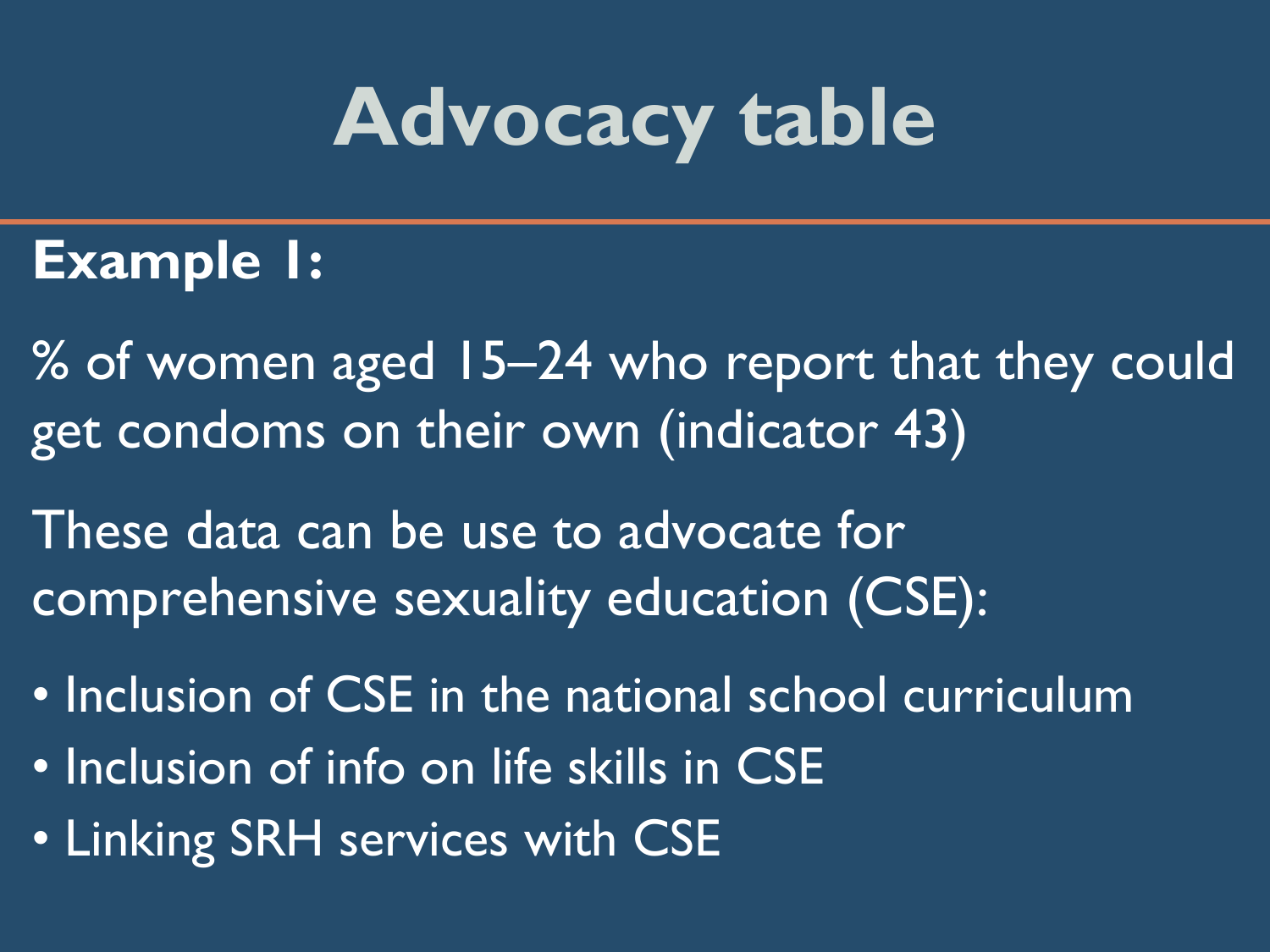#### **Example 2:**

% of married women aged 15–19 currently using any contraception (indicator 23)

These data can be used to advocate for access to SRH services:

- Youth-friendly training for health professionals
- Removal of age barriers for access to SRH services
- Access to modern contraceptive methods for young people
- Establishment of youth-friendly SRH clinics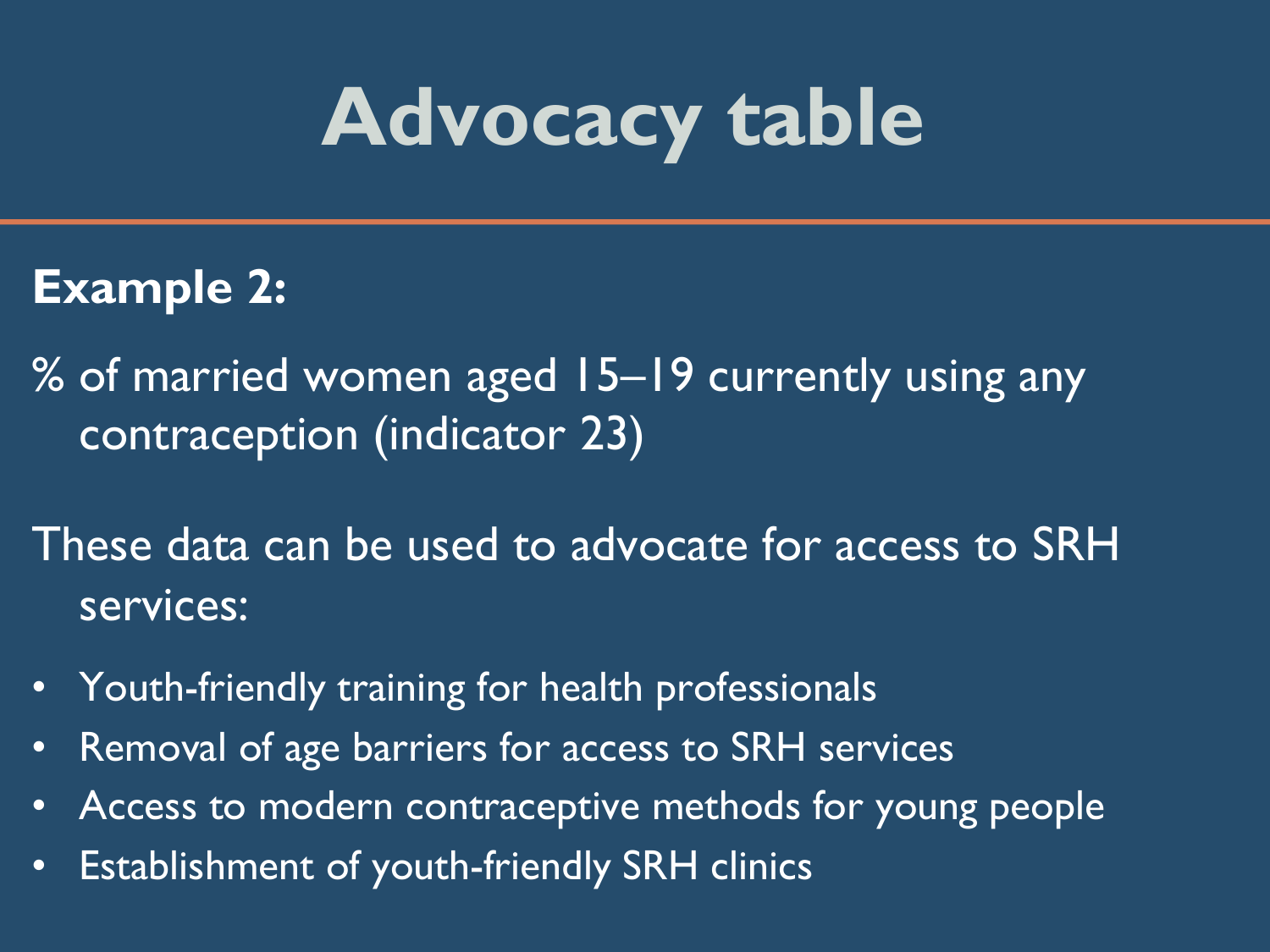#### **Example 3:**

% of men aged 15–49 who believe that if a husband has an STI, his wife is justified in asking him to use a condom (indicator 53)

These data can be used to advocate for gender equality:

• Involvement of young men in SRH programs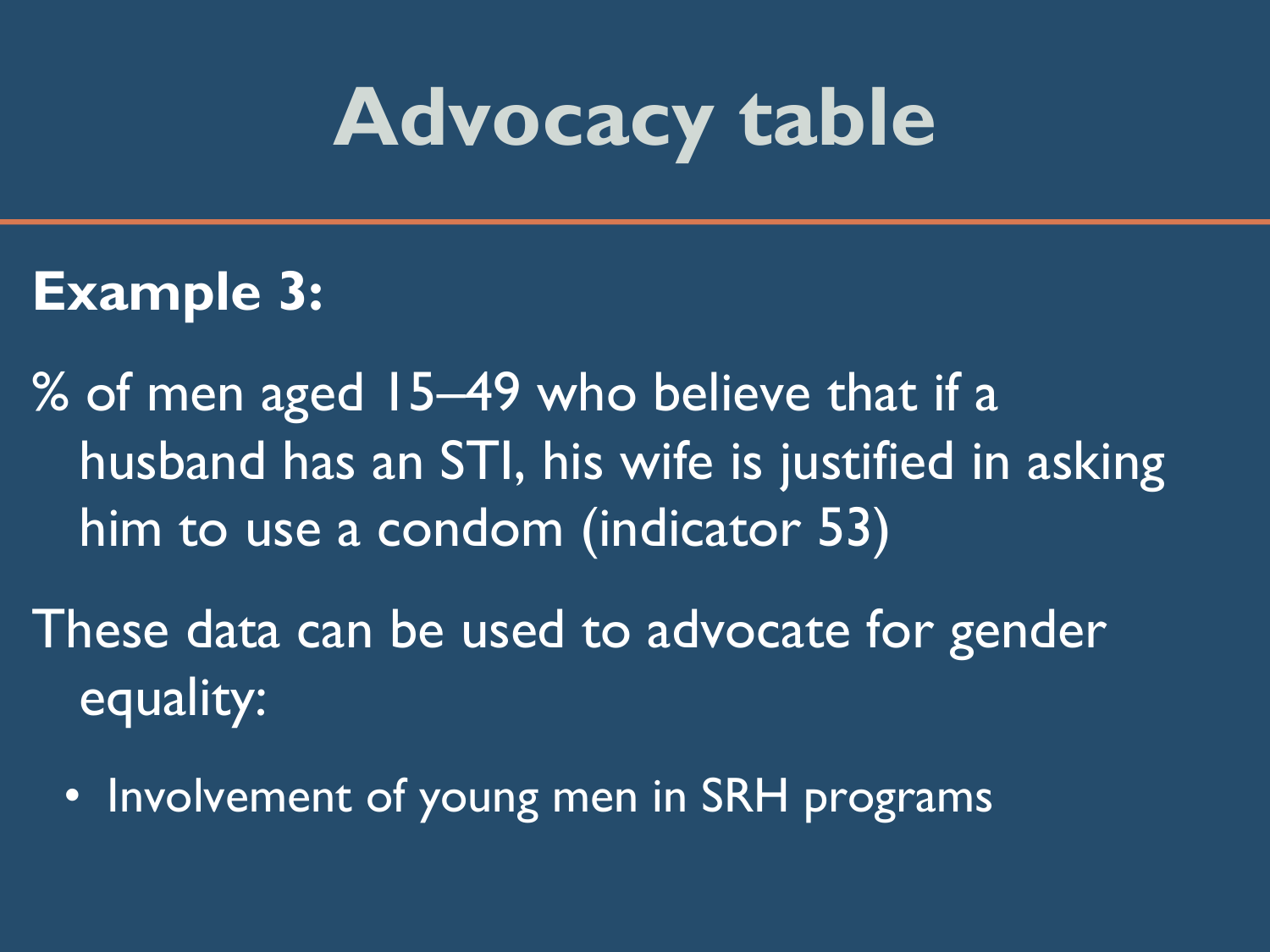#### *Demystifying Data: A Guide to Using Evidence to Improve Young People*'*s Sexual Health and Rights*

#### **Presentation F Steps to developing an advocacy strategy**



Demystifying Data Toolkit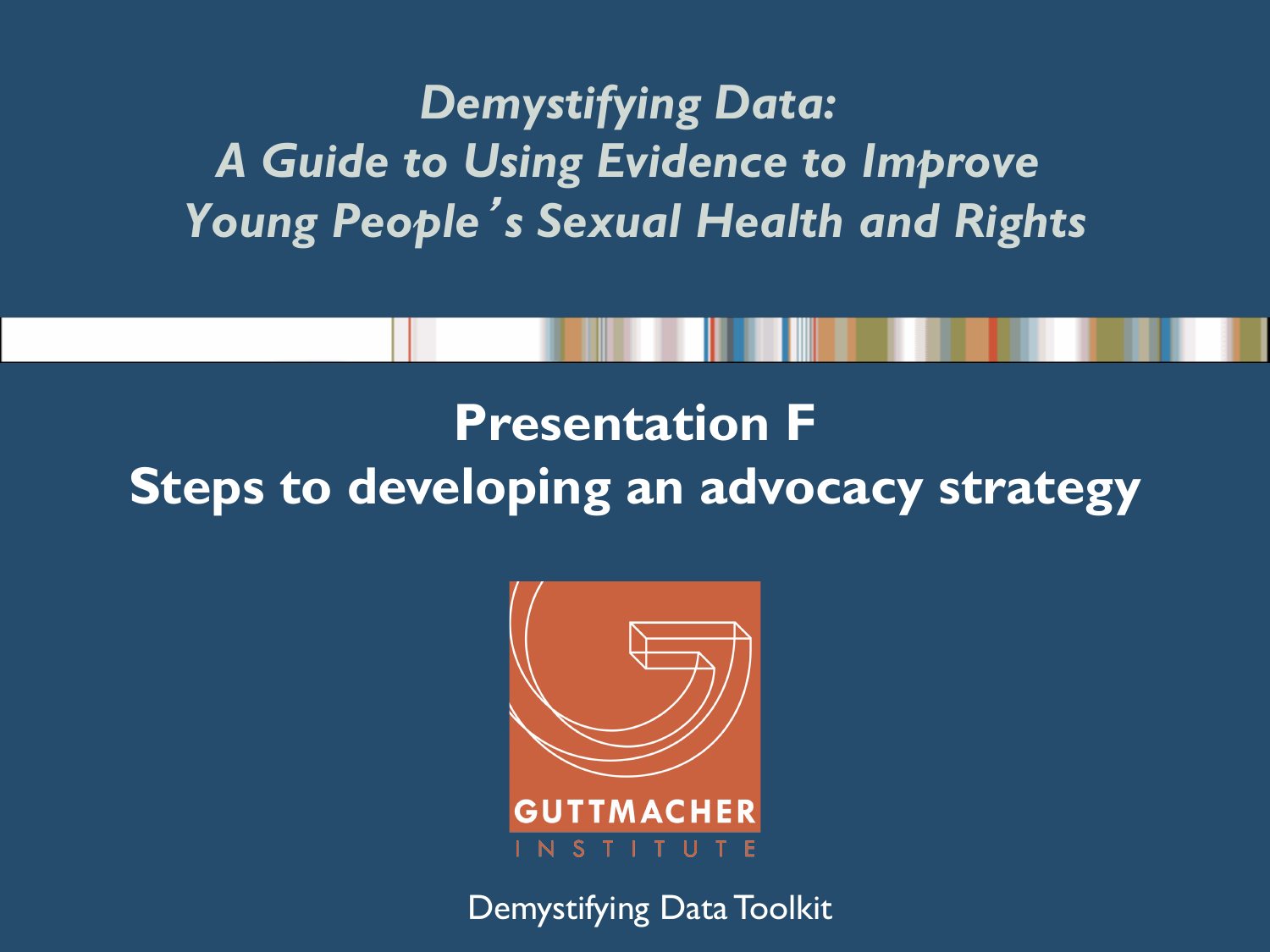### **8 steps to building an advocacy strategy**



This presentation is adapted from the *Advocacy Toolkit developed to equip young people with the skills to become powerful advocates for young people sexual health and rights* 

#### (http://

restlessdevelopment.org/ file/final-toolkit-pdf)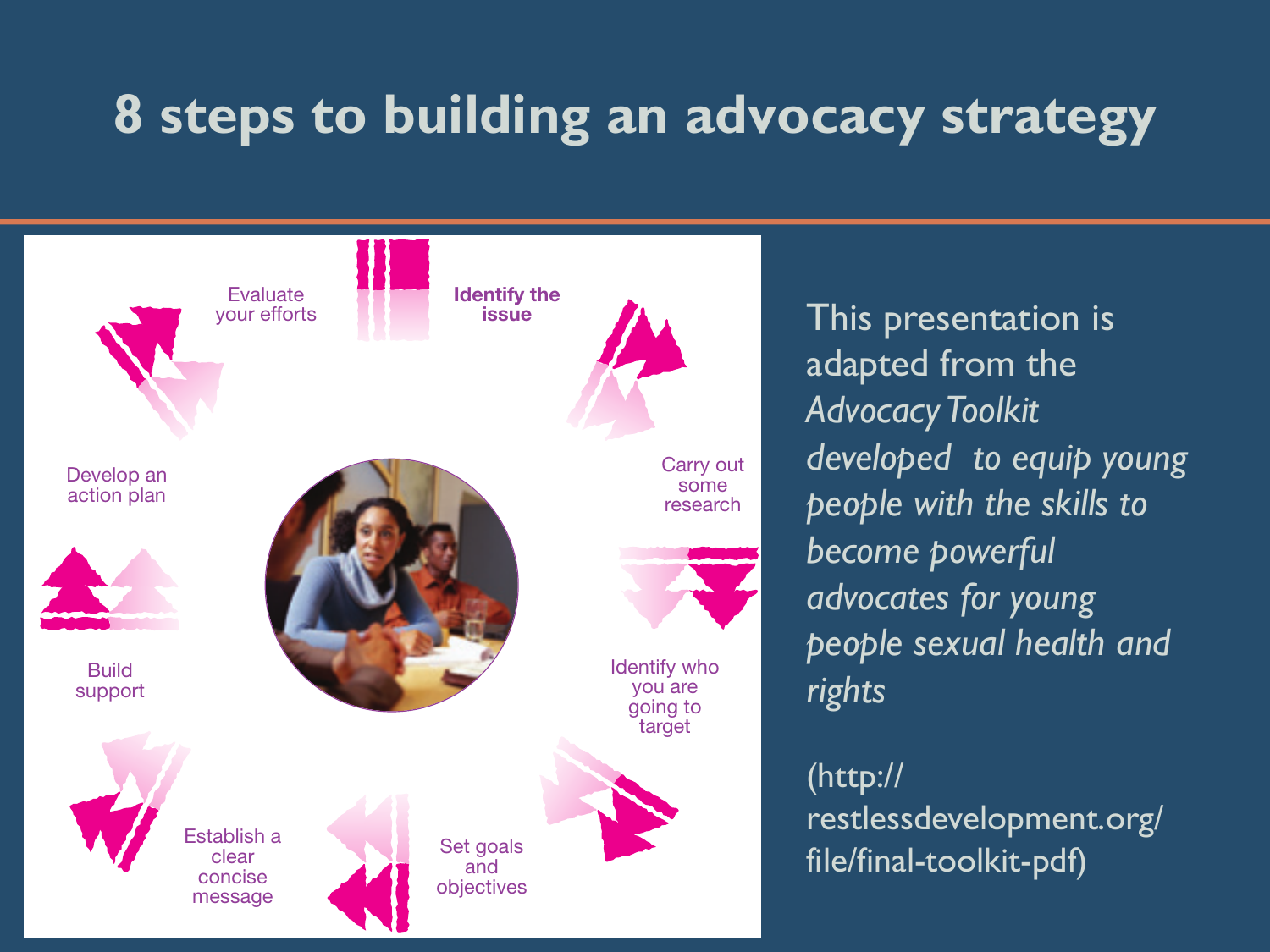### **Step 1: Identify the issue**

- Young people are sexually active.
- Young people are disproportionately affected by problems relating to sexual and reproductive health.
- Young people are suffering, becoming ill and dying because of inaccessibility to SRH services and supplies.
- Even when governments recognize that young people are particularly vulnerable to problems of sexual and reproductive health, they have not translated this into any specific policies.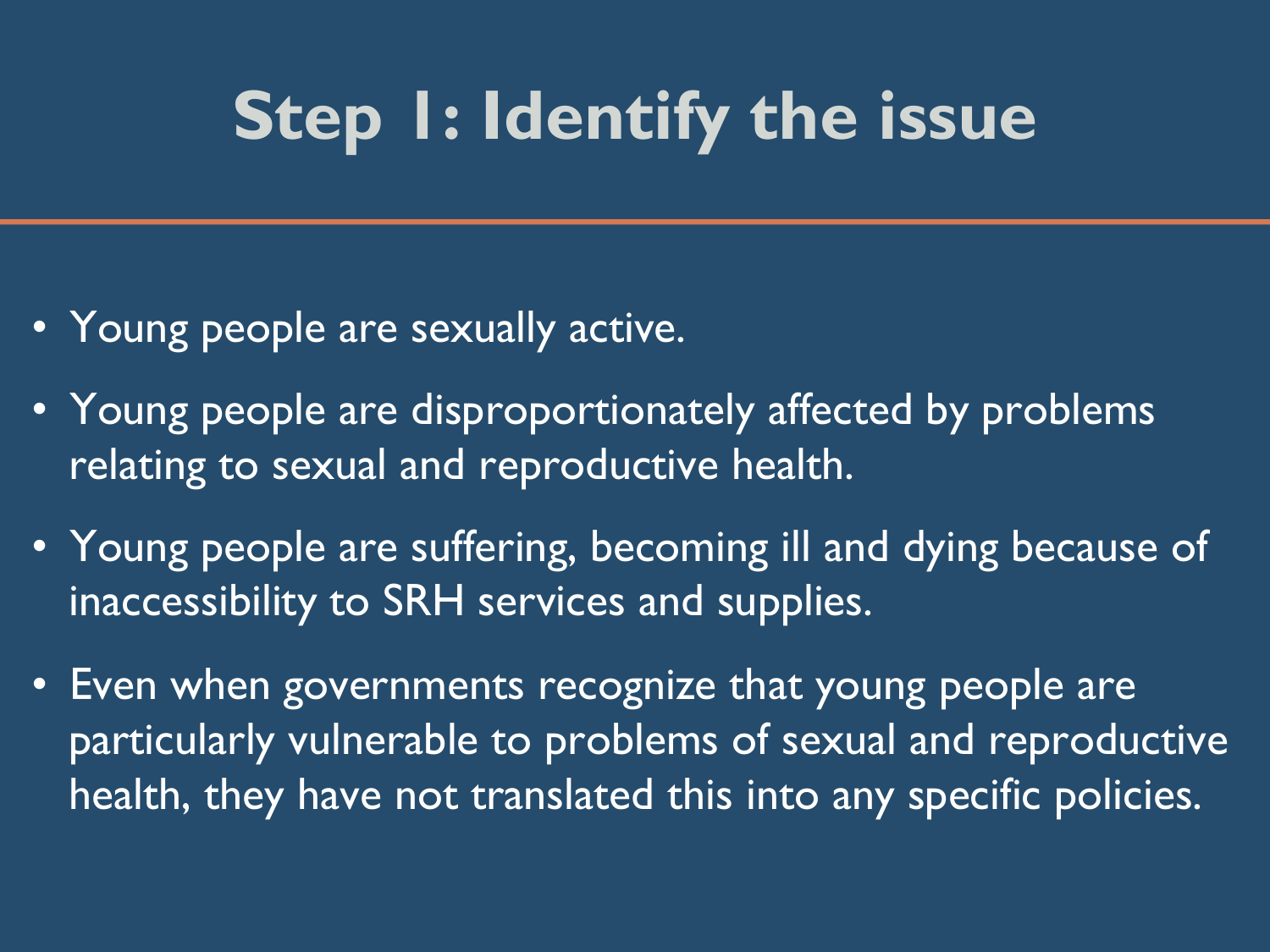# **Step 2: Carry out research, including by examining existing data**

Find out the facts about the issues you identified:

- •Who does this issue affect? How? And why?
- •What are the consequences?
- •Who is involved?
- •What needs to change?
- You may want to use:

•Quantitative data (example: 62% of women aged 18–24 in Uganda have sexual intercourse before age 18)

•Qualitative data (such as case studies or interviews that can help to explain the numbers available from quantitative data)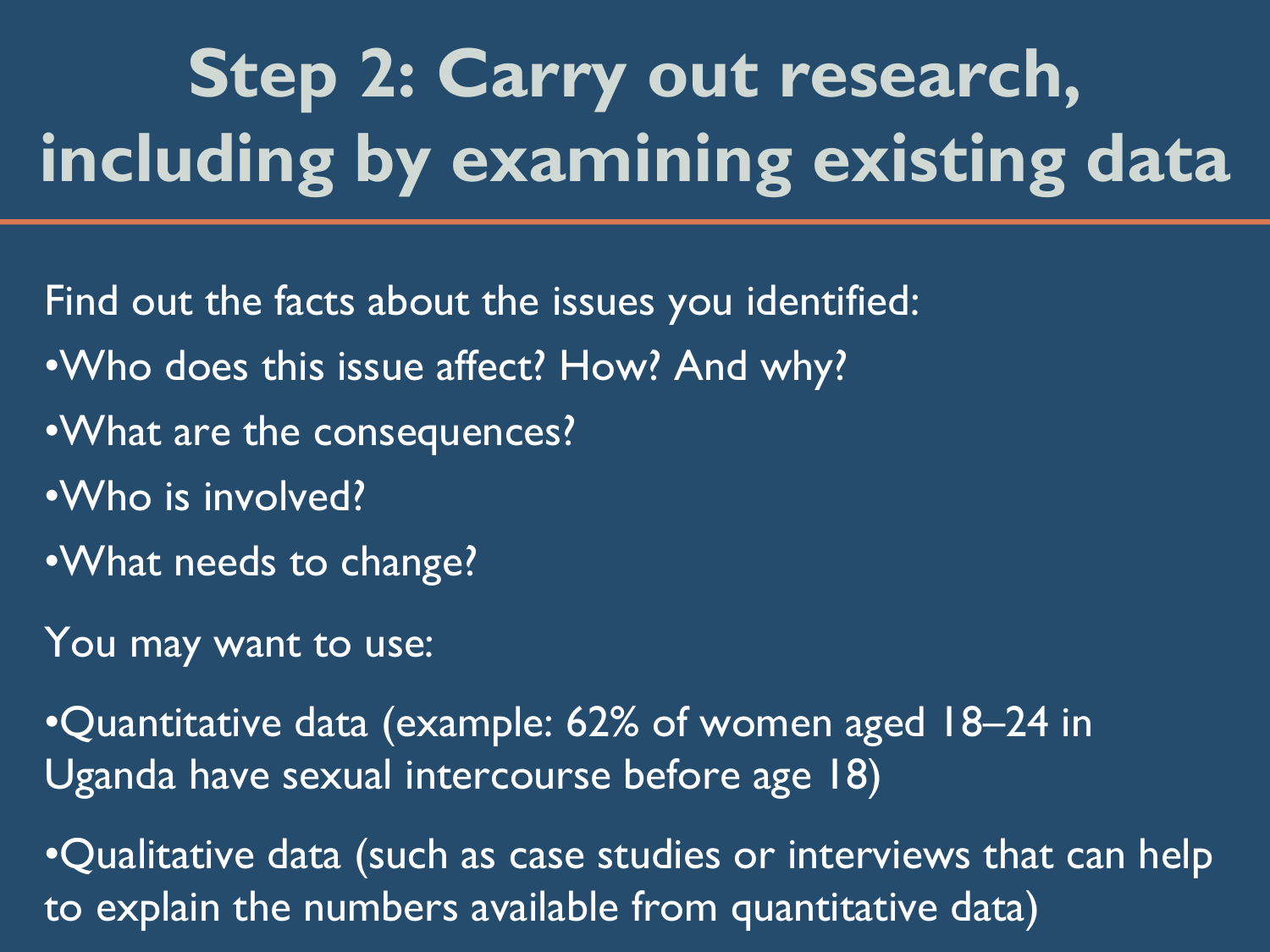### **Step 3: Identify your target**

Who has the power to do something about this issue?

1.Choose the stakeholders / the audience you plan to address

 $\checkmark$  Finding out who holds the power to make decisions or can influence them is the key to successful advocacy.

#### 2. Who are you going to lobby?

 $\sqrt{2}$  Which individuals have the power to help you to achieve your objectives?

#### 3. Know your target.

 $\checkmark$  Research the decision makers who will be involved in sexual health policies and decide who you will approach and in what order.  $\sqrt{s}$  Start with firm supporters, then learn all you can about them.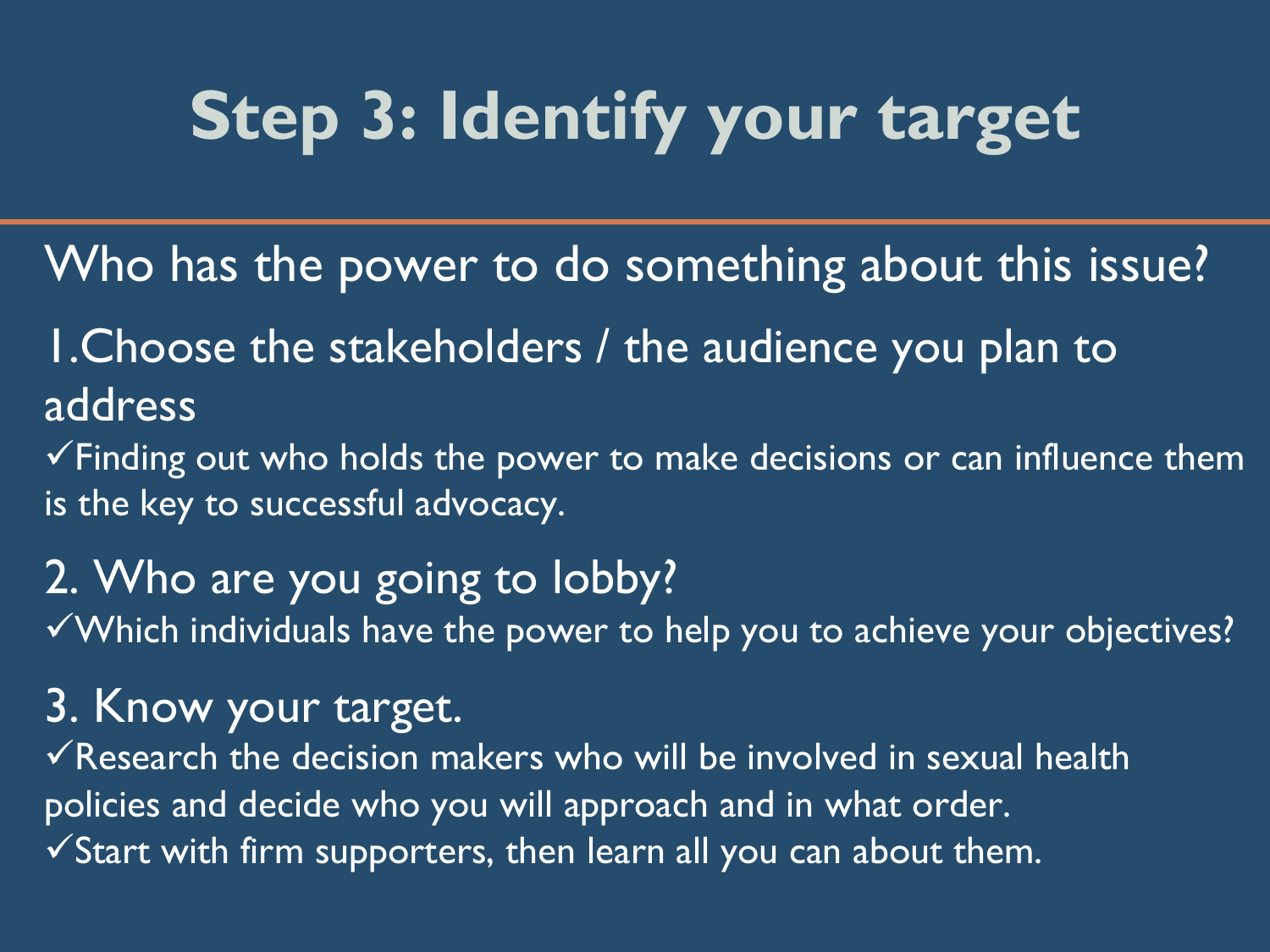### **Step 4: Set goals and objectives**

#### **What is a goal?**

Your overall aim — what your advocacy campaign hopes to achieve in the long term.

#### **What is an objective?**

The milestones you seek to achieve along the way to help you to reach your goal. Your objectives should be SMART (Specific, Measurable, Achievable, Relevant and Time-bound).

#### **What about advocacy tactics?**

Tactics are the activities you carry out to achieve your objectives. Make sure these match your objectives. You may want to have more than one tactic per objective.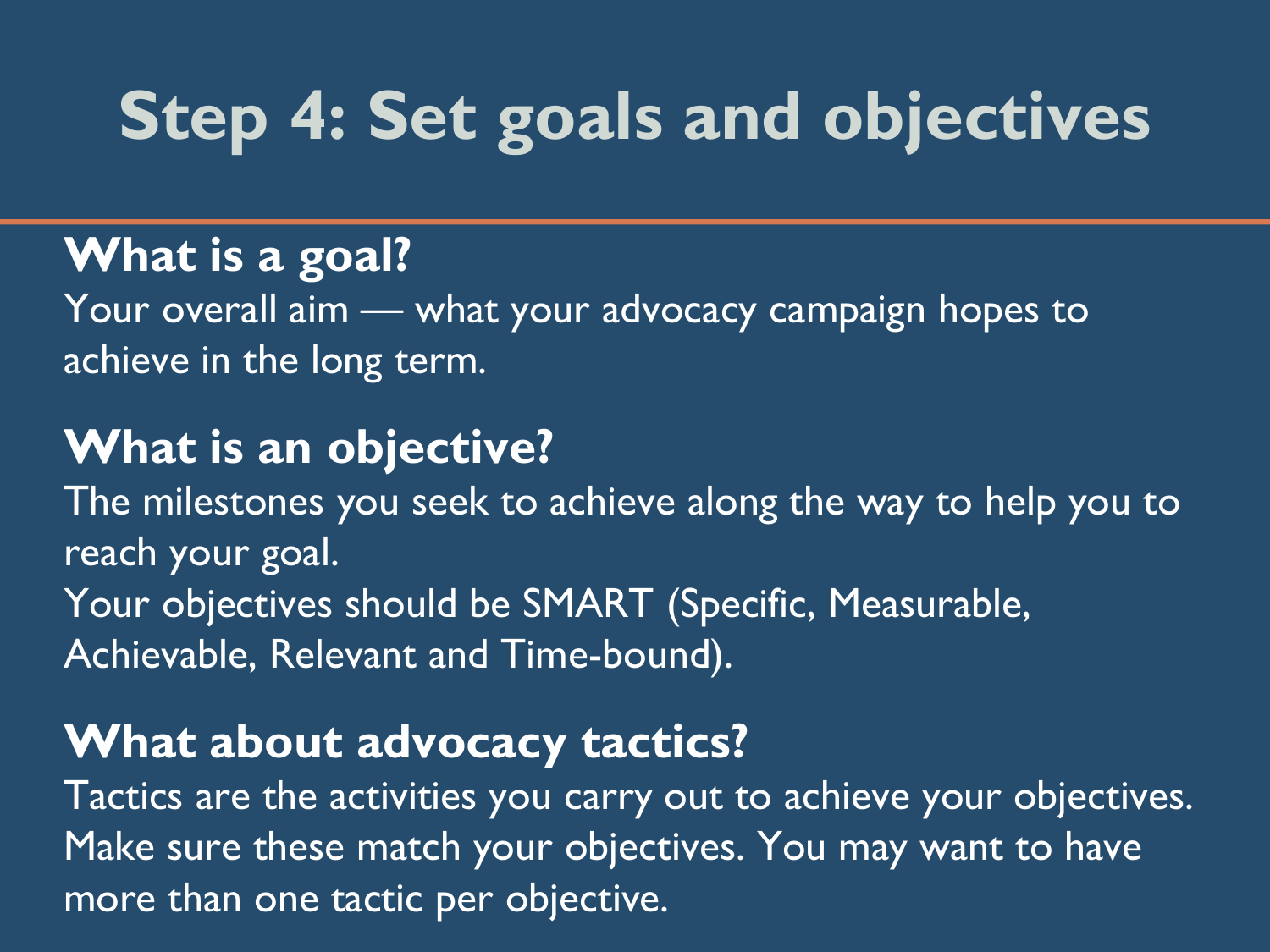### **Step 5: Establish a clear, concise message**

Break your message down into:

1.Findings (quantitative or qualitative data), for example about intimate partner violence

2.Implications: These form a bridge from key findings to recommendations. Use broad statements that express a need, a direction or new information implied by the findings. In our example, one implication is the need for more information.

3.Recommendations are aimed at the decision-maker and should be SMART (Specific, Measurable, Achievable, Relevant, Time-bound).

For example: By March 2016, develop, pretest and print an information booklet about different forms of intimate partner violence and available services for victims, and distribute it to local women's groups, at doctors' offices, churches and schools.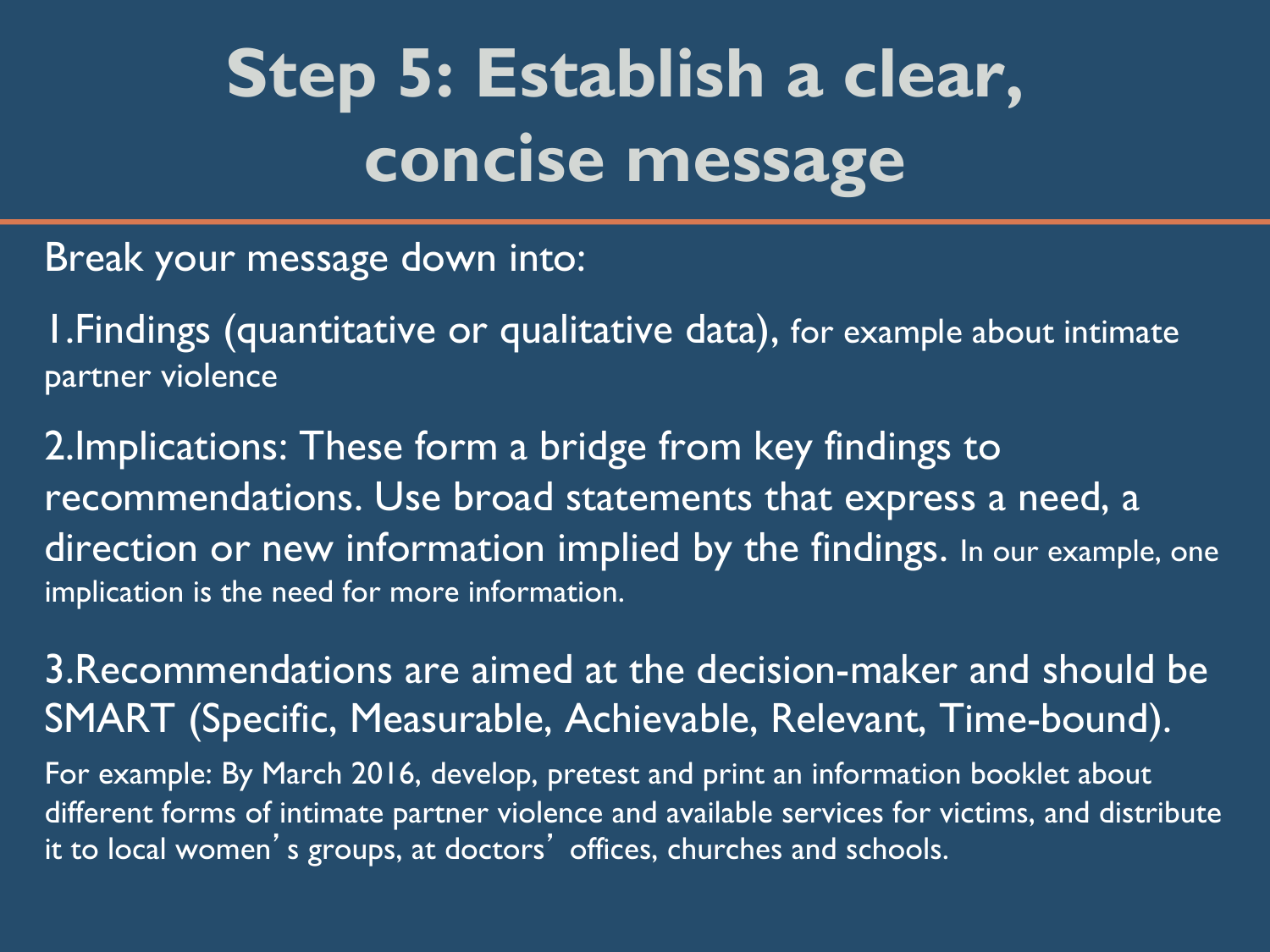

- **Step 6: Build support:** Create allies with a variety of organizations and individuals who can bring in their ideas, skills, connections and voice.
- **Step 7: Develop an action plan :** The who, what, where, when and how of your advocacy campaign.
- **Step 8: Evaluate your efforts :** Analyze the results of your advocacy campaign, learn from them and use that knowledge to feed into your future campaign so it is constantly being strengthened.
- Steps 6 to 8 are important, but will cannot be addressed in a 2-days workshop. You will find more information and explanations about these three step in the advocacy toolkit mentioned at the beginning of the presentation.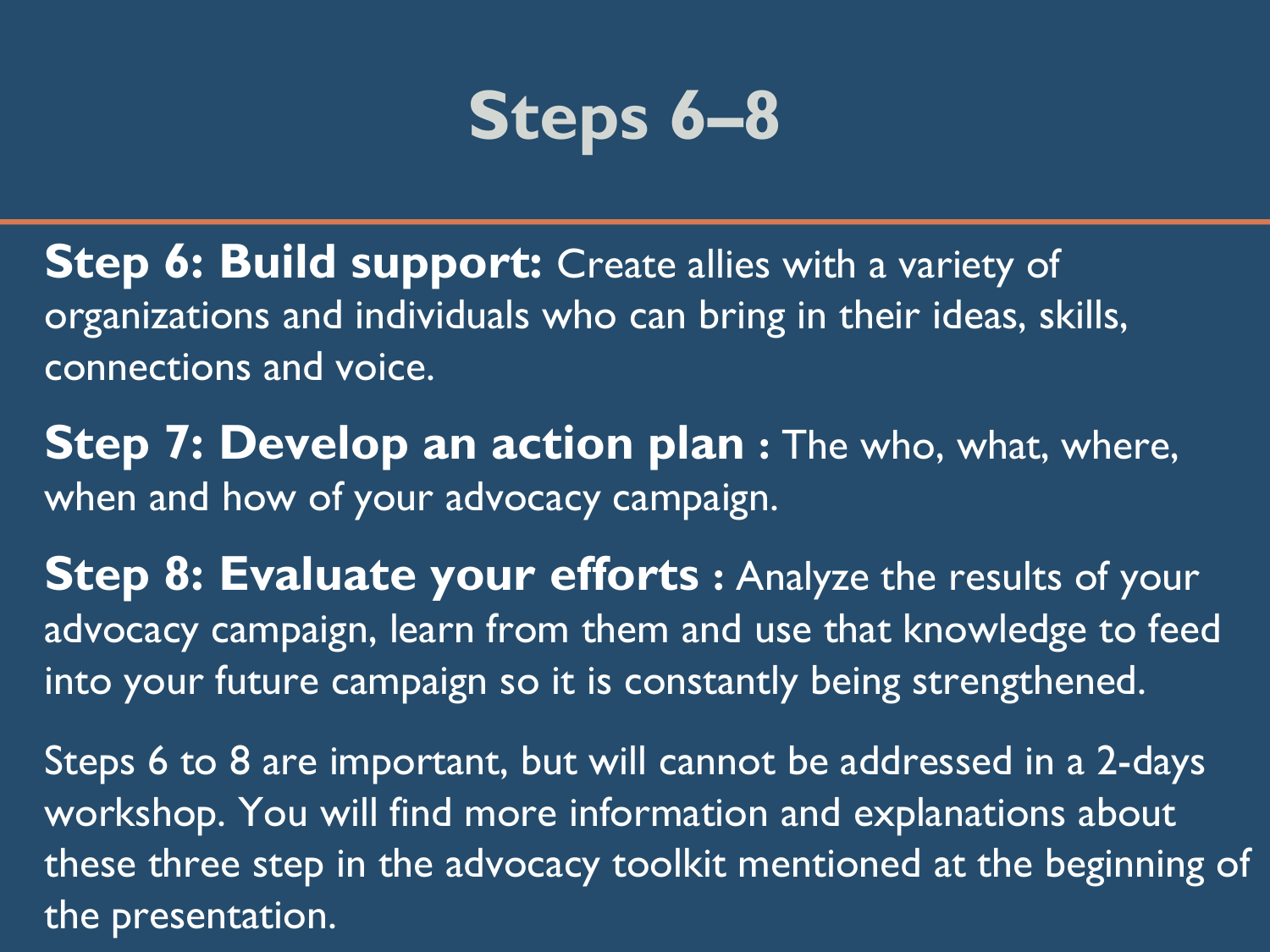#### *Demystifying Data: A Guide to Using Evidence to Improve Young People's Sexual Health and Rights*

### **Presentation G Missing data**



Demystifying Data Toolkit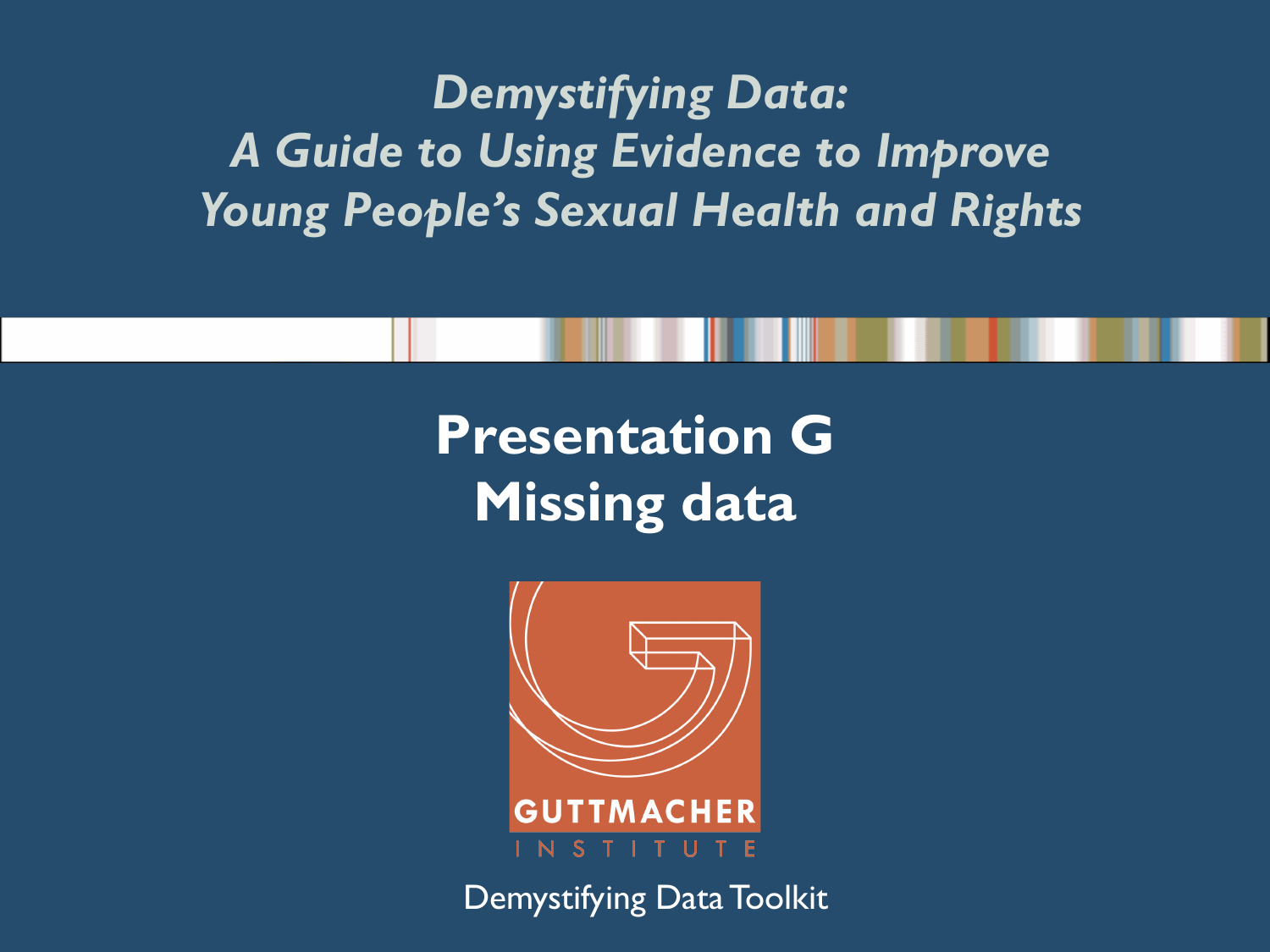# **Who is missing?**

The following groups are underrepresented or absent from national-level data:

•Young men

•LGBTQ

•Younger adolescents (10–14 year olds)

•Disadvantaged youth

•Unmarried women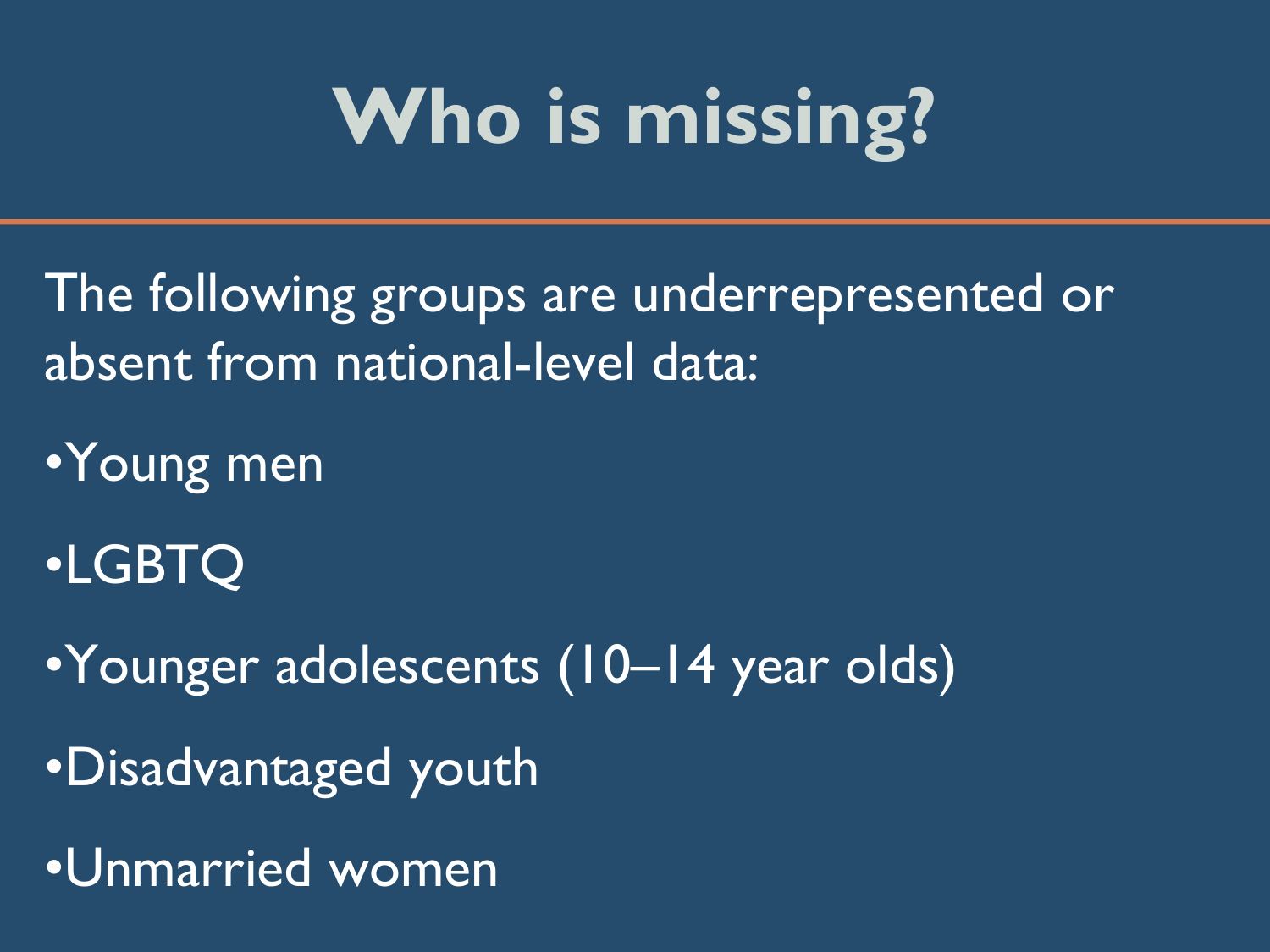# **What are the missing issues?**

More information is needed on the following issues:

- Different forms of sexual activity (DHS defines sexual activity very narrowly)
- Access to information and services
- Receipt of education and services
- Knowledge and awareness of sexual rights
- Gender equality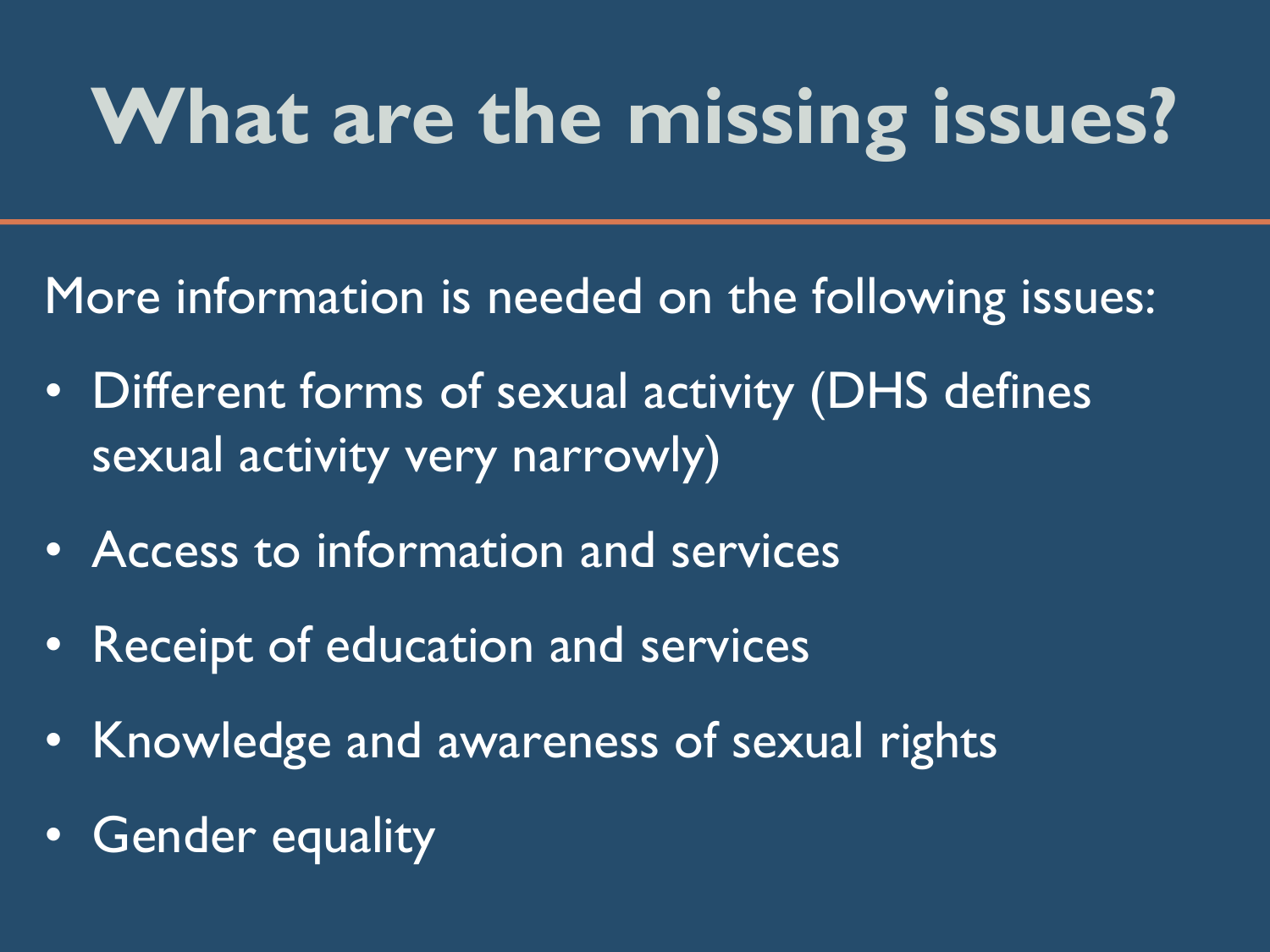## **Gaps in DHS Data: access to information and services**

- Community and provider attitudes regarding adolescent sexuality
- Adolescents' knowledge and preferences regarding sources of information and services
- Logistic, social and policy barriers
- Effective models of youth-friendly services
- Access to safe abortion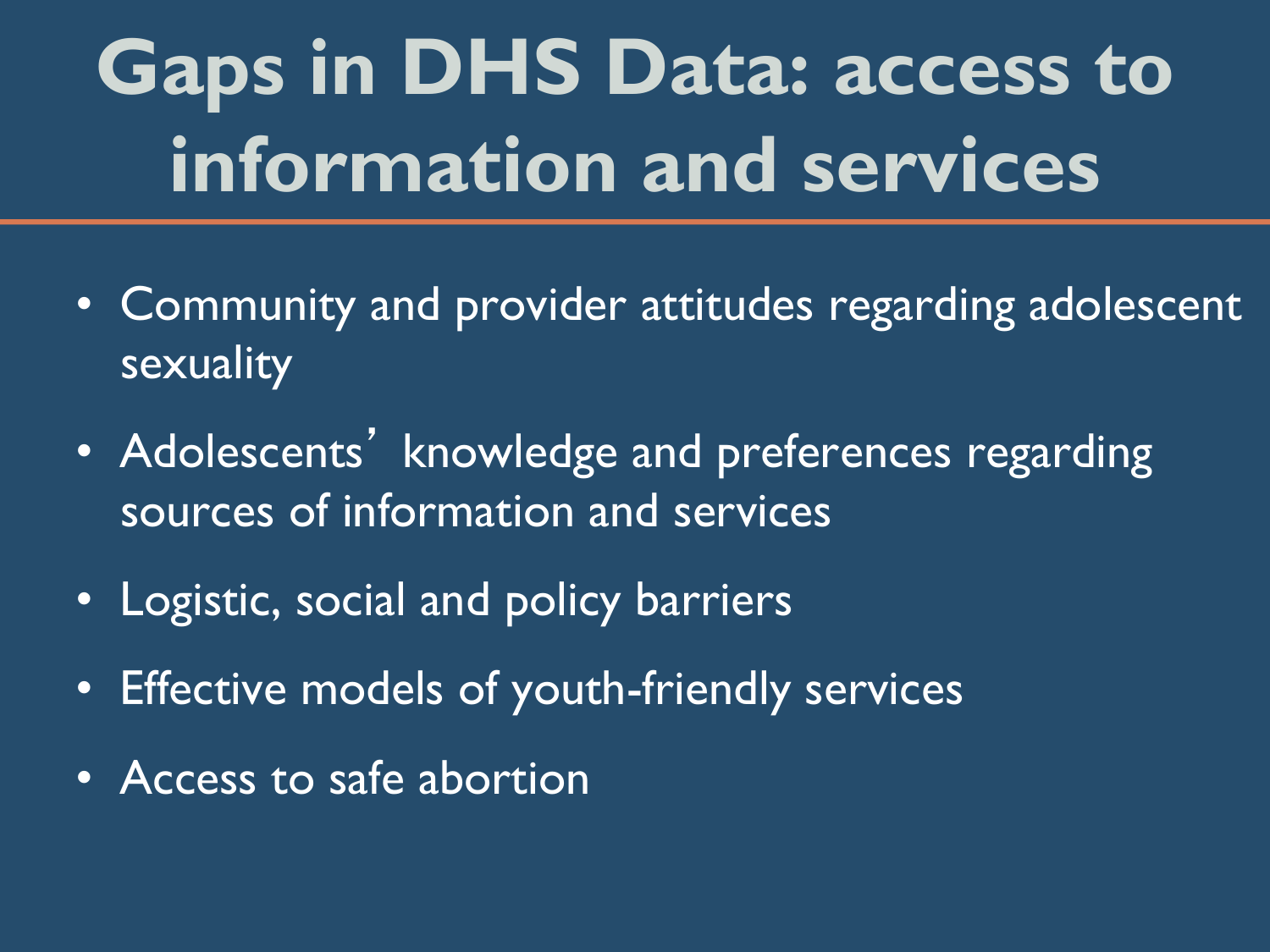## **Gaps in DHS Data: receipt of education and services**

- Are there national guidelines that require provision of sexuality education? If so, what do they include and prohibit?
- Are young people receiving the mandated sexuality education curriculum in schools?
- What aspects of national curriculum are taught?
- Are there other sources of sexuality education and if so, what are they?
	- **Parents**
	- **Peers**
	- Community organizations
	- Health providers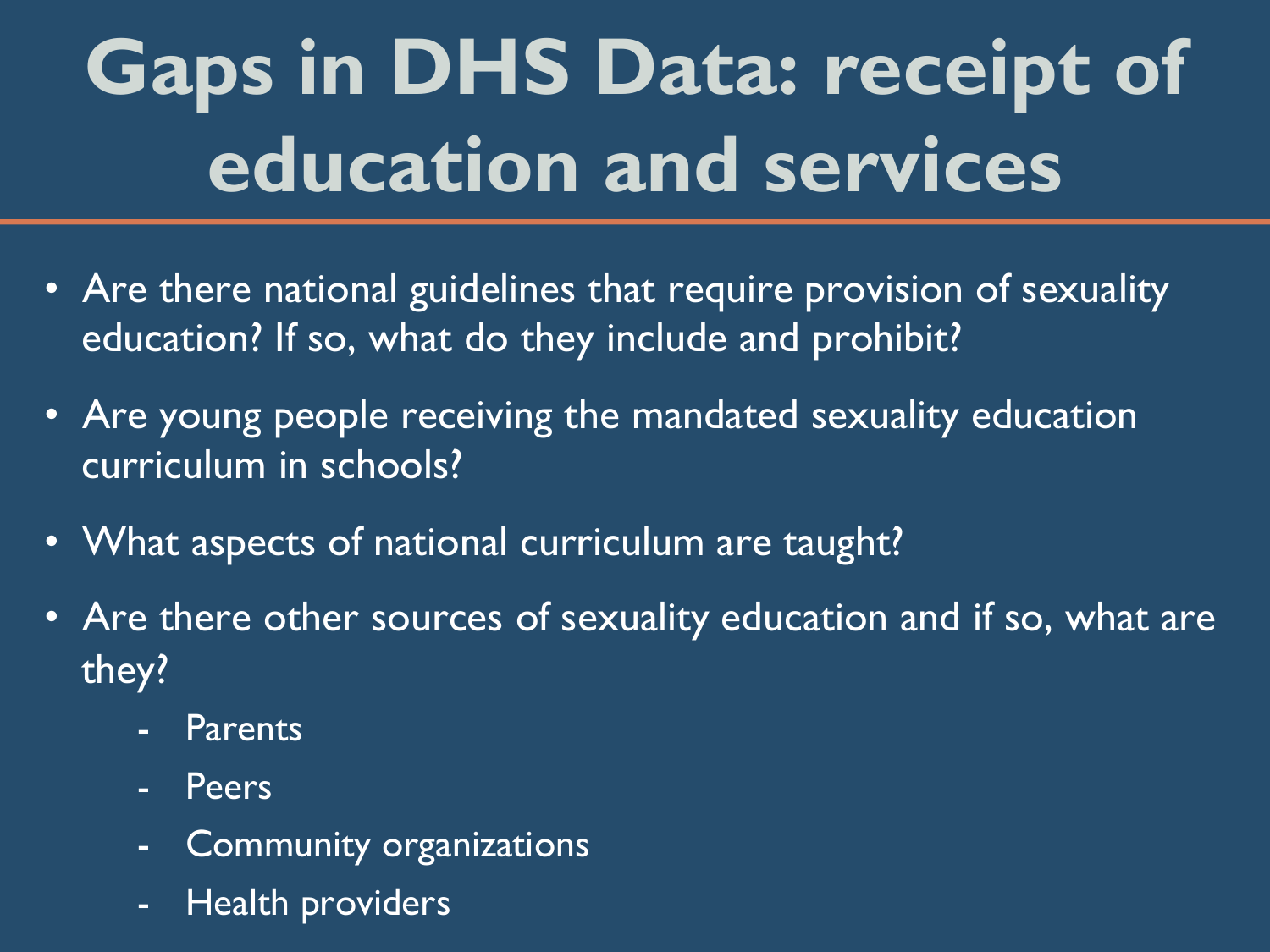## **Gaps in DHS Data: sexual rights**

The following areas are some examples of data which would reveal whether the sexual rights of young people are realized:

- Forced marriage
- Domestic violence and abuse
- Socioeconomic and ethnic discrimination
- Enforcement of protective laws
- Knowledge of sexual rights